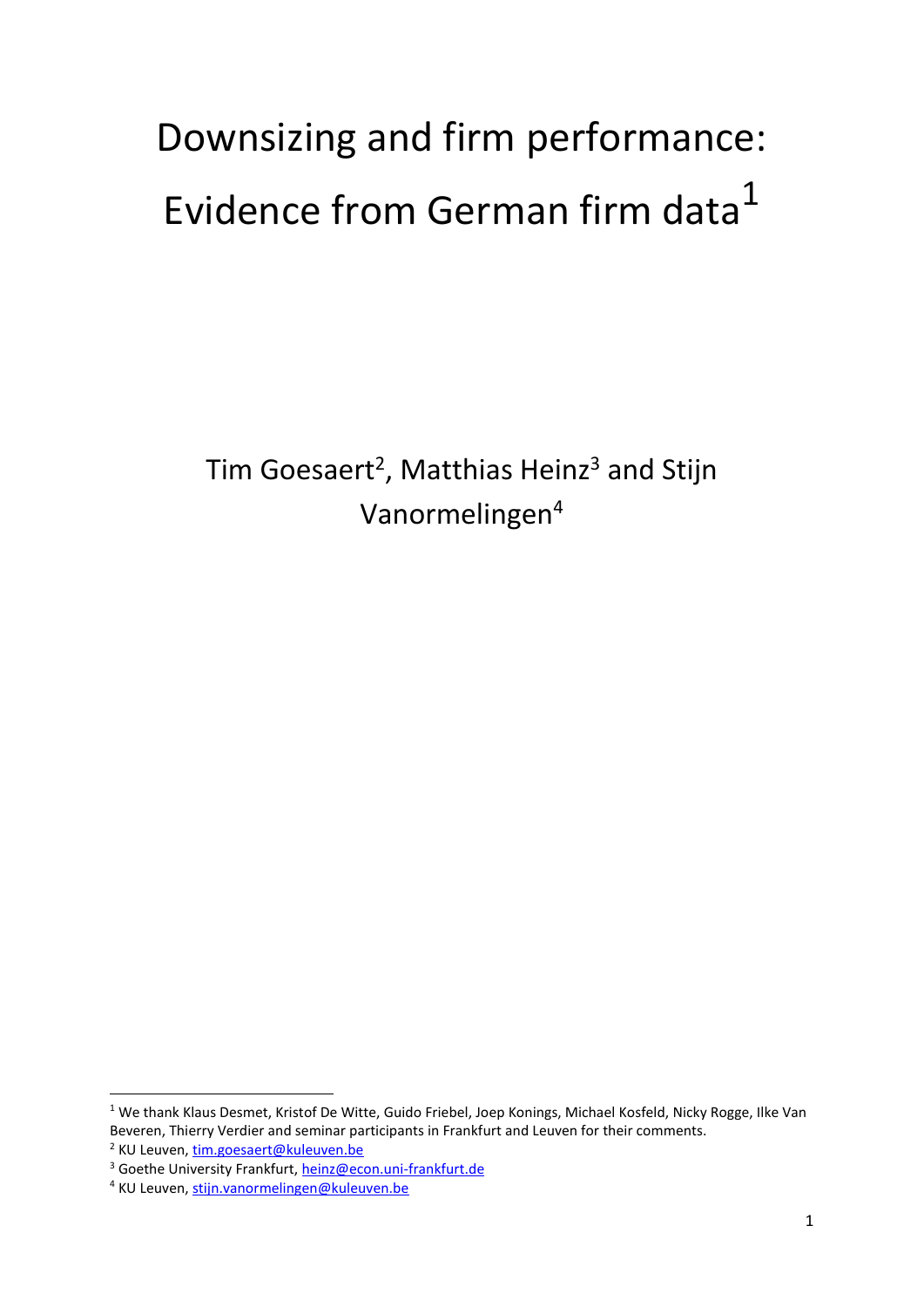## Downsizing and firm performance: Evidence from German firm data

**Abstract:** This paper uses a unique dataset to study the short term effects of downsizing on operational and financial performance of large German firms. In general, productivity and profitability after downsizing are – at the best – comparable to their pre-downsizing levels. During the downsizing event, the performance even drops. Moreover we make a distinction between firms downsizing because of a business downturn and firms downsizing to increase efficiency. Especially downsizing for the latter firms appears to be unsuccessful.

**JEL codes:** G34, L19, L25, D24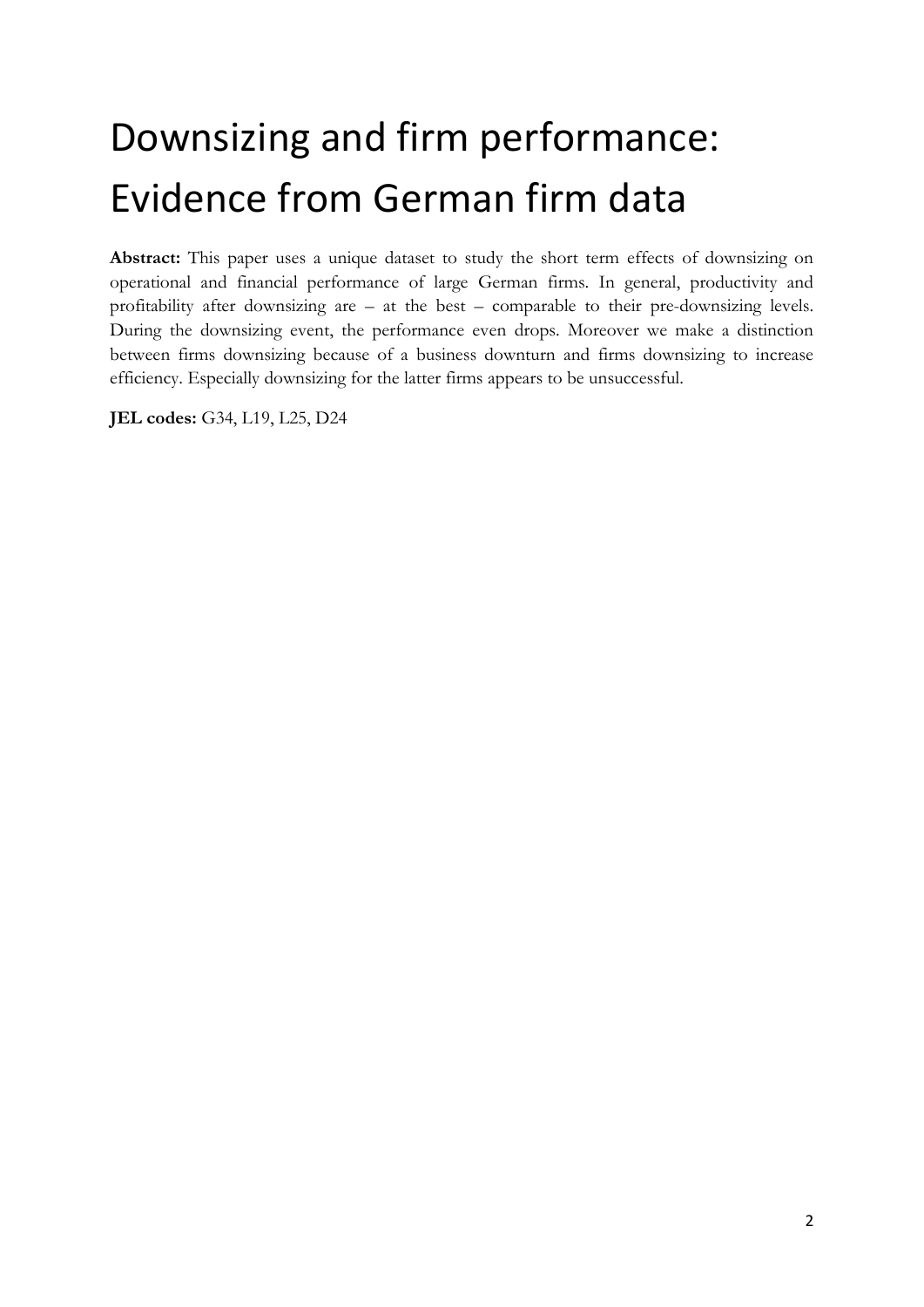## **1 Introduction**

Early 2005, the Deutsche Bank reported at a press conference the highest profits for years. Moreover, they announced a reorganization of the company including 6,400 layoffs in order to achieve higher profitability in the future. In the same period, Opel announced a record loss and decided to shed 12,000 jobs to decrease their production capacities and rescue the company. Both CEOs stated that there was no alternative to their decision. The two firms face a different financial situation, but share one common goal: to increase their performance through downsizing. How effective is their plan? Do firms end up with better productivity and profitability after shedding jobs?

Economic theory states several advantages and disadvantages to downsizing. On the one hand, it can be expected that productivity will increase through a form of Schumpeterian creative destruction (Schumpeter, 1942): redundant workers get eliminated, less productive workers replaced with more productive ones and labor disciplines become more strengthened. On the other hand, employment cutbacks may disrupt relationship networks in a company, destroy firmspecific human capital and social contracts between employers and employees. This could potentially undermine the morale of the workforce (Baumol, Blinder and Wolff, 2003; De Meuse and Marks, 2003; Dong and Xu, 2008). Despite economic theory on the matter, the intense public debate on downsizing<sup>1</sup> and the importance of those questions for firms, workers, political decision makers and the society as a whole, it is an open question whether firms really improve their operational or financial performance after downsizing. Many empirical studies have tried to shed light on this question, but the results are often contradictory.

The main reason for this inconsistency is the level of information that is needed to make clear statements. First, one needs to have access to a detailed, preferably micro-level dataset, containing various performance indicators. As firm-level datasets are becoming more widespread, this first requirement has become less troublesome. The second, more complicated, issue lies in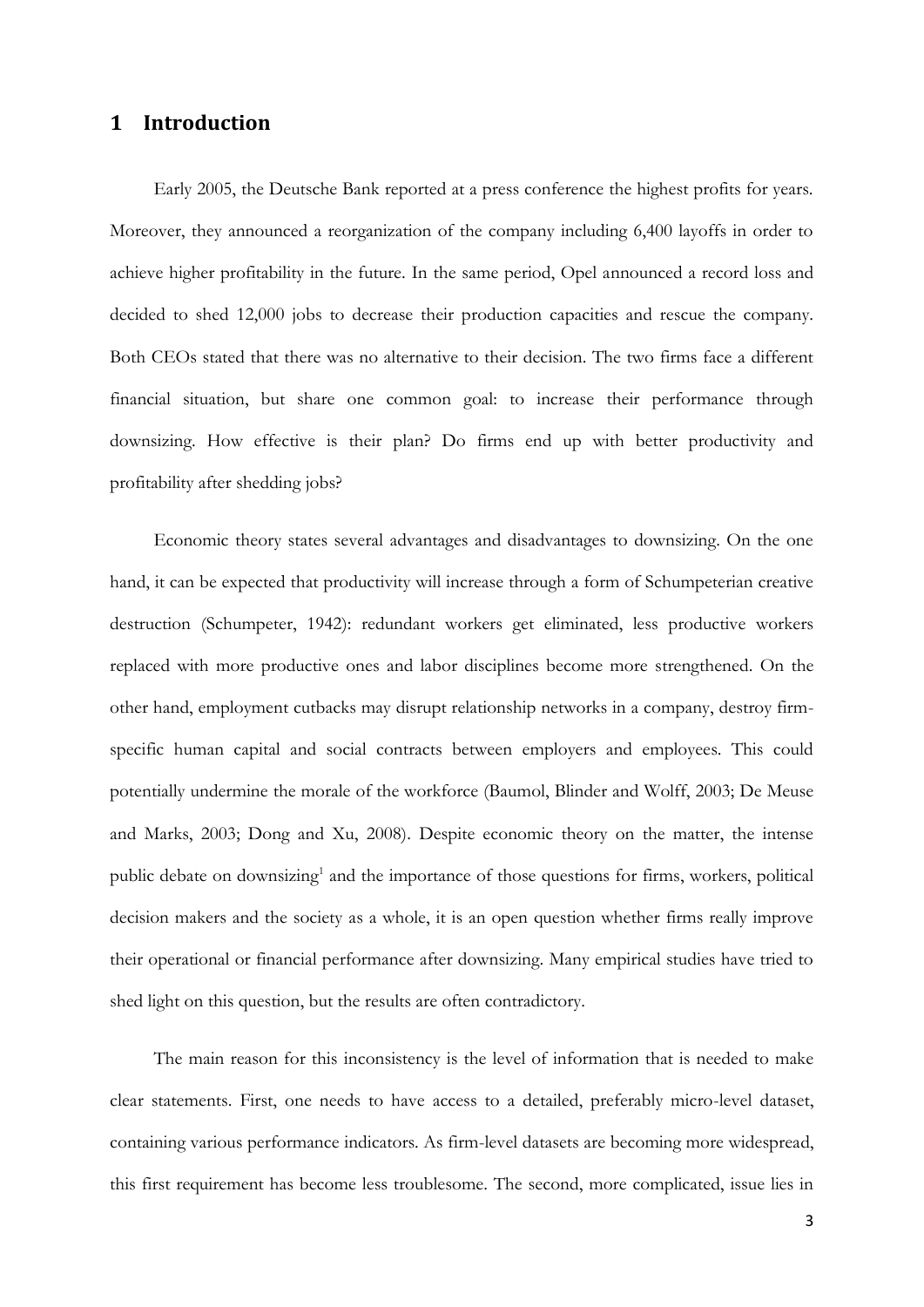identifying the downsizing firms. One approach, which is often used, is to define downsizing as a drop in total annual employment. The main advantage of this procedure is its simplicity: employment figures are readily available from company accounts. However, whether this change in the number of workers truly reflects downsizing or other activities, such as mergers or spinoffs, remains unclear. A second approach is to use announcements issued by the firms or reported in the media or press on downsizing. This is the more informative option of the two. However, access to these sources can be limited. There are other caveats: it could be that firms use statements on layoffs as a signal to the capital market or to put pressure on various stakeholders, such as governments and unions, but do not shed any jobs at all. This implies that careful monitoring and examination of these announcements is necessary. One issue regarding both identification strategies is that, quite often, no detailed information on the timing of the downsizing process is available.

We contribute to the existing literature in two ways. First, we employ a micro-level dataset of the 500 largest German firms. We calculate various indicators of a firm's operational and financial performance using firm-level company accounts from the commercial database Amadeus. 2 Second, by collecting roughly 50,000 articles from German newspapers we are able to identify downsizing firms with great precision. The articles contain information on the timing of the downsizing events and the number of jobs getting lost. In addition, they provide details regarding the reason behind the downsizing decision. We are, to the best of our knowledge, the first to analyze the short-term performance of downsizing firms in such a detailed and systematic way. Overall, we find little evidence of an improvement in firm productivity and profitability. If anything, these performance indicators seem to drop during the downsizing event, and certainly do not surpass their pre-downsizing levels after the downsizing event. Differentiating on the reason behind the downsizing decision, we obtain one subset of firms that have responded to a business downturn and a second subsample of firms that have reduced their workforce to increase staff efficiency. We note some differences between these two categories. The drop in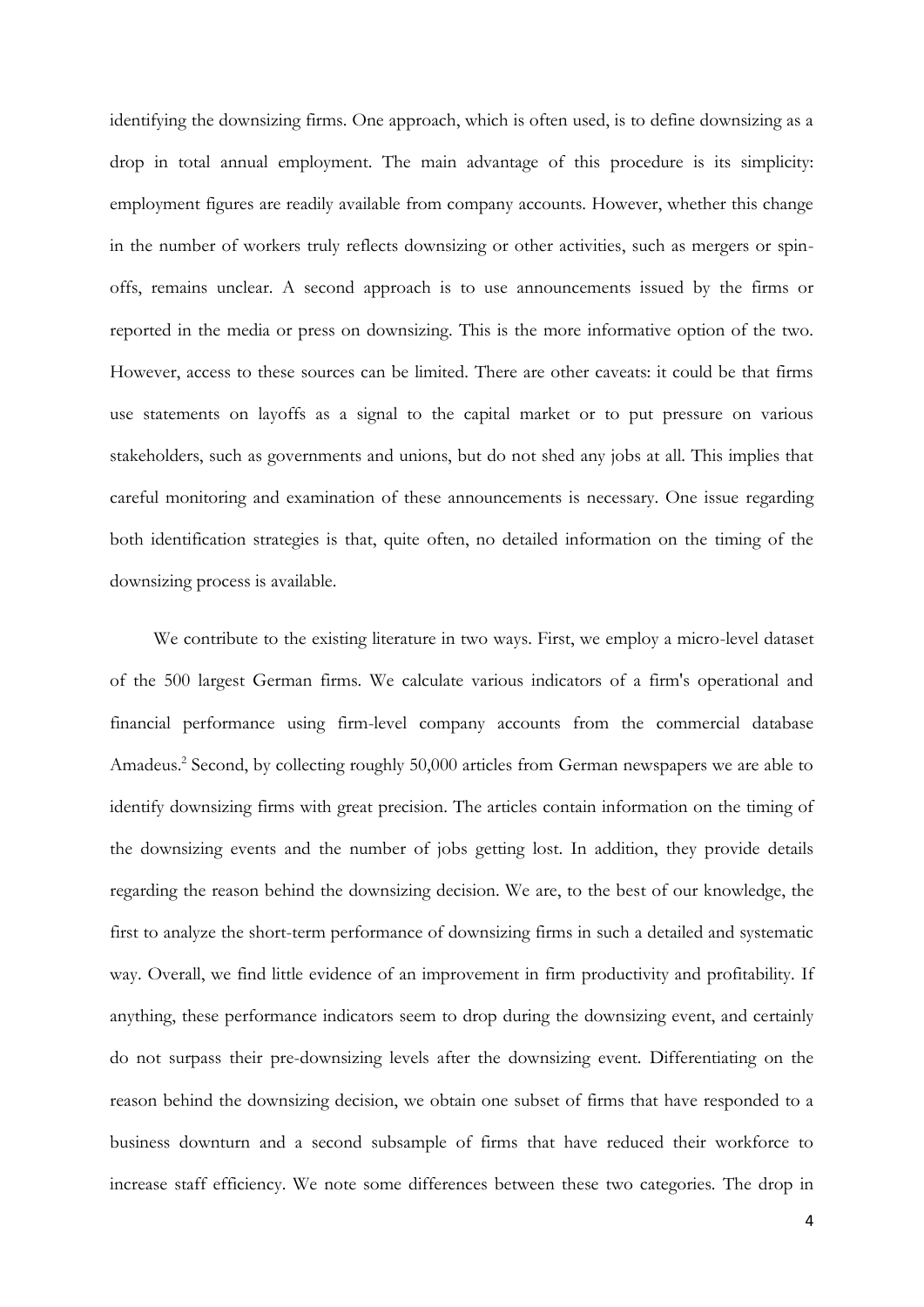productivity after downsizing is more outspoken for those firms that have tried to increase their efficiency while the drop in productivity and profitability during downsizing is found only for the firms experiencing a business downturn. The status quo found for these firms after downsizing may suggest that downsizing succeeded in preventing productivity declines, although profitability does not fully recover.

The structure of the paper is as follows. We continue with a short literature overview on other empirical work related to the effect of job cuts. Section 3 contains the identification procedure of our data and the description of performance measures used in this study. Section 4 shows the empirical specification and the basic results. We present several robustness checks in Section 5. The last section discusses our findings.

## **2 Literature Overview**

The effect of downsizing and layoffs is far from undocumented, but the scope of the research is quite heterogeneous: attention has been given to all the stakeholders in the debate (see e.g. Hallock, Strain and Webber, 2011, for an overview of the literature). A number of papers have looked at the effect of downsizing on the displaced workers. These tend to have a higher likelihood of future unemployment, experience significant long-term earnings losses and have a higher incidence of health and family problems (Huttunen, Moen, and Salvanes 2011; Lalonde and Jacobson, 1993; Rege, Telle and Votruba, 2011; Schmieder, Wachter and Bender, 2009; Sullivan and Von Wachter, 2009). Other studies focus on the performance of the downsizing firms.

This literature can broadly be classified into two separate categories.<sup>3</sup> A first line of papers has looked at the impact of up- or downsizing on productivity and profitability defined at the aggregate industry-level. Baumol, Blinder and Wolff (2003) find that changes in the average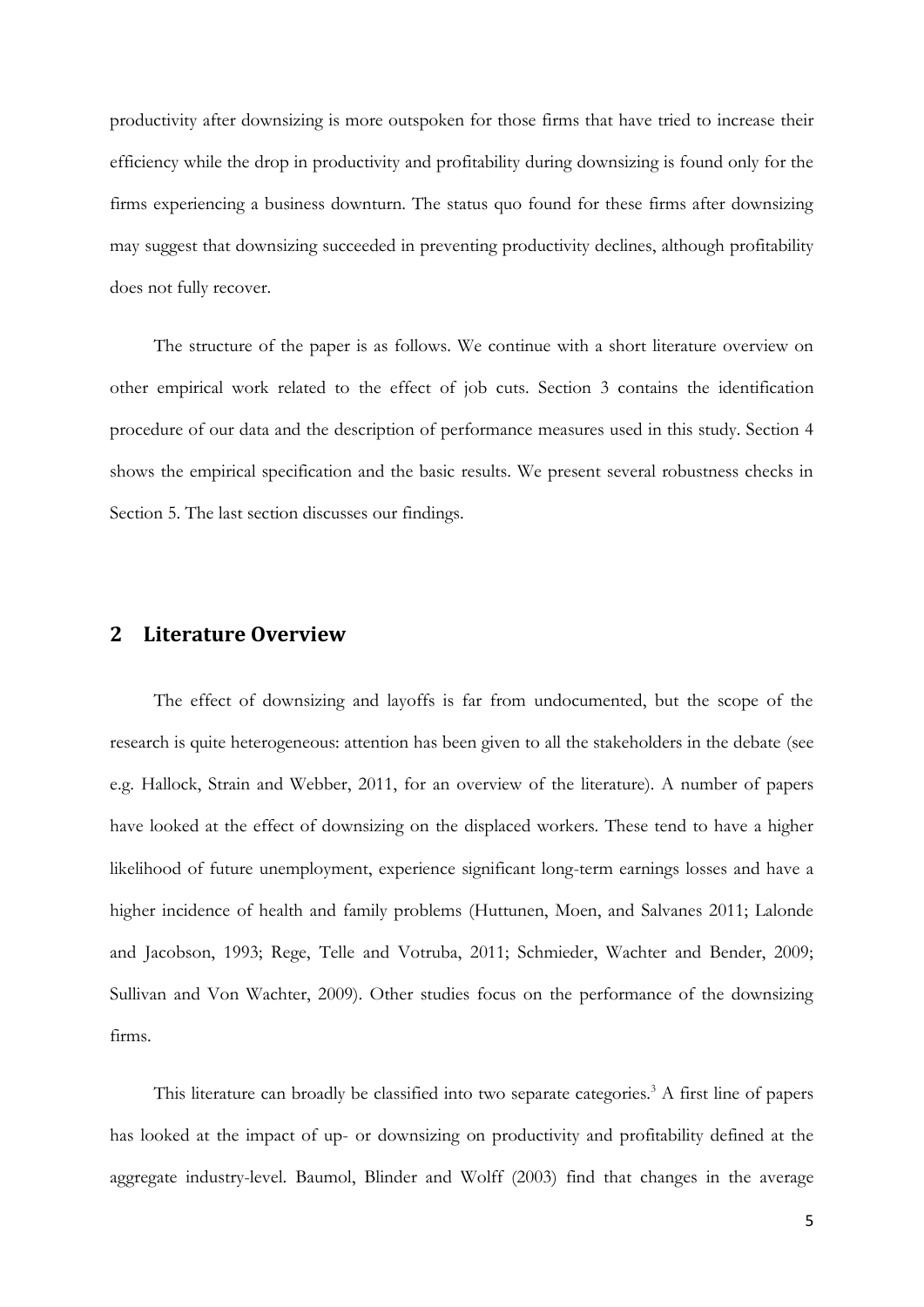establishment or firm size has no effects on industry productivity. However, they report a positive effect of downsizing on profitability. A second line of studies take on a more microoriented approach and analyze the performance defined at the plant- or firm-level. Using census data of manufacturing plants, Baily, Bartelsman and Haltiwanger (2001) provide evidence that US plants which decreased employment exhibit significant greater procyclicality of productivity than other, upsizing, firms. In other work, Baily, Bartelsman and Haltiwanger (1996) find that productivity tends to decline in plants that are downsizing.<sup>4</sup> Friebel, McCullough and Padilla Angulo (2008) study the impact of downsizing on firms in a single industry, the US railway sector. They show that downsizing per se does not yield performance benefits. However, downsizing has a positive impact on performance when accompanied by particular changes in the output mix. <sup>5</sup> Using Chinese plant-level data across industries, Dong and Xu (2008) find that private firms that downsize end up with lower total factor productivity, lower wages and unchanged profits. A synthesis on the research is given in Datta, Guthrie, Basuil and Pandey (2010). The authors document additional contradictions: some studies find a positive impact of downsizing on profitability (Chen, Mehrotra, Sivakumar and Yu, 2001; Espahbodi, John and Vasudevan, 2000; Palmon, Sun and Tang, 1997); other studies find no or even negative effects (Cascio, Young and Morris, 1997; De Meuse, Vanderheiden and Bergmann, 1994; Guthrie and Datta, 2010).

To conclude, we note that a number of studies have analyzed how dismissed workers and firms are affected by downsizing. While these studies show a clear negative impact on displaced workers, there are contradicting findings on the effect of downsizing on firm performance. We state that this can, in part, be explained by measurement error and differences in the identification strategy. The approach we propose in this paper tries to shed more clarity on the identification problem.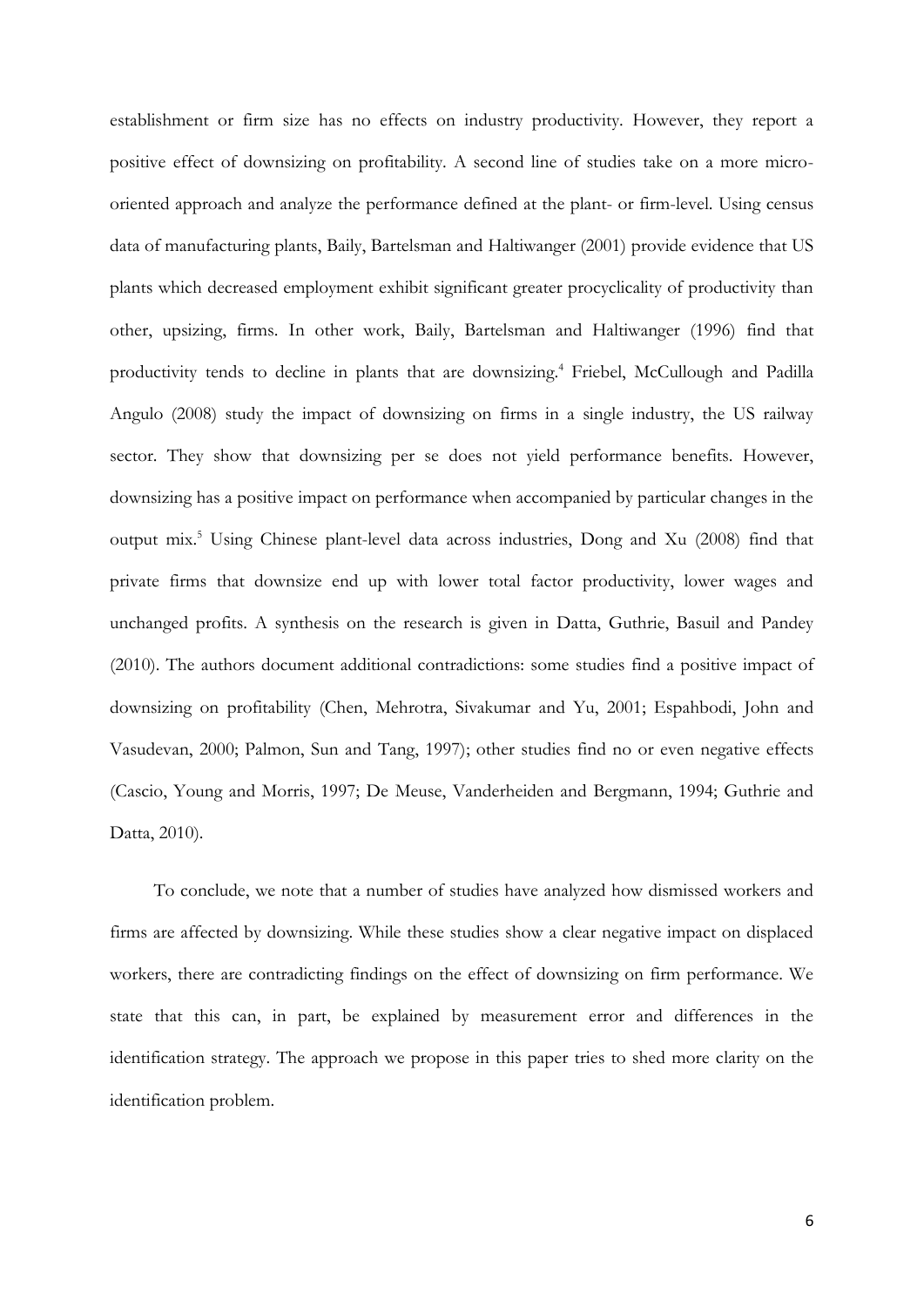## **3 Data Description**

## **3.1 Identifying Downsizing Firms**

Our identification strategy is based on the examination of German newspaper articles reporting on downsizing events between 2001 and 2007. In order to optimize this procedure, we restrict our attention to the 500 largest German firms in terms of 2002 turnover, as these companies receive coverage in the media. This selection is performed using firm-level company accounts from the Amadeus database, a commercial dataset from Bureau van Dijk containing company accounts of European firms. Although inclusion criteria for Amadeus can vary among countries, we feel that this will not affect our selection greatly: German regulations are more flexible for small and medium firms, leaving a better coverage level for larger firms.<sup>6</sup> From this sample, we exclude former state enterprises that have been privatized (six firms, e.g. Deutsche Telekom, Deutsche Post), public utility/state lottery companies (ten firms), investment/private equity companies (five firms) and the Ruhrkohle.<sup>7</sup>

In a next step, we check for the presence of downsizing events in these firms. This identification is based on German newspaper articles reporting on these events, made available by the media database LexisNexis.<sup>8</sup> We primarily employ the dataset from Friebel and Heinz (2011), who collected downsizing events for use in a media content study. Using the same algorithm, we expand their dataset to ensure that we correctly identify all downsizing firms.<sup>9</sup> A summary of this procedure is available in Appendix A.1.

In total, including the articles used in Friebel and Heinz (2011), around 50,000 press articles were checked. This strategy enables us to state that we only fail to identify a downsizing event if there is absolutely no coverage in almost all German national and local newspapers, magazines and agency reports or if all media misreport on downsizing within a specific firm. A further advantage of our media content analysis is that we know which firms exit the market. Two main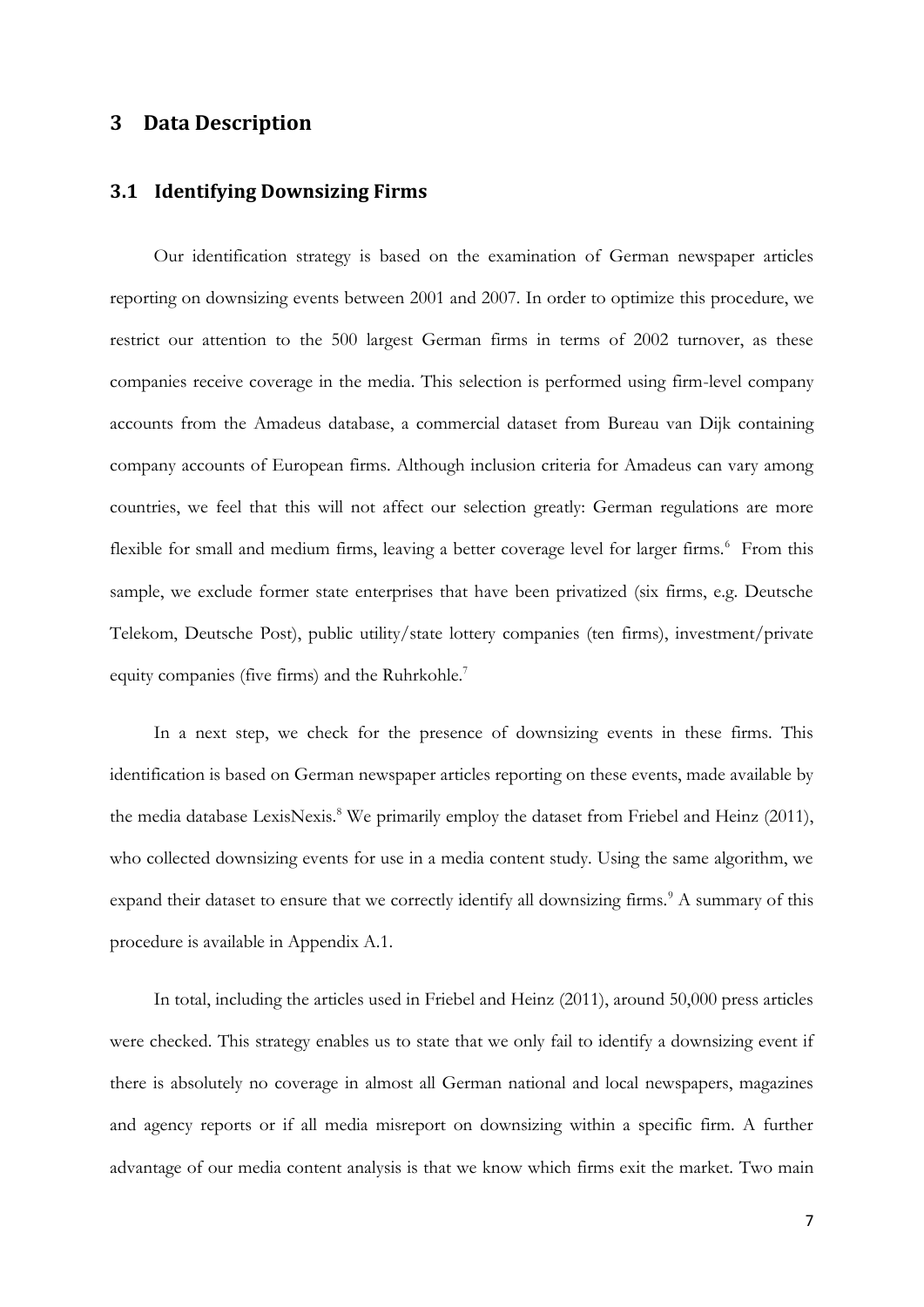reasons emerged: 13 firms went bankrupt and 42 firms were acquired by another firm and integrated in the company.<sup>10</sup> We omit these firms from the analysis. In addition, we are able to collect detailed information on the downsizing events, i.e. the number of jobs getting lost in Germany and abroad and the duration of the downsizing process. In the following, we define a downsizing firm as a company that sheds at least 3% of its jobs in Germany in one downsizing event at a given point in time.<sup>11</sup> We define the downsizing period as the full year(s) in which the companies shed some of these jobs, starting from the day of announcement.

One additional control is performed. Firm performance is analyzed using unconsolidated company accounts. The identification of downsizing events is based on the name of these firms, but may also involve affiliates of these firms. Consequently, these are not represented in the unconsolidated accounts. To what extent does this bias the identification strategy? We address this concern by comparing, where possible, the job cuts mentioned in the articles with the effective drop in employment, as stated in the unconsolidated company accounts from Amadeus, between the start and end of the downsizing event. We find that there is a correlation of .88 between both lists, which strengthen us in our belief that we are able to accurately identify downsizing firms and the timing of the event. A limited number of downsizing firms reveal positive employment growth, mainly because of the acquisition of new plants. These firms are dropped from the sample. To sum up, after all these adjustments, we obtain a dataset of 380 companies, out of which 131 firms have shed jobs in Germany between 2001 and 2007 and 249 did not. $12$ 

## **3.2 Identifying Downsizing Reasons**

In a second step we identify the reasons firms list to motivate the decision to downsize. Again, this will be based on an analysis of the media coverage of all downsizing firms. Our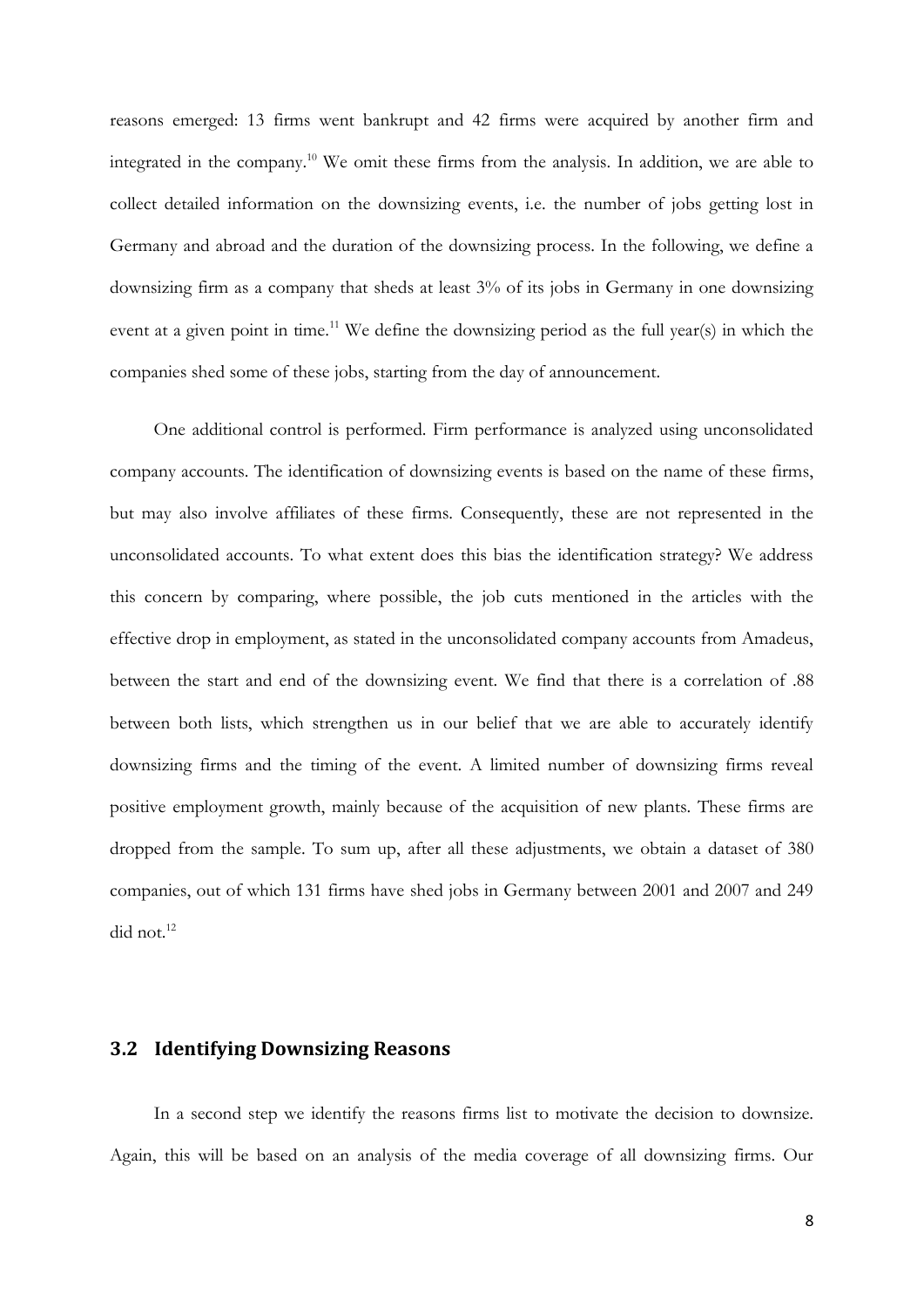classification follows the American Management Association (Cappelli, 2000; Greenberg, 1990). We distinguish between business downturns, improved staff utilization and a miscellaneous category. Business downturn refers to downsizing associated with a shortfall in demand. It includes downsizing as a reaction to lower demand because of a slowdown of the economy, a weak demand in the whole industry or the loss of a major customer.<sup>13</sup> Improved staff utilization is defined as a reduction in jobs driven by the desire for operating efficiencies within the firm. It implies changes in the output mix, the introduction of new production technologies or changes in the composition of the labor force.<sup>14</sup> In addition, many of these firms mention that they dropped hierarchical levels or merged locations and subsidiaries.<sup>15</sup> Firms that are classified in the miscellaneous category downsized for other reasons, e.g. they relocated to other countries, shed jobs for more than one reason or provided no additional details on their decision.

In Appendix A.2, we provide a full list of keywords that were used to identify the various downsizing reasons in the press articles. In total, 80 firms downsize due to a shortfall in demand, 44 firms shed jobs to improve operating efficiency and 5 firms are classified in the miscellaneous category.<sup>16</sup> In the remainder of the paper, we will mainly focus on firms that have downsized due to a business downturn and the desire to improve staff utilization.

[Table 11](#page-36-0) in Appendix A.3 provides an overview of the different industries that have referred to a business downturn as a motivation for downsizing. We additionally present some specific details about the economic situation in these industries that caused the firms to downsize. For example, the largest group (15 firms) is the construction industry: after the reunification boom in the German construction industry at the beginning of the 1990s, the industry relapsed into a long recession which caused many firms to downsize. As a result, the number of employees in the industry declined from 1.41 million (1995) to 0.71 million (2007) (Statistisches Bundesamt, 2012). [Table 12](#page-37-0) provides more details on the firms that have shed jobs to improve their operating efficiency: 19 firms dismantled hierarchies or improved administrative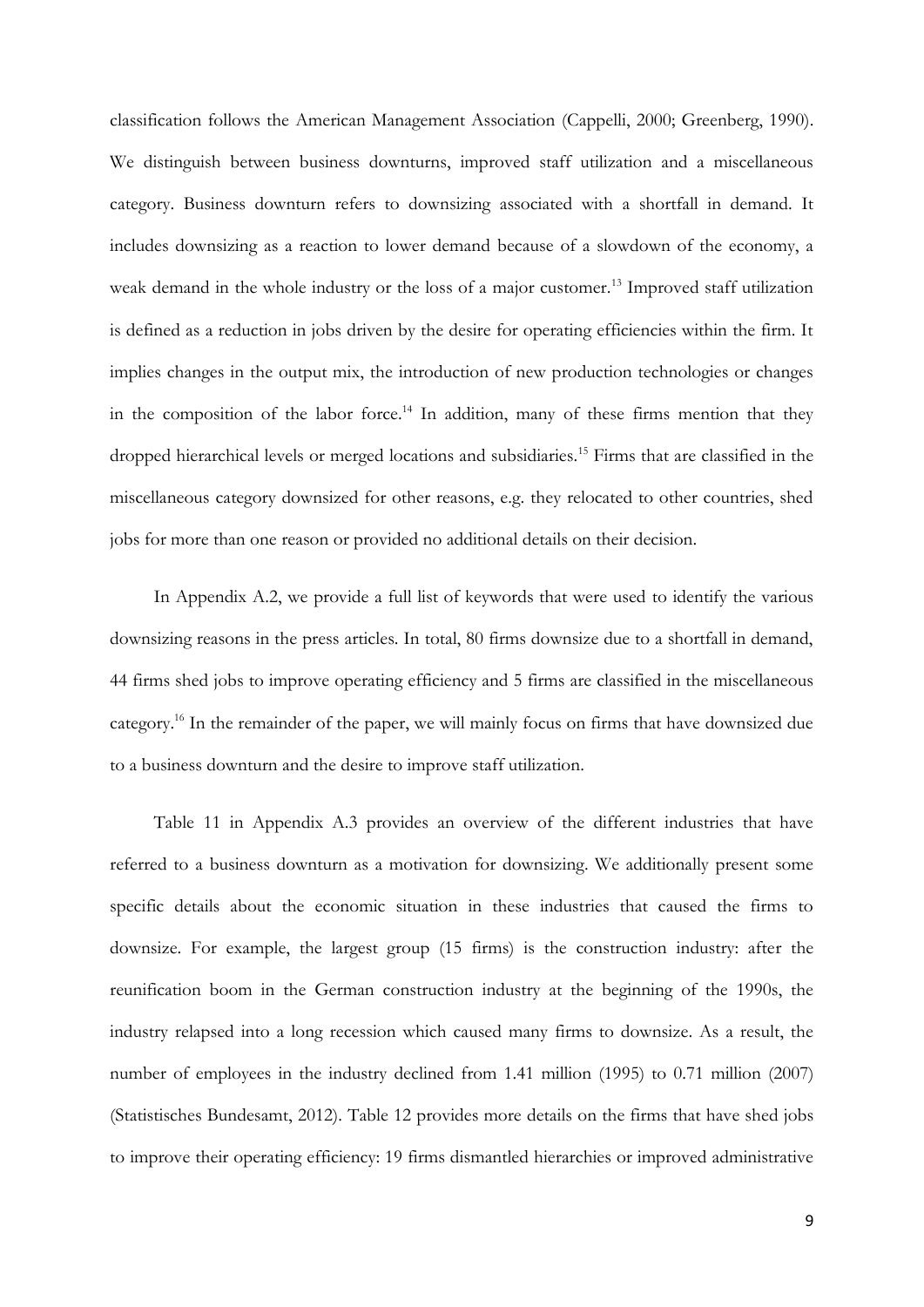processes, 19 others merged subsidiaries or reorganized the horizontal organizational structure of the firm in other ways and 13 firms reorganized the production process.

To ensure that the identification of the downsizing reasons is correct, we perform an additional test. As in Friebel and Heinz (2011), we ran an experiment with 14 undergraduate students from different fields of studies in the FLEX laboratory in Frankfurt.<sup>17</sup> Each of them received a fixed payment of 10 euros for a job that took them on average less than one hour. We confronted the students with 30 articles reporting on ten randomly chosen downsizing firms.<sup>18</sup> For each of the firms, we presented three articles from three different German newspapers covering the same downsizing event. Students were then confronted with our definition of the downsizing reasons and were asked to identify the motivation behind the decision. This resulted in a congruence of 93.5% between the classifications given by the students and our own, excluding the "do not know" and "no statement possible" answers. Including them we still had a congruence of 90%.

## **3.3 Analyzing Firm Performance**

We relate the downsizing event to a number of firm level performance indicators. First, we focus on indicators of operational efficiency, namely total factor productivity, labor productivity and capital productivity. There exist a number of techniques to estimate total factor productivity, most notably non-parametric methods such as Data Envelopment Analysis, Free Disposable Hull and Index Numbers as well as parametric methods such as the Stochastic Frontier and various methods designed to estimate production functions (f.e. Olley and Pakes, 1996). Van Biesebroeck (2007) provides an overview of the most widely applied methods. For the main results, firm level total factor productivity is computed using the index numbers method. This method allows for a flexible and heterogeneous production technology and produces robust results when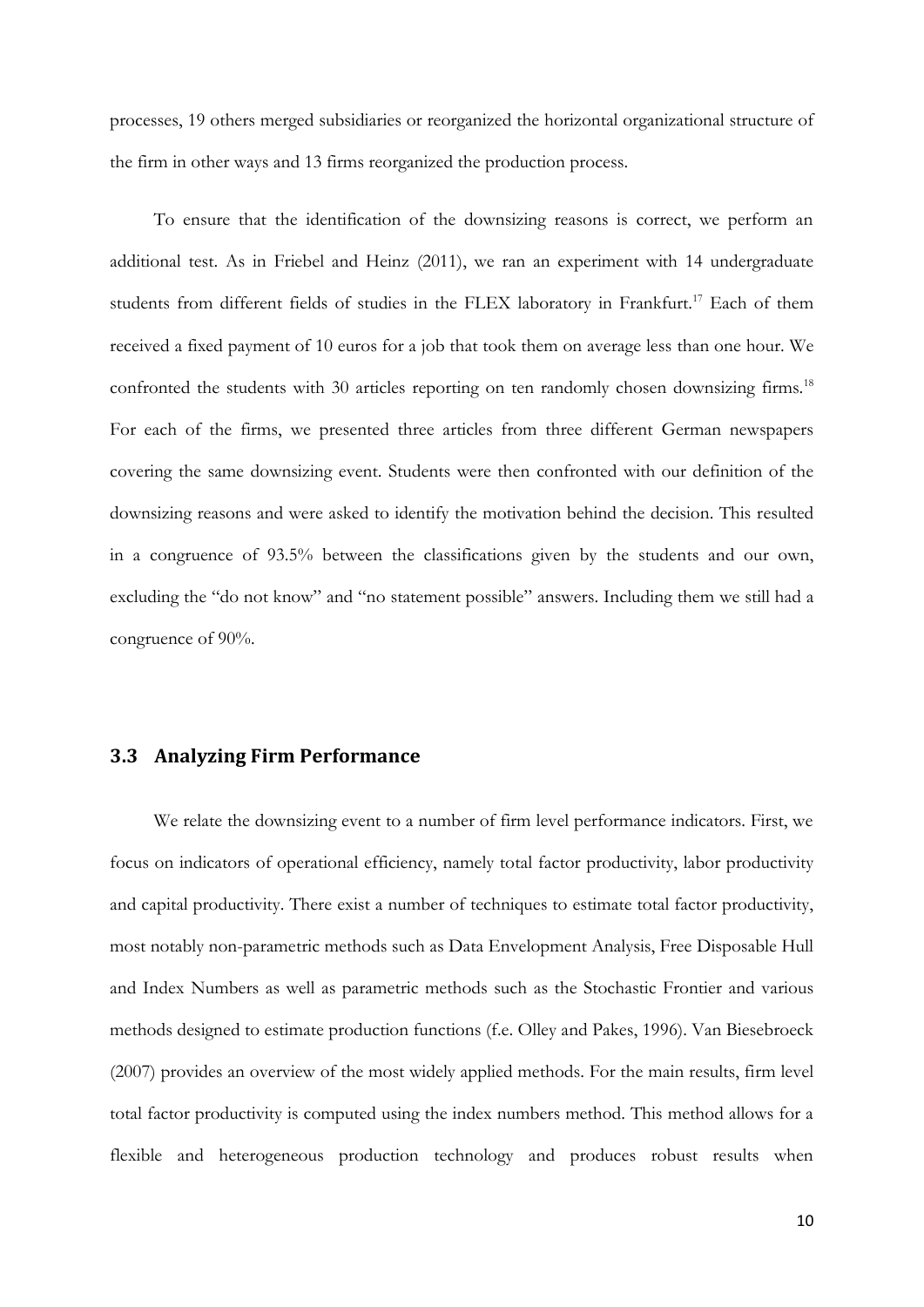measurement error is small. This can be expected for datasets in developed countries with narrowly defined industries (Van Biesebroeck, 2007).<sup>19</sup> We do however perform a robustness check where we use another methodology to estimate total factor productivity, namely nonparametric order-*m* frontiers.

We calculate total factor productivity using the company accounts in Amadeus, which provides a good coverage level for large, German firms. The multilateral index of TFP is based on the methodology developed by Good, Nadiri and Sickles (1996). This index provides a consistent comparison of firm productivity within a panel structure. Transitivity between any two firm-year observations is guaranteed through the use of a single reference point, defined as the average firm (see Caves, Christensen and Diewert, 1982). We calculate this hypothetical firm by expanding our sample with a selection of very large firms from the Amadeus database.<sup>20</sup> This allows us to calculate the index for each two digit industry more accurately. Total factor productivity for firm *i* at time *t* is then defined as:

$$
\ln TFP_{it} = (\ln Y_{it} - \overline{\ln Y_{t}}) + \sum_{t=2}^{T} (\overline{\ln Y_{t}} - \overline{\ln Y_{t-1}})
$$

$$
- \left[ \sum_{j=1}^{m} \frac{1}{2} (S_{jit} + \overline{S_{jt}}) (\ln X_{jit} - \overline{\ln X_{jt}})
$$

$$
+ \sum_{t=2}^{T} \sum_{j=1}^{m} \frac{1}{2} (\overline{S_{jt}} + \overline{S_{jt-1}}) (\ln \overline{X_{jt}} - \overline{\ln X_{jt-1}})
$$

The first line in this equation refers to firm output,  $Y_{it}$ . The first term contains the difference

between the actual firm *i* and the reference point, calculated as the average output in year *t*. The second term chains the reference point back to the base time period. The second line performs similar operations for each input  $X_i$ , labor and capital. These are then summed, using the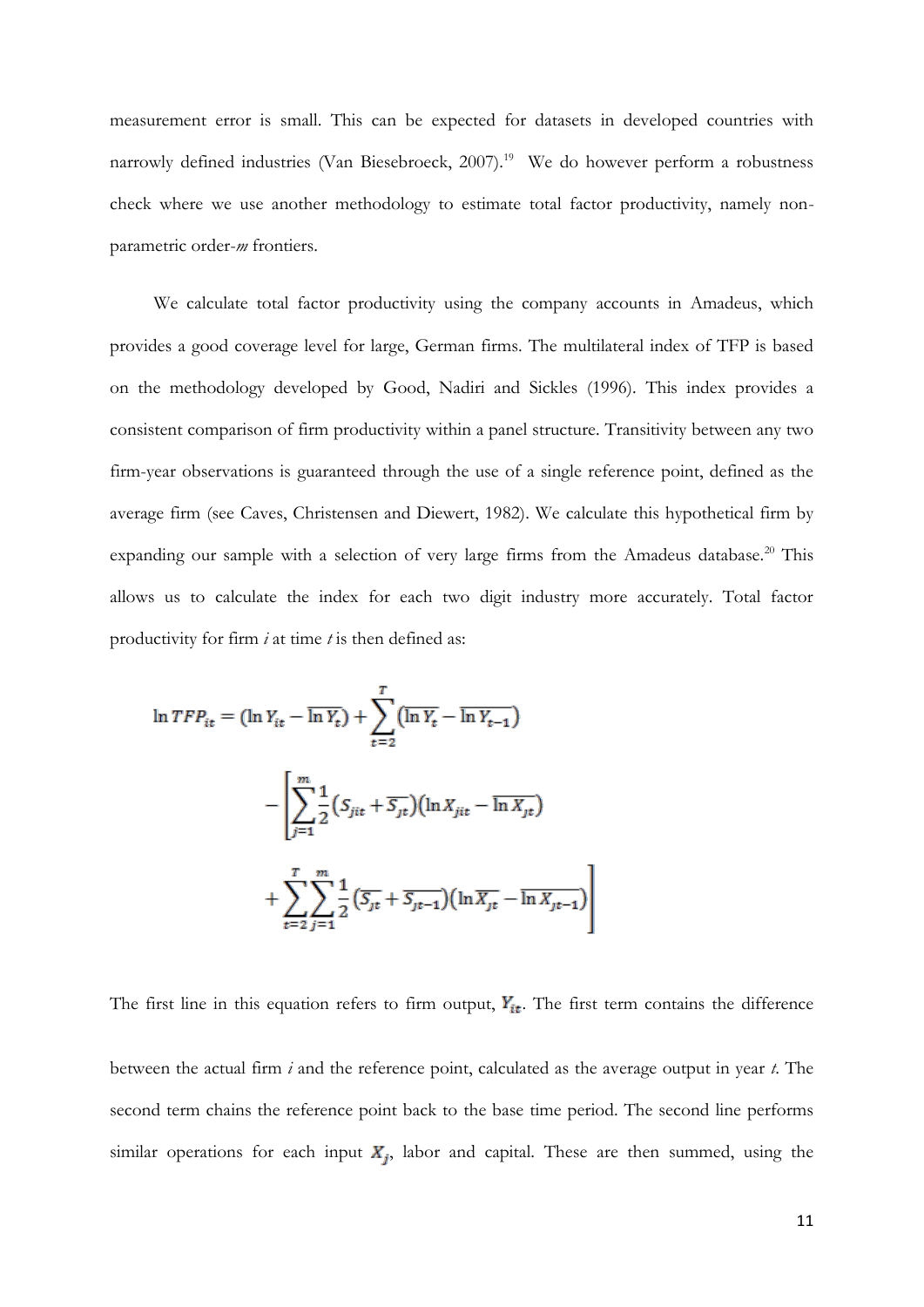expenditure shares  $S_{ijt}$  of the firm and the reference point as weights.<sup>21</sup> We measure output as

deflated value added, labor as total number of employees and capital as the historical value of deflated tangible fixed assets. All variables are retrieved from the Amadeus BvD company accounts. Furthermore we define labor productivity as deflated value added per employee and capital productivity as the ratio of deflated value added over deflated capital stock.<sup>22</sup>

We also assess the impact of downsizing on profitability, measured by the EBITDA and profit margin. The former has the advantage that it is less affected by financial or fiscal optimization policies. The latter is defined as profit/loss after tax, includes extraordinary income and costs and has the advantage to be more inclusive. These profitability measures are retrieved directly from the company accounts. Finally, we relate downsizing as well with the average wage cost in the firm.

#### **3.4 Descriptive Statistics**

[Table](#page-12-0) 1 and [Table 2](#page-12-1) conclude this section with a brief overview of our sample. After accounting for missing values in the company accounts we are left with 285 firms in our sample, of which 92 are identified as downsizing firms, 31 firms have downsized to increase their staff efficiency and 59 firms downsized to face a business downturn. Roughly 50% of all firms in our sample are manufacturing firms. It is clear that the sample is constructed using the 500 largest German companies: the average firm employs on average 3,700 employees, has sales of 1.5 billion euros and a profit margin of 5.74%.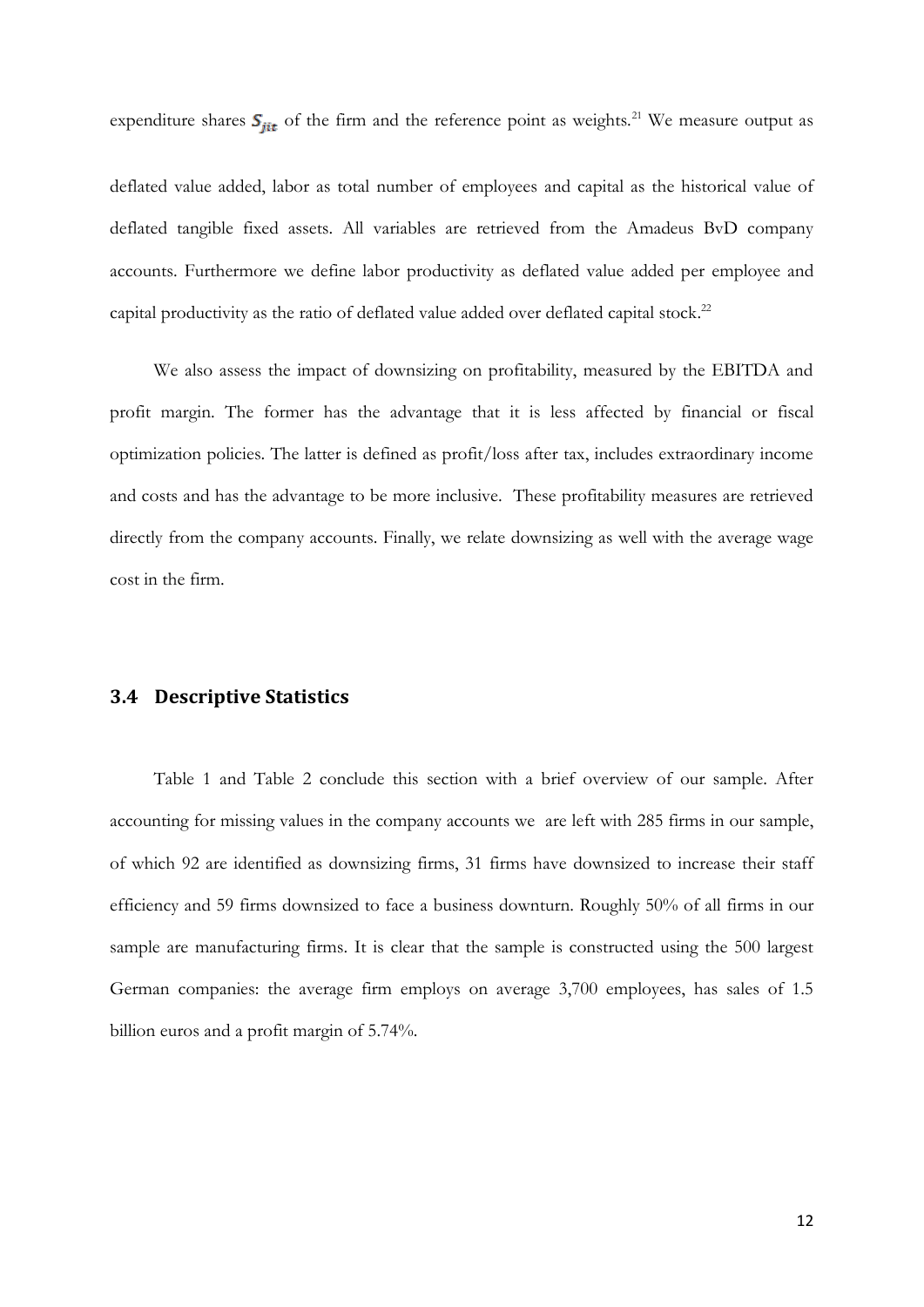#### <span id="page-12-0"></span>**Table 1 Descriptive Statistics: Full Sample**

| Variable              | Mean       | Std. dev.             | Number |
|-----------------------|------------|-----------------------|--------|
| Employees             | 3,716.78   | 14,365.20             | 1322   |
| Tangible fixed assets |            | 298,384.70 764,764.70 | 1322   |
| <b>Sales</b>          | 1,468,914  | 5,377,367             | 1319   |
| Turnover              | 1,551,934  | 5,567,148             | 1322   |
| Value added           | 438,822.70 | 1,621,187             | 1322   |
| EBITDA-margin         | 9.02       | 14.95                 | 1311   |
| Profit Margin         | 5.74       | 13.84                 | 1218   |

Summary statistics are for all firm/year observations. Tangible fixed assets, sales, turnover and value added in thousands of euros.

#### <span id="page-12-1"></span>**Table 2 Descriptive Statistics: Types of Firms in the Sample**

| Variable                 | Number |
|--------------------------|--------|
| Manufacturing            | 140    |
| Downsizing               |        |
| Companies                | 92     |
| <b>Business Downturn</b> | 59     |
| <b>Staff Efficiency</b>  | 31     |
| .                        |        |

Manufacturing firms have a two-digit classification (revision 1) between 15 and 37

## **4 Empirical Strategy and Results**

## **4.1 Empirical Strategy**

The effect of downsizing on firm *i* at time *t* is tested using the following equation:

$$
y_{it} = \alpha_i + \beta_1 DURING_{it} + \beta_2 AFTER_{it} + \delta TREND_{kt} + \gamma_t + \varepsilon_{it}
$$

An important part of our empirical strategy deals with the heterogeneity between downsizing and non-downsizing firms. The decision to lay off workers may be influenced by some initial characteristics of the firm that could, in turn, be correlated with its future performance. This seems especially to be the case for the category of firms which listed a business downturn as main motivation. We control for this selection bias by looking at the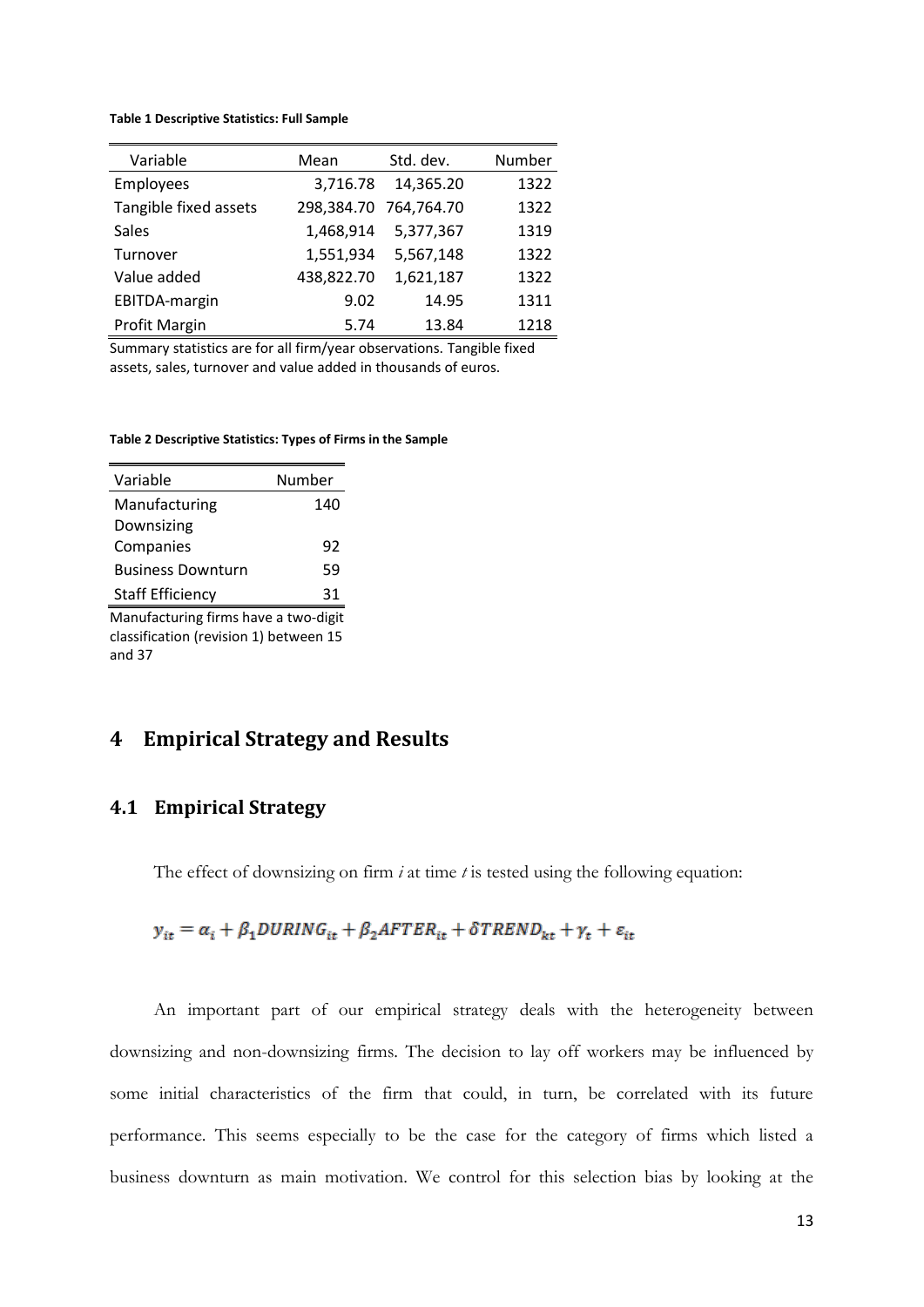within-firm variation, introducing firm fixed effects  $\alpha_i$  in all specifications.<sup>23</sup> These effectively

control for all unobserved time-invariant firm characteristics. The selection decision may be equally driven by time-varying firm characteristics. However, as we restrict our sample to the observations that are maximum three years before the firm started downsizing, we relate any change in firm performance to the more recent characteristics of the downsizing firms. This limits the impact of time-varying variables on the selection bias. We focus on the short-term effect of downsizing by limiting ourselves to the firm observations that are maximum three years after the downsizing ended. Other specifications where we relax or strengthen these timing restrictions will be presented in the next section.

To measure the impact of downsizing on firm performance, we include two dummy variables in the estimation equation. The *DURING-*variable captures the firm performance during the downsizing event. It is a dummy equal to 1 during the downsizing period and set to 0 in all years before and after the event. The *AFTER*-dummy picks up the firm performance after the downsizing event. It is set to 1 in all years after the downsizing period and 0 in the years before and during. As we look at the within-firm variation, we exclude the downsizing companies for which these dummies do not change.<sup>24</sup>

We include as well year dummies and a sector specific time trend. Note that this estimation strategy is in fact a generalization of a Differences-in-Differences strategy (Duflo, 2002), cf. Konings and Vandenbussche (2008) among others for a similar approach. More precisely, we compare the change in the performance of downsizing firms during and after downsizing with the change in performance of a control group of firms over the same period. The *DURING*- and *AFTER*-dummy capture any changes in firm outcomes, the firm fixed effects make sure we only exploit within-firm performance differences, accounting for initial characteristics, and the year fixed effects capture any changes common to all firms in Germany. Finally, the sector specific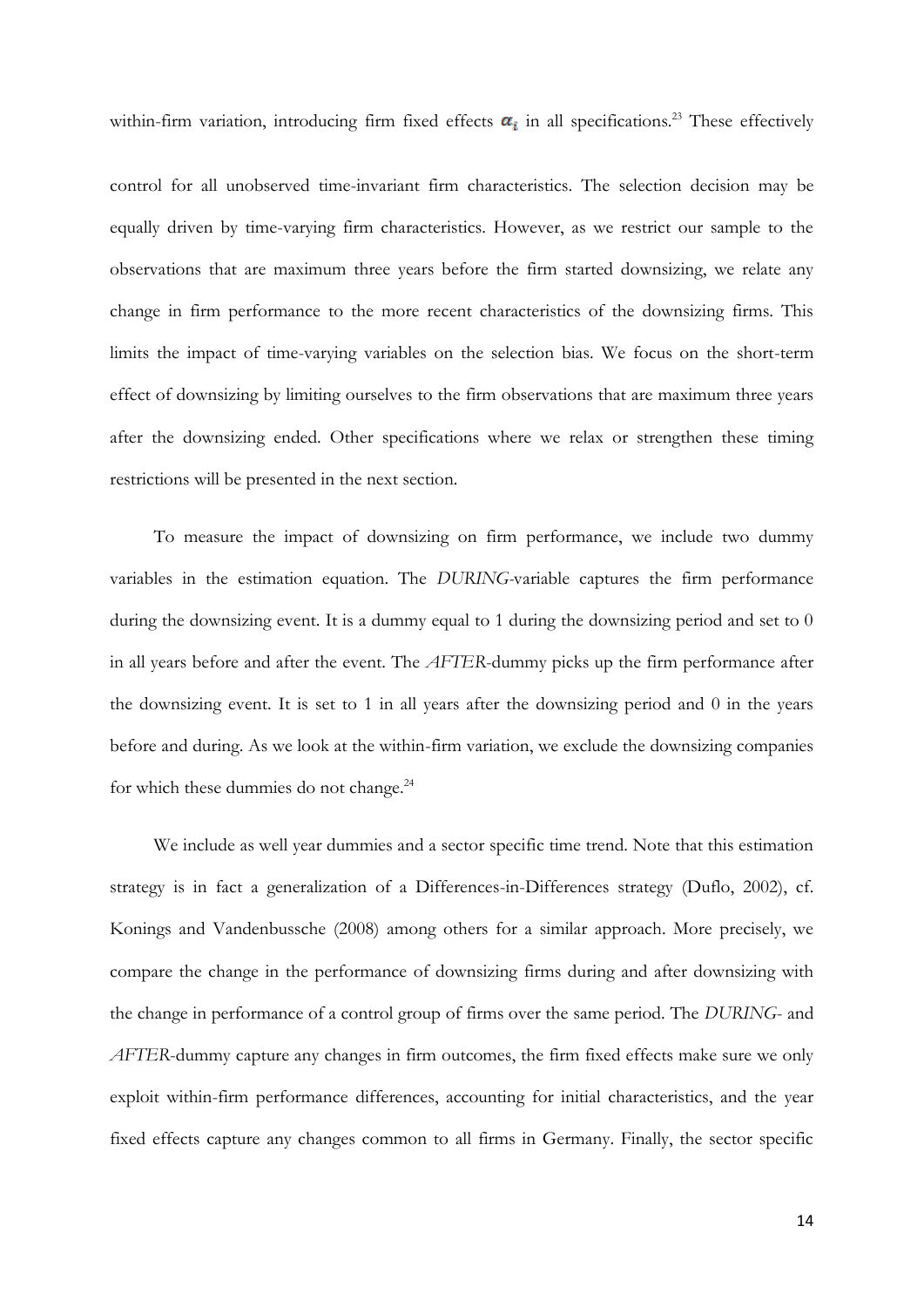trend controls for sector level idiosyncrasies in the performance evolution. In all specifications we report standard errors that are robust against heteroskedasticity and intra-group correlation.

#### **4.2 Results**

[Table 3](#page-15-0) presents the results of the impact of downsizing on the various productivity measures. The first three columns report results for the complete sample of downsizing firms. For the full sample of downsizing firms, we find no clear evidence of an effect on productivity after the downsizing event: the coefficient on the *AFTER*-dummy is estimated to be negative but fails to be significant for all three measures of productivity. However, we do see a significant drop in productivity during the downsizing event, in terms of TFP, labor productivity as well as capital productivity. More precisely, the productivity measures drop by respectively 12%, 9.1% and 14.9%.<sup>25</sup> Note that the drop in capital productivity is as well larger than the drop in labor productivity reflecting the lower adaptability of capital compared to labor.

We use the extra information on the motivation for firms behind the downsizing and make a distinction between firms that adjust their labor stock because of a business downturn and firms that seek to improve their operational efficiency by downsizing. Results are reported in columns 4 to 6 and columns 7 to 9 respectively. The impact of downsizing appears to differ between the two subsamples. Firms that have listed a business downturn as their main motivation experience a drop in productivity during downsizing<sup>26</sup>, but have similar productivity levels after the downsizing event as before its start. This might be an indication that the downsizing was effective. If the downturn is persistent, productivity would be as well persistently reduced in the absence of restructuring.<sup>27</sup>

Firms that try to improve their operational efficiency through downsizing fail to do so in the short run. On the contrary, we can even note a statistically significant negative sign on the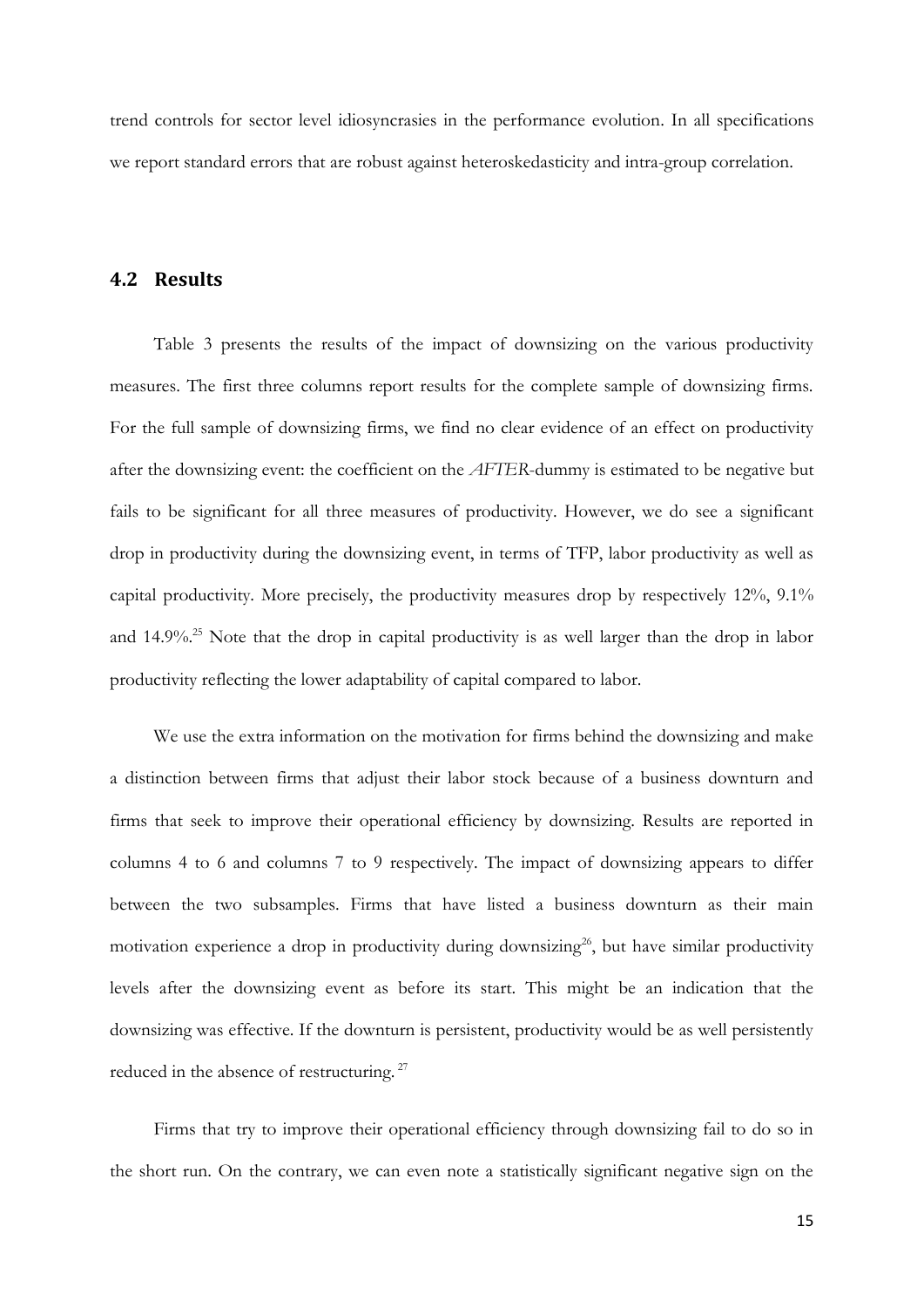*AFTER-*dummy for TFP. A possible explanation for the drop in productivity is that the effect of downsizing may only be visible in the long run, due to e.g. technological reasons. However, behavioral motives may also play a role. Psychological and behavioral economic studies indicate that downsizing undermines the morale and motivation of those who stay in firms after layoffs if the reasons are unclear. (Baumol, Blinder and Wolff, 2003; De Meuse and Marks, 2003; Dong and Xu, 2008). Drzensky and Heinz (2014) find proof for this so-called "survivor syndrome" using a laboratory experiment. Interestingly, survivors reduce their performance considerably after the decision to lay off a worker only if it concerns a voluntary decision of the principal. When the layoff occurs exogenously, the effect on the motivation of the workers vanishes. Our results are in line with Drzensky and Heinz (2014) as a business downturn is most likely to be perceived as an exogenous factor leading to downsizing. Layoffs to improve efficiency may not be understood and supported by the employees and could, at least in the short run, destroy workforce morale and undermine firm productivity.

|        |            | <b>Full Sample</b> |           |            | <b>Business Downturn</b> |          | Improve Efficiency |           |          |
|--------|------------|--------------------|-----------|------------|--------------------------|----------|--------------------|-----------|----------|
|        | $[1]$      | $[2]$              | $[3]$     | [4]        | $[5]$                    | [6]      | $[7]$              | [8]       | [9]      |
|        | <b>TFP</b> | LabProd            | CapProd   | <b>TFP</b> | LabProd                  | CapProd  | <b>TFP</b>         | LabProd   | CapProd  |
|        |            |                    |           |            |                          |          |                    |           |          |
| During | $-0.120**$ | $-0.0913*$         | $-0.149*$ | $-0.130*$  | $-0.128**$               | $-0.205$ | $-0.116$           | $-0.0829$ | $-0.106$ |
|        | [0.0554]   | [0.0473]           | [0.0762]  | [0.0767]   | [0.0630]                 | [0.127]  | [0.0773]           | [0.0648]  | [0.0773] |
|        |            |                    |           |            |                          |          |                    |           |          |
| After  | $-0.112$   | $-0.0853$          | $-0.120$  | $-0.0908$  | $-0.130$                 | $-0.111$ | $-0.159*$          | $-0.0694$ | $-0.162$ |
|        | [0.0688]   | [0.0643]           | [0.113]   | [0.097]    | [0.0882]                 | [0.188]  | [0.0809]           | [0.0747]  | [0.109]  |
|        |            |                    |           |            |                          |          |                    |           |          |
| N      | 1059       | 1136               | 1136      | 948        | 1025                     | 1030     | 913                | 973       | 962      |

<span id="page-15-0"></span>

Heteroskedasticity robust clustered standard errors in parentheses. \*, \*\*, \*\*\* reports significance at the 10%, 5%, 1% level. All specifications include firm fixed effects, year dummies and a sector specific time trend.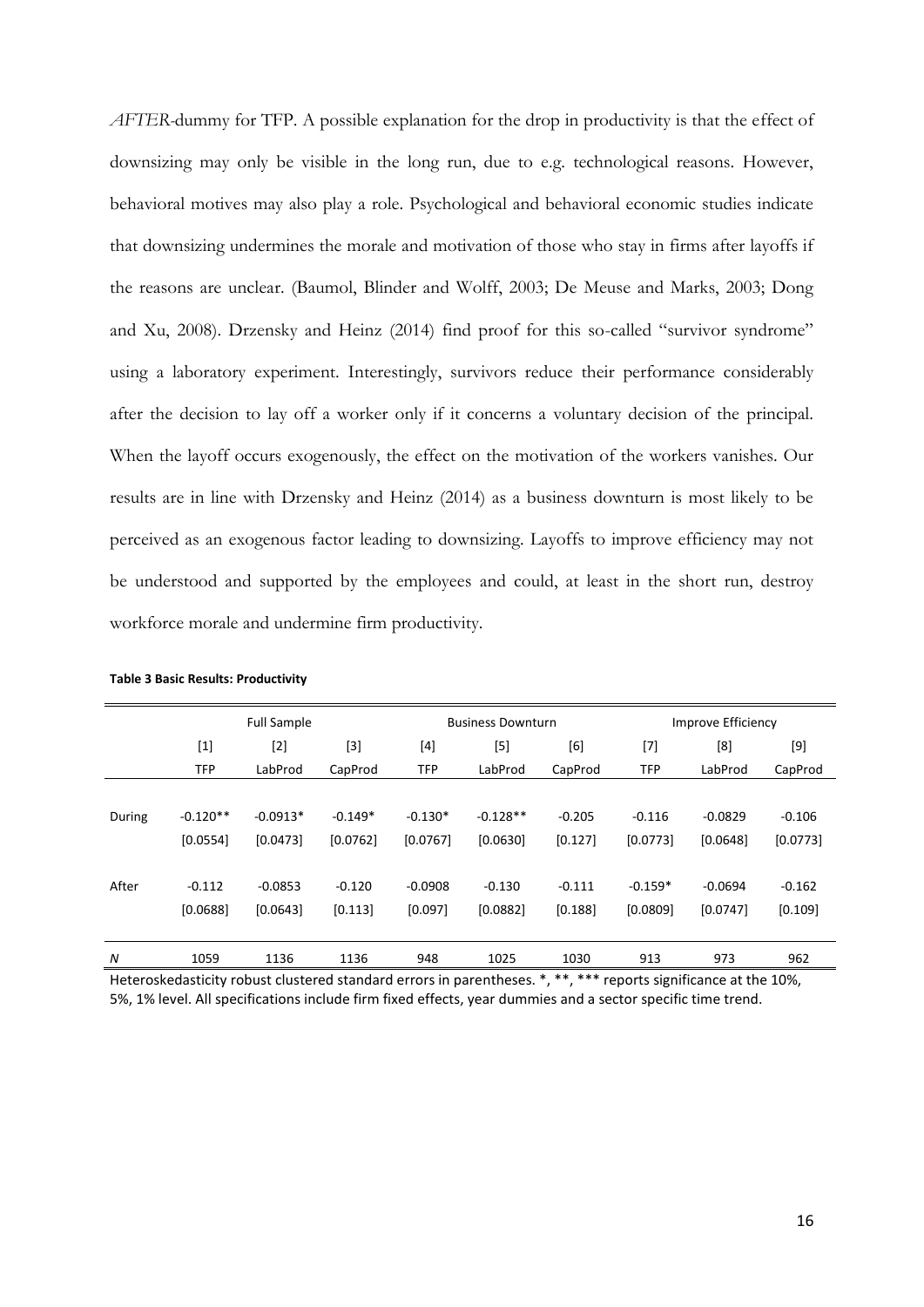<span id="page-16-0"></span>

|  |  | <b>Table 4 Basic Results: Profitability</b> |  |  |
|--|--|---------------------------------------------|--|--|
|--|--|---------------------------------------------|--|--|

|        |               | <b>Full Sample</b> |          |               | <b>Business Downturn</b> |            | Improve Efficiency |           |          |  |
|--------|---------------|--------------------|----------|---------------|--------------------------|------------|--------------------|-----------|----------|--|
|        | $[1]$         | $[2]$              | [3]      | [4]           | [5]                      | [6]        | $[7]$              | [8]       | [9]      |  |
|        | <b>EBITDA</b> | ProfMarg           | Wage     | <b>EBITDA</b> | ProfMarg                 | Wage       | EBITDA             | ProfMarg  | Wage     |  |
|        |               |                    |          |               |                          |            |                    |           |          |  |
| During | $-1.934*$     | $-2.394***$        | 0.0200   | $-4.173***$   | $-3.933***$              | $-0.00302$ | 0.123              | $-1.274*$ | 0.0356   |  |
|        | [1.027]       | [0.691]            | [0.0215] | [1.076]       | [1.023]                  | [0.0345]   | [1.584]            | [0.732]   | [0.0289] |  |
|        |               |                    |          |               |                          |            |                    |           |          |  |
| After  | $-1.747$      | $-1.038$           | 0.0282   | $-3.395**$    | $-1.865$                 | 0.01       | $-0.652$           | $-0.794$  | 0.0335   |  |
|        | [1.132]       | [0.853]            | [0.0328] | [1.583]       | [1.301]                  | [0.0535]   | [1.339]            | [0.894]   | [0.0340] |  |
|        |               |                    |          |               |                          |            |                    |           |          |  |
| N      | 1129          | 1048               | 1136     | 1021          | 943                      | 1028       | 958                | 900       | 969      |  |

Heteroskedasticity robust clustered standard errors in parentheses. \*, \*\*, \*\*\* reports significance at the 10%, 5%, 1% level. All specifications include firm fixed effects, year dummies and a sector specific time trend.

In [Table 4](#page-16-0) we turn to the effect of downsizing on financial performance and wages. This provides us with additional information on the changes taking place within the downsizing firms. Firm profitability may increase if the downsizing resulted in higher efficiency, keeping wages under control or, in the case of a negative effect on productivity, if there are substantial cost reductions. Profits may decline if, for instance, firms fail to increase productivity and experience an increase of labor compensations at the same time. Again, the first three columns show the results for the full sample. The third column of [Table 4](#page-16-0) looks at the effect of downsizing on the average wage. Firms may dismiss their least productive workers which may raise the average wage or may adjust the skill composition of the labor force impacting as well the average wage in the firm. However, wages in downsizing firms appear to remain unchanged during and after the downsizing event as the coefficients on the downsizing dummies are insignificant at any conventional confidence level. Columns 1 and 2 show the results for the EBITDA and profit margin (where profit is measured by profits after taxes and extraordinary costs).

We find a negative effect on profitability during downsizing and no effect after downsizing, both in terms of the EBITDA and the profit margin. More precisely, the EBITDA margin goes down by 1.9% points while the profit margin drops by 2.4% points. As part of the restructuring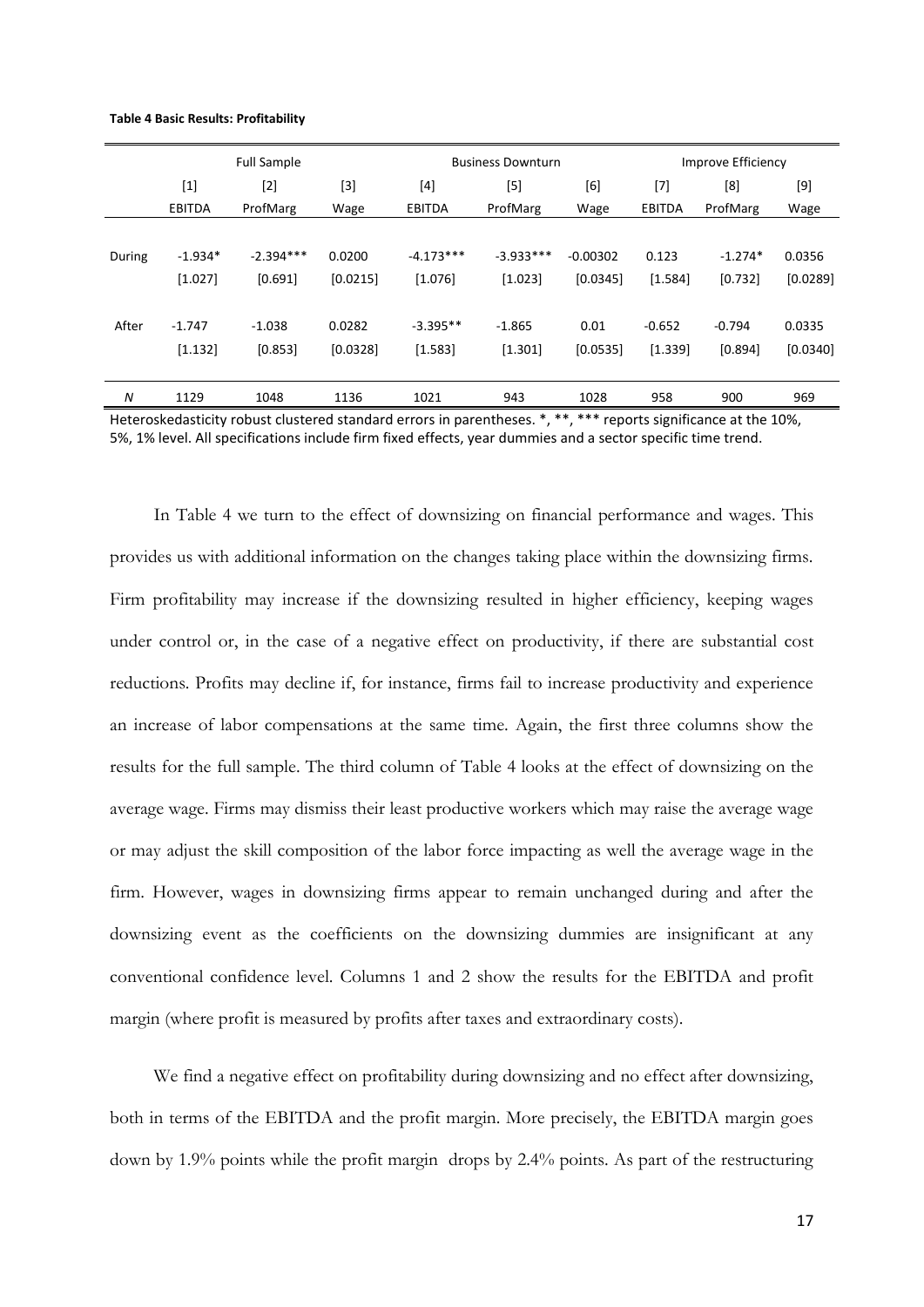costs are expected to be included in the extraordinary costs, the impact on the profit margin is larger during the downsizing event compared to the impact on the EBITDA margin. The results are in line with our priors as we found a negative effect of downsizing on productivity during downsizing and no effect on the wages, leading to negative pressure on the profitability of firms.

For the firms that have experienced a business downturn, we observe – not surprisingly – a substantial drop in profitability, both in terms of EBITDA and profit margin. After downsizing, the profitability appears to recover somewhat but remains lower than before downsizing, especially for the EBITDA margin. The subsample of firms that wish to improve operational efficiency experience no change in performance during the downsizing event in terms of the profit margin or wages. The profit margin however, drops significantly by 1.27% points during the downsizing event. Note that the absence of any effect on the EBITDA margin does not contradict the finding of a negative effect on total factor productivity. This drop in total factor productivity appears to be mainly caused by a drop in capital productivity (although the coefficient is only significant at the 15% level), and capital costs are not included in the EBITDA margin. It appears the efficiency of the capital stock drops, leading to a drop in total factor productivity.

Overall, our results show that there is a negative contemporaneous effect of downsizing on productivity and profitability, especially for the firms restructuring because of a business downturn. Firms that downsized to increase their efficiency did not achieve their goal. On the contrary they even report a drop in productivity in the years after the downsizing. The firms that reacted to a business downturn appear to recover in terms of productivity after downsizing, but still report lower profitability. These results are consistent with Dong and Xu (2008) who report a deterioration in total factor productivity for downsizing firms in China. However, in their sample, the wages of employees drop as well, leaving profitability unaffected.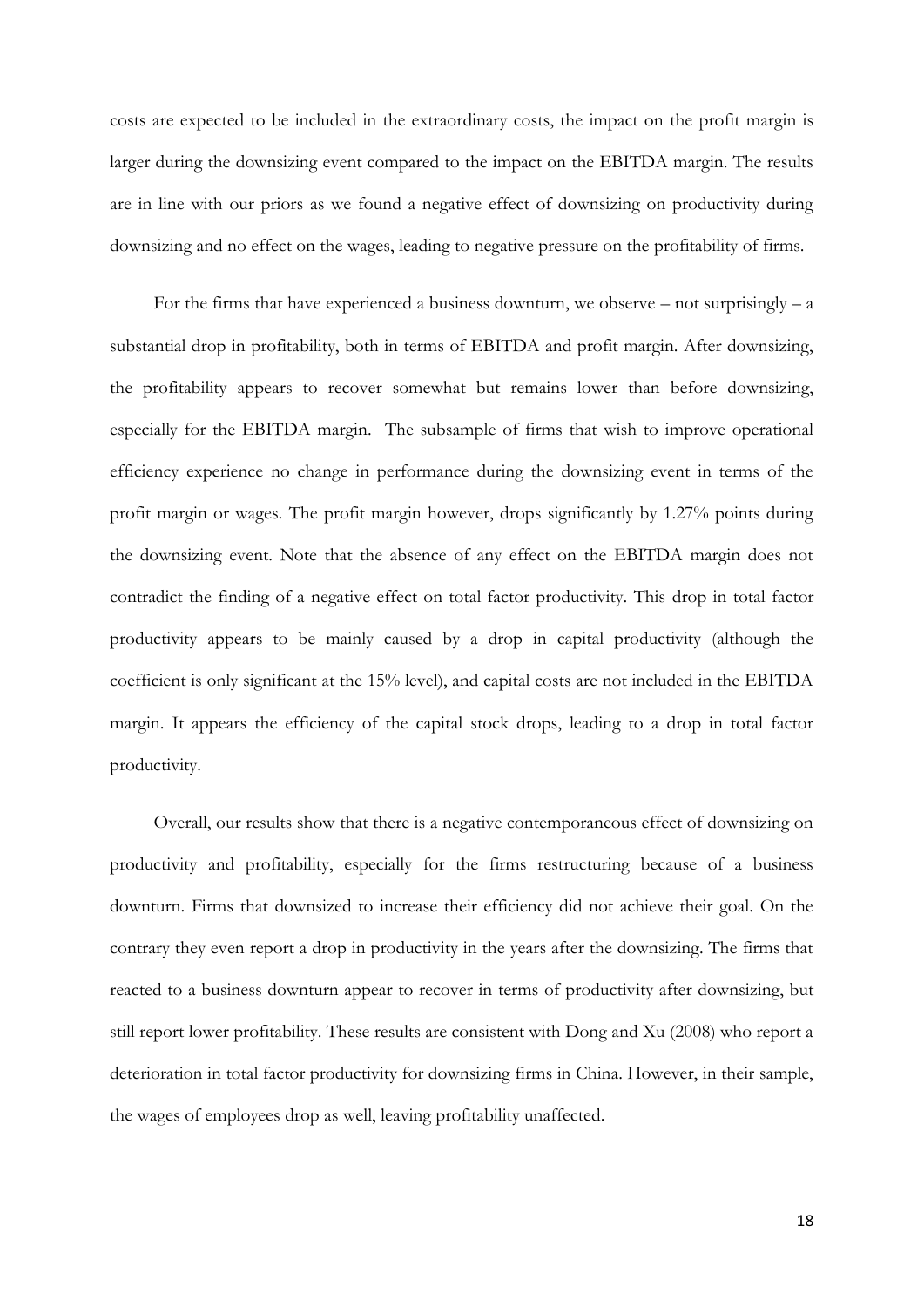## **5 Robustness Checks**

We perform a number of robustness checks, related to the measurement of total factor productivity, the dynamics of the performance indicators after the downsizing event and finally we control for possible autocorrelation in the error term.

#### **5.1 Non-parametric Order- m Efficiency Scores**

As a robustness check we compute firm specific efficiency using non-parametric frontier methods and relate these efficiency scores with the downsizing event. More precisely we apply the free disposable hull (FDH) approach (Deprins, Simar and Tulkens, 1984), where inputoriented efficiency is estimated by comparing each firm with all other firms in the data that produce at least as much value added. The input-oriented efficiency score for firm  $i$  is than computed as:

$$
\widehat{\theta}_i(x, y) = \inf \{ \theta | \widehat{F}_{X,i}(\theta x | y) > 0 \} = \min_{j \in B_i} \{ \max_{r \in L, K} \{ \frac{X_{rj}}{X_{ri}} \} \}
$$

where *x* is a vector of inputs, namely labor and capital, *y* is value added and  $\hat{F}_{X,i}(\theta x|y)$  is

an estimate for  $F_X(x|y) = Pr(X \le x | Y \ge y)$ .  $B_i$  represents the set of firms producing more

value added than firm *i*. The input efficiency score takes values between zero and one, where a score of one implies maximum efficiency. To solve for the problem that these efficiency scores are sensitive to outliers, we follow Cazals, Florens and Simar (2002) and compute partial frontier or more precisely robust order-*m* efficiency scores. The basic idea is to benchmark a firm with the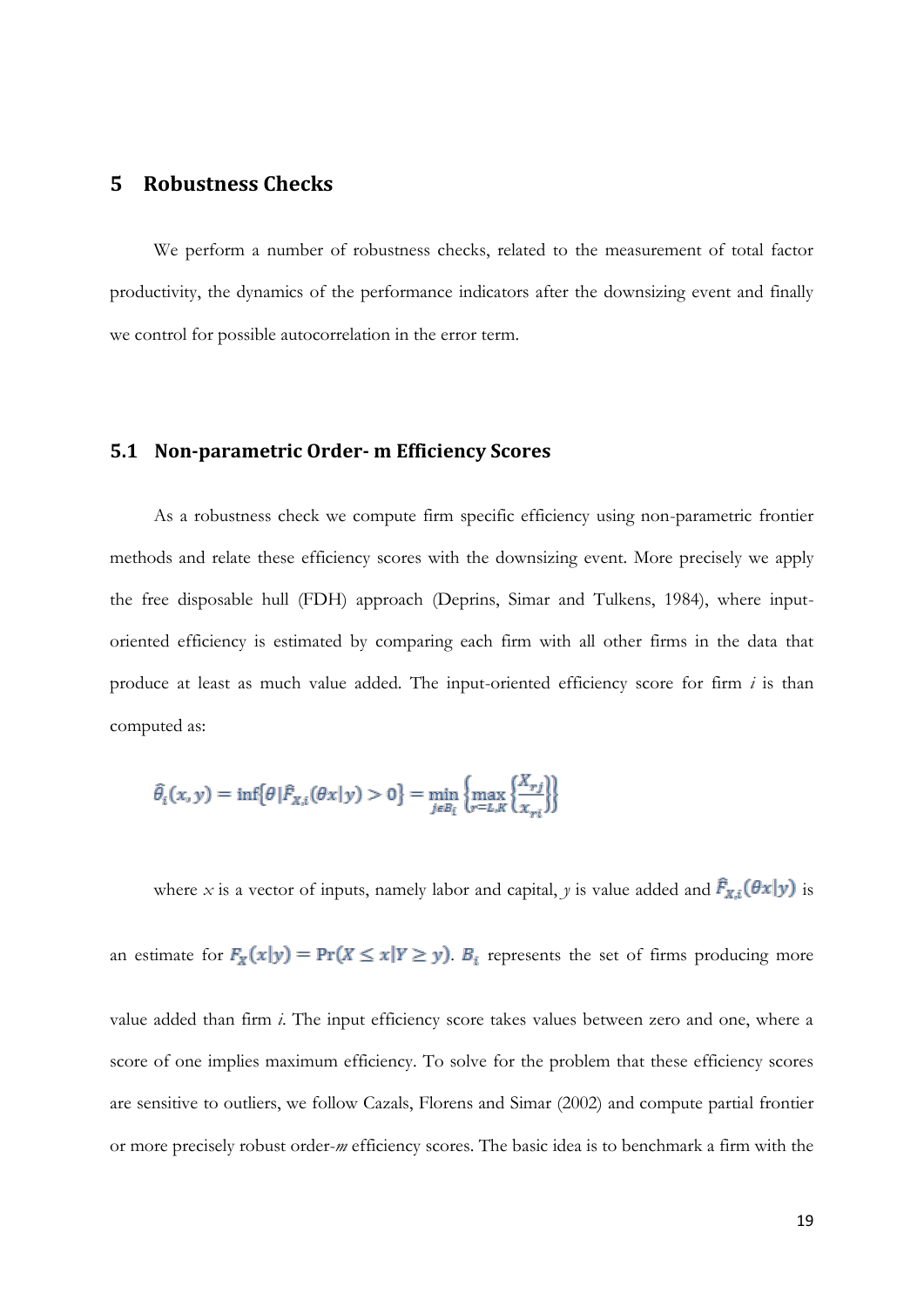expected best performing firm in a sample of *m* peers rather than benchmarking it with the best performing peer in the full sample. In practice, the computation of the order-*m* efficiency score for a particular firm follows four steps (Daraio and Simar, 2005):

- 1. From  $B_i$ , draw a sample of size *m* with replacement
- 2. Compute the pseudo FDH efficiency  $\tilde{\theta}^b_{mi}$  using this artificial reference sample
- 3. Redo steps 1 and 2 *B* times
- 4. Calculate the order-*m* efficiency score as the average of the pseudo FDH efficiency score,  $\hat{\theta}_{mi} = \frac{1}{B} \sum_{b=1}^{B} \tilde{\theta}_{mi}^{b}$

These order-*m* efficiency scores may exceed the value of one as a firm may not be available as its own peer. Increasing *B*, improves accuracy but comes at the expense of higher computing time. The choice for *m* is less obvious. The smaller *m*, the larger the share of super-efficient firms – firms with efficiency scores larger than one – and the larger *m*, the more the results coincide with the non-robust full frontier results.

To estimate the impact of downsizing on efficiency of the firm, we follow Daraio and Simar (2005). They argue against the use of a so-called two-stage approach to estimate the impact of an external variable, *z*, on the efficiency of the production process. In this approach, the efficiency scores would be obtained in a first stage following a procedure outlined above. In the second stage these firm level efficiency scores are then regressed on the downsizing variables similar to the main empirical framework. Instead, they suggest to compute conditional efficiency scores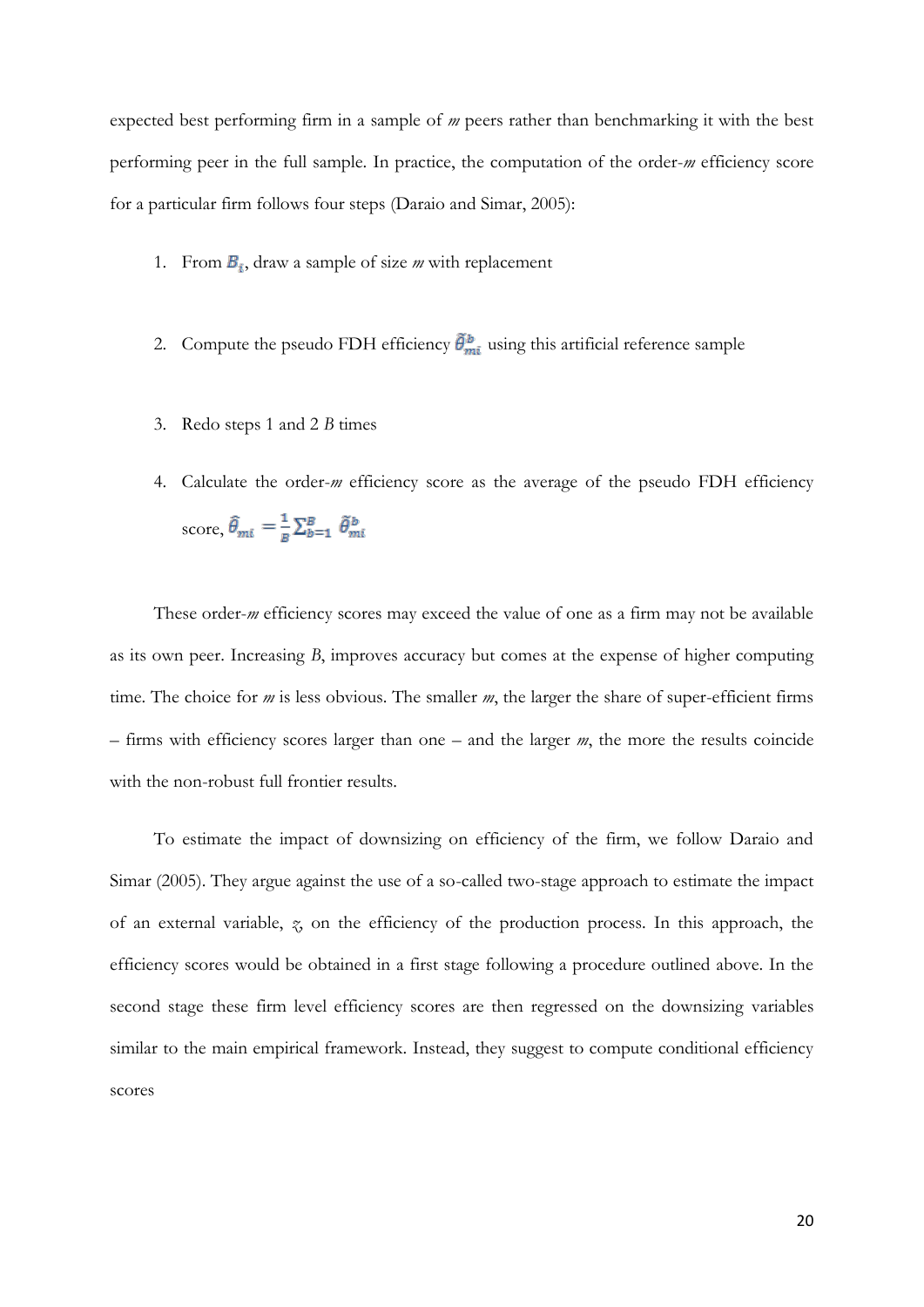$$
\hat{\theta}_i(x, y|z) = \inf \{ \theta | \hat{F}_{X,i}(\theta x | y, z) > 0 \} = \min_{\{j | Y_j \ge y, |Z_j - z| \le h \}} \left\{ \max_{r=L, K} \frac{X_{rj}}{X_{ri}} \right\}
$$

and to compare these with the unconditional ones to infer the impact of the external variable, namely the downsizing event. Note that the downsizing variable is categorical and in practice the conditional efficiency scores are obtained by using only firms in the same subgroup, defined by the downsizing dummy, as a benchmark. To analyze the influence of downsizing on the production process, we compare the average ratio  $\hat{\theta}_{mi}(x, y|z)/\hat{\theta}_{mi}(x, y)$  for each category

defined by the downsizing variable (De Witte and Kortelainen, 2013). A higher value for the ratio for the group of downsizing firms means that downsizing has a negative effect on efficiency as conditioning on downsizing increases the efficiency score of these firms.

For the choices of *B* and *m*, we follow Daraio and Simar (2007) suggesting to set *B* equal to 200. We set *m* to be the same for all subsamples defined by the downsizing status and pick the value at which the decrease in the super-efficient units becomes small. More precisely, we set *m* equal to 30 but check the robustness of the results for different values of the parameter. To mimic the firm fixed effects specification in the main results, we divide the firms into four categories, namely firms that never downsize and downsizing firms before, during and after downsizing. This allows us to look at the change in the efficiency scores within the group of downsizing companies. The results are plotted in [Figure 1.](#page-21-0) More precisely the average ratio of the conditional over unconditional input efficiency scores,  $\hat{\theta}_{mi}(x, y|z)/\hat{\theta}_{mi}(x, y)$ , together with the

10% confidence intervals are displayed. The standard errors of the average ratio are obtained by bootstrapping the procedure with 500 replications. Note that the ratio is larger for downsizing companies compared to non-downsizing companies, which indicates that downsizing companies are less efficient, although only the difference between the non-downsizing companies and the *AFTER*-downsizing group is statistically significant (*p*-value = 0.016). Moreover, during and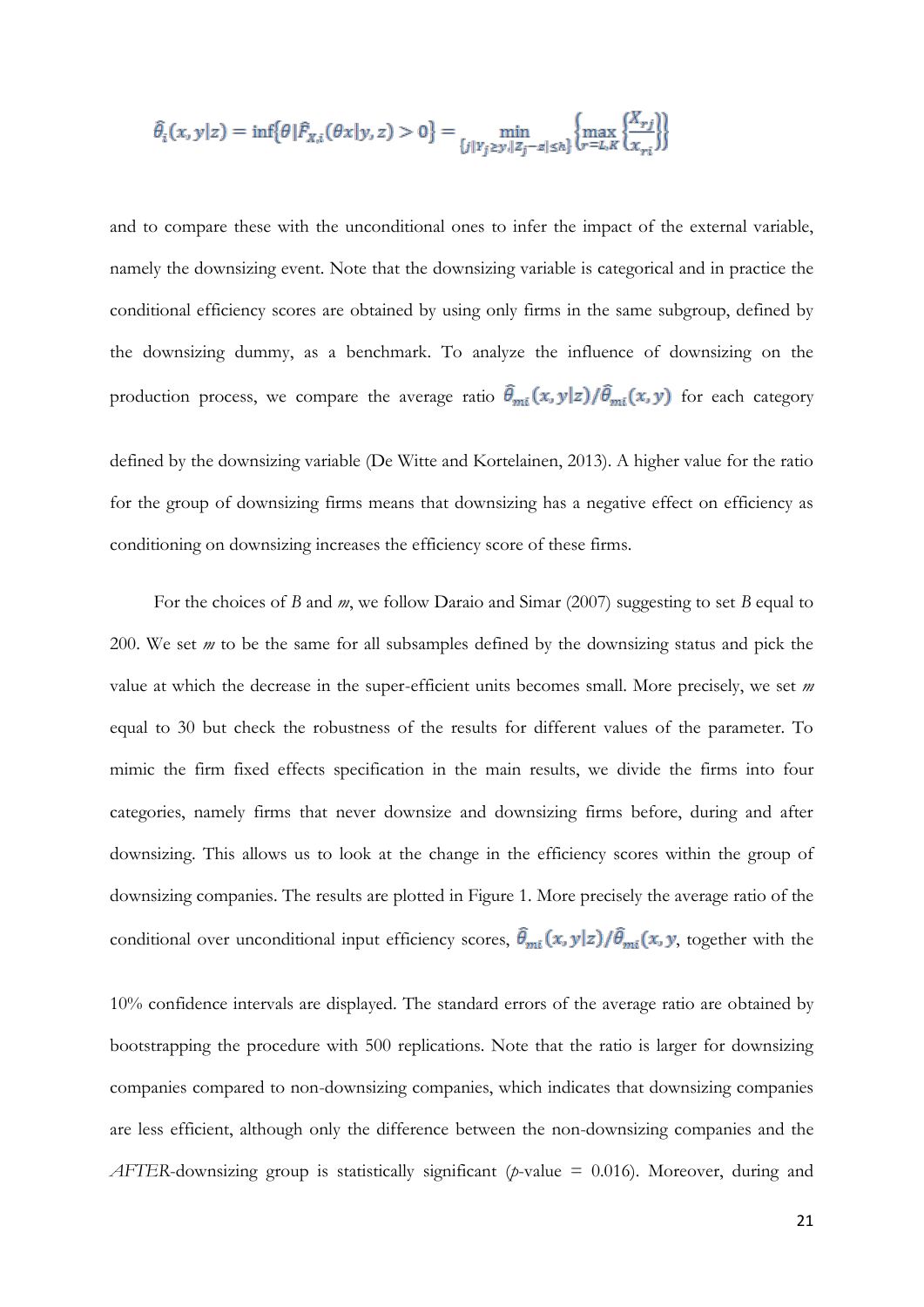especially after the downsizing event, the efficiency is lower compared to the period before the downsizing event, but only the difference between *BEFORE* and *AFTER* is statistically significant at the 10% level. ( $p$ -value = 0.075)

[Figure 2](#page-21-1) shows the results when we make a distinction between the different motivations for the downsizing event. Consistent with the main results, especially downsizing to improve efficiency appears to have a negative impact on the measured efficiency after the restructuring. The difference between *AFTER* and *BEFORE* is statistically significant at the 1% level (*p*-value  $= 0.002$ ) for this category of companies while the difference is not statistically significant for the "business downturn" firms. All in all, the results are consistent with the main results in that – if anything – downsizing companies witness a decrease in efficiency after downsizing and this drop is most outspoken for the group of firms that listed efficiency reasons as motivation.<sup>28</sup>

#### <span id="page-21-0"></span>**Figure 1 Non-parametric order-***m* **Efficiency Scores**

[INSERT FIGURE 1 HERE]

#### <span id="page-21-1"></span>**Figure 2 Non-parametric Order-***m* **efficiency Scores: Different Motivations for Downsizing**

[INSERT FIGURE 2 HERE]

#### **5.2 Short-term Dynamics**

In addition, we explore the short-term dynamics of the post-downsizing outcomes. Is the change in performance temporary and are we able detect a recovery? We consider two new dummies to replace the *AFTER*-dummy: one variable to denote all firm/year observations that are one year after the downsizing event; one indicator to signal all observations that are two or three years after the downsizing event. [Table 5](#page-23-0) and [Table 6](#page-23-1) summarize our results. The results for the full sample, show that the efficiency of downsizing firms drops during and one year after the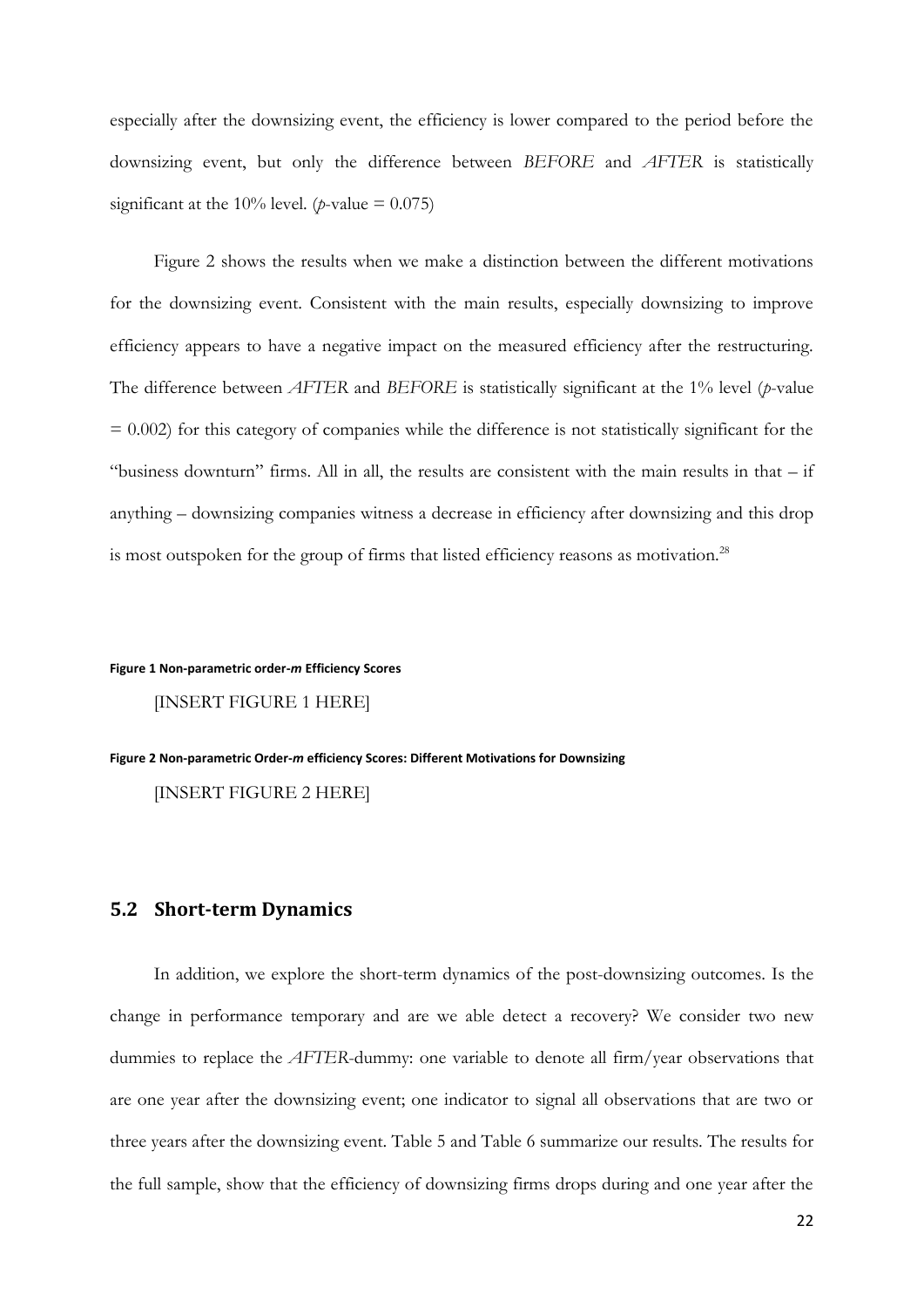downsizing event, but they appear to recover afterwards and attain again the efficiency levels of before the downsizing event, 2 years after the restructuring. Making a distinction between the reasons for downsizing in columns 4 to 9, shows that firms that listed a reduction in demand as the main reason for downsizing, witnessed a drop in productivity during the downsizing event, but that already one year after the downsizing event the efficiency level is not significantly lower any more compared to the pre-downsizing period. The drop in post-downsizing productivity, for the firms that have listed increased efficiency as main motivation, only appears in the first year after the downsizing event. The effect in later years is not statistically significantly different from zero, which may suggest that the decrease in efficiency had a temporal nature. What is important however is that there are, even after 2-3 years, no signs of productivity rising to a higher level compared than in the pre-downsizing period although this was listed as the main motivation for the restructuring.

The results on profitability in [Table 6](#page-23-1) show that the profitability of firms experiencing a drop in demand decreases the most during the downsizing event and recovers already the first year after the downsizing event. Surprisingly, the coefficient on the EBITDA margin is again significantly negative two and three years after the downsizing event. We can not check however whether this is a transitory effect due to the relatively short time span of our data set. The firms that listed an increase in efficiency as a motivation witnessed a drop in the profit margin during restructuring. Moreover, there were no signs at all that profitability improved after the restructuring – compared to the pre-downsizing period – even not after two years.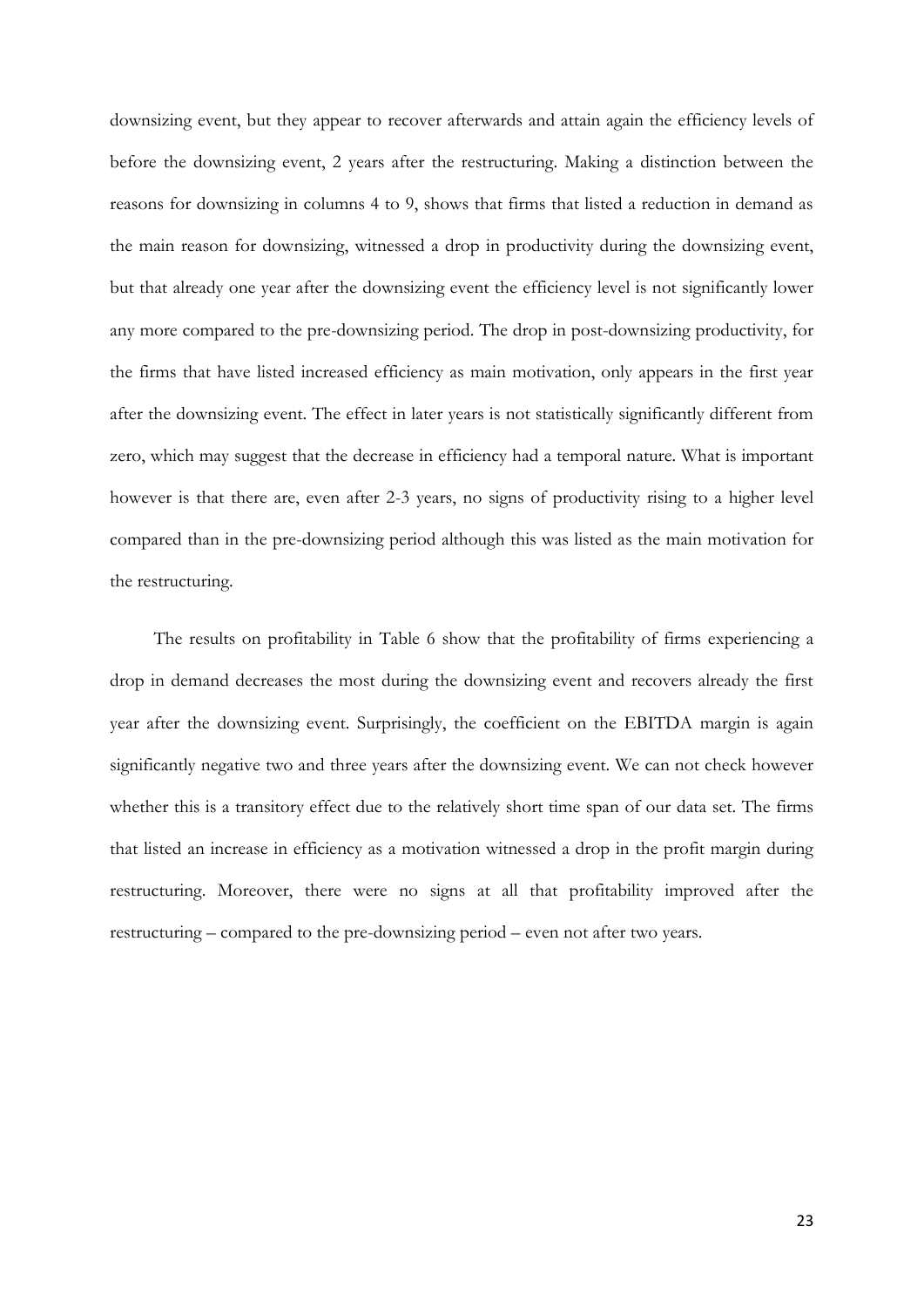#### <span id="page-23-0"></span>**Table 5 Productivity: Short Term Dynamics**

|                | <b>Full Sample</b> |                |            |            | <b>Business Downturn</b>                                                                                                                                            |           |            | Improve Efficiency |            |
|----------------|--------------------|----------------|------------|------------|---------------------------------------------------------------------------------------------------------------------------------------------------------------------|-----------|------------|--------------------|------------|
|                | $[1]$              | $[3]$<br>$[2]$ |            | $[4]$      | $[5] % \includegraphics[width=0.9\columnwidth]{figures/fig_10.pdf} \caption{Schematic diagram of the top of the top of the top of the right.} \label{fig:fig:time}$ | [6]       | $[7]$      | [8]                | $[9]$      |
|                | TFP                | LabProd        | CapProd    | TFP        | LabProd                                                                                                                                                             | CapProd   | <b>TFP</b> | LabProd            | CapProd    |
|                |                    |                |            |            |                                                                                                                                                                     |           |            |                    |            |
| During         | $-0.131**$         | $-0.114**$     | $-0.158**$ | $-0.146**$ | $-0.144**$                                                                                                                                                          | $-0.212*$ | $-0.119$   | $-0.105*$          | $-0.108$   |
|                | [0.0537]           | [0.0455]       | [0.0776]   | [0.0711]   | [0.0612]                                                                                                                                                            | [0.128]   | [0.0773]   | [0.0623]           | [0.0771]   |
|                |                    |                |            |            |                                                                                                                                                                     |           |            |                    |            |
| After 1 year   | $-0.128*$          | $-0.088$       | $-0.204*$  | $-0.101$   | $-0.0692$                                                                                                                                                           | $-0.195$  | $-0.186**$ | $-0.184**$         | $-0.226**$ |
|                | [0.0657]           | [0.0596]       | [0.120]    | [0.0956]   | [0.0815]                                                                                                                                                            | $[0.192]$ | [0.0766]   | [0.0814]           | [0.105]    |
|                |                    |                |            |            |                                                                                                                                                                     |           |            |                    |            |
| After 2+ years | $-0.0557$          | $-0.0341$      | 0.0472     | 0.0172     | $-0.0889$                                                                                                                                                           | 0.165     | $-0.149$   | $-0.00147$         | $-0.115$   |
|                | [0.0948]           | [0.0830]       | [0.137]    | [0.146]    | [0.116]                                                                                                                                                             | [0.224]   | [0.0961]   | [0.100]            | [0.144]    |
|                |                    |                |            |            |                                                                                                                                                                     |           |            |                    |            |
| N              | 1064               | 1144           | 1144       | 954        | 1033                                                                                                                                                                | 1037      | 912        | 973                | 961        |

Heteroskedasticity robust clustered standard errors in parentheses. \*, \*\*, \*\*\* reports significance at the 10%, 5%, 1% level. All specifications include firm fixed effects, year dummies and a sector specific time trend.

<span id="page-23-1"></span>**Table 6 Profitability: Short Term Dynamics**

|                |               | <b>Full Sample</b> |          |             | <b>Business Downturn</b> |            | Improve Efficiency |           |          |
|----------------|---------------|--------------------|----------|-------------|--------------------------|------------|--------------------|-----------|----------|
|                | $[1]$         | $[2]$              | $[3]$    | [4]         | $[5]$                    | [6]        | $[7]$              | [8]       | $[9]$    |
|                | <b>EBITDA</b> | ProfMarg           | Wage     | EBITDA      | ProfMarg                 | Wage       | EBITDA             | ProfMarg  | Wage     |
|                |               |                    |          |             |                          |            |                    |           |          |
| During         | $-1.880*$     | $-2.395***$        | 0.0197   | $-4.085***$ | $-3.912***$              | $-0.00203$ | 0.1400             | $-1.272*$ | 0.0342   |
|                | [1.026]       | [0.693]            | [0.0215] | [1.077]     | [1.030]                  | [0.0344]   | [1.592]            | [0.735]   | [0.0290] |
|                |               |                    |          |             |                          |            |                    |           |          |
| After 1 year   | $-1.262$      | $-0.823$           | 0.025    | $-2.789$    | $-1.416$                 | 0.0108     | $-0.289$           | $-1.097$  | 0.0261   |
|                | [1.258]       | [0.999]            | [0.0291] | [1.745]     | [1.534]                  | [0.0473]   | [1.506]            | [0.746]   | [0.0333] |
|                |               |                    |          |             |                          |            |                    |           |          |
| After 2+ years | $-2.036*$     | $-0.85$            | 0.0288   | $-3.727**$  | $-1.581$                 | 0.00904    | $-0.938$           | $-0.506$  | 0.0333   |
|                | [1.154]       | [1.078]            | [0.0422] | [1.665]     | [1.583]                  | [0.0714]   | [1.355]            | $[1.370]$ | [0.0403] |
|                |               |                    |          |             |                          |            |                    |           |          |
| N              | 1137          | 1057               | 1144     | 1028        | 952                      | 1035       | 958                | 900       | 969      |

Heteroskedasticity robust clustered standard errors in parentheses. \*, \*\*, \*\*\* reports significance at the 10%, 5%, 1% level. All specifications include firm fixed effects, year dummies and a sector specific time trend.

## **5.3 Definition of Downsizing**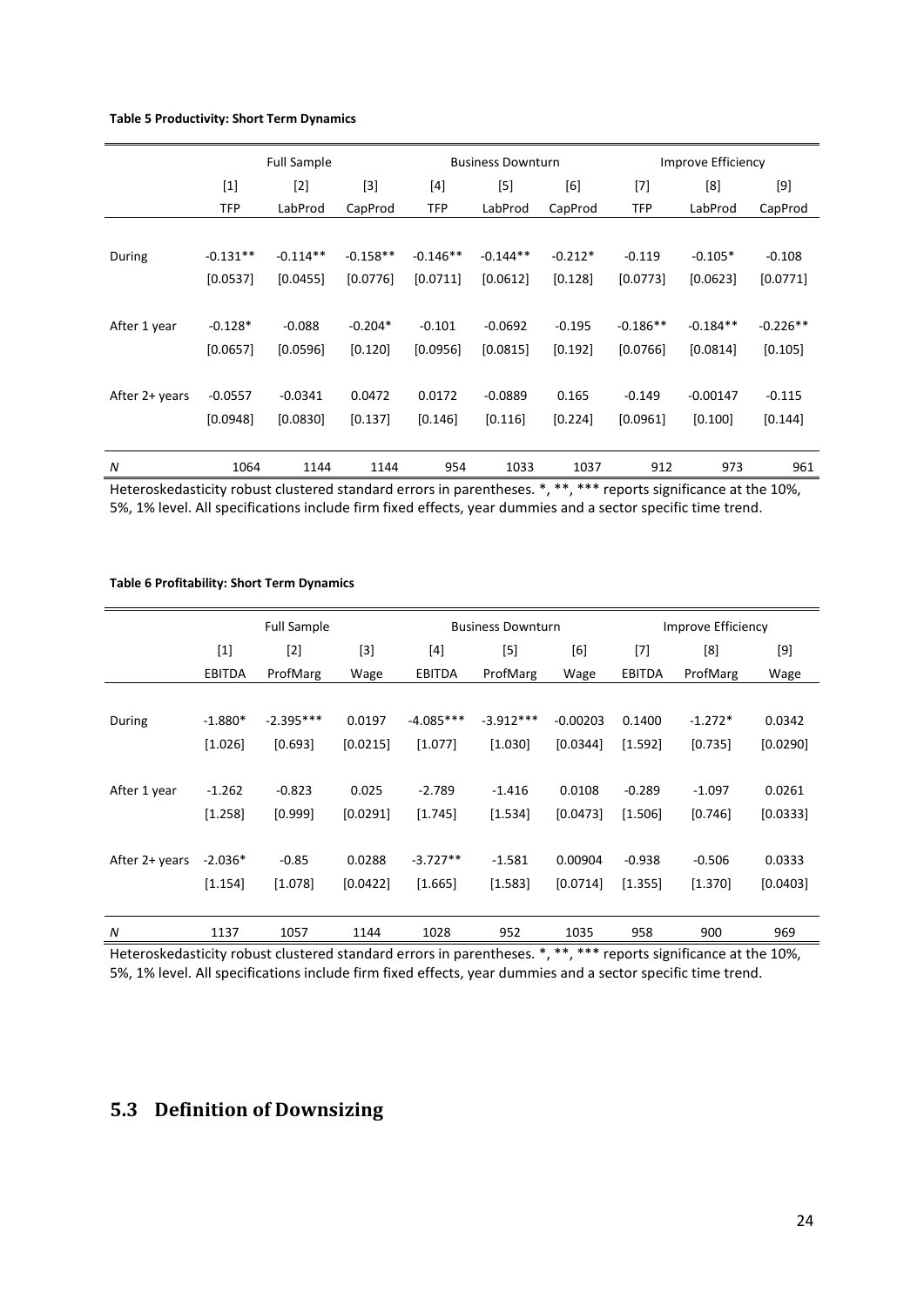Next, we address the sensitivity of our estimates to the definition of downsizing we have used throughout the paper. Currently, a firm is considered to downsize if it sheds at least 3% of its jobs in Germany. We use this threshold as we cannot be sure whether the media reports consequently on downsizing cases involving only a limited number of employees. We refine our selection of downsizing firms by setting the threshold at 10%. This drops the number of downsizing firms from 92 to 56, which may affect the significance of our results. However, in setting a higher threshold, it could be the case that the effects of downsizing will be more outspoken. We present the results in [Table 7](#page-24-0) and [Table 8.](#page-25-0) The results remain qualitatively the same. Considering all downsizing firms in our sample, we note a drop in productivity as well as profitability during the downsizing period. Firms that try to increase their efficiency seem to do all but improve their productivity. Firms that respond to a business downturn face their biggest drop in both productivity and profitability during the downsizing event.

|          |            | <b>Full Sample</b> |                                                                                                                                                            |            | <b>Business Downturn</b> |                             |            | Improve Efficiency |           |
|----------|------------|--------------------|------------------------------------------------------------------------------------------------------------------------------------------------------------|------------|--------------------------|-----------------------------|------------|--------------------|-----------|
|          | $[1]$      | $[2]$              | $[3] % \includegraphics[width=0.9\columnwidth]{figures/fig_1a} \caption{Schematic diagram of the top of the top of the top of the right.} \label{fig:1} %$ | [4]        | [5]                      | [6]                         | [7]        | [8]                | [9]       |
|          | <b>TFP</b> | LabProd            | CapProd                                                                                                                                                    | <b>TFP</b> | LabProd                  | CapProd                     | <b>TFP</b> | LabProd            | CapProd   |
|          |            |                    |                                                                                                                                                            |            |                          |                             |            |                    |           |
| During   | $-0.132**$ | $-0.122**$         | $-0.136$                                                                                                                                                   | $-0.170**$ | $-0.162**$               | $-0.213$                    | $-0.113$   | $-0.114*$          | $-0.0868$ |
|          | [0.0594]   | [0.0488]           | [0.0849]                                                                                                                                                   | [0.0787]   | [0.0665]                 | [0.145]                     | [0.0838]   | [0.0668]           | [0.0810]  |
|          |            |                    |                                                                                                                                                            |            |                          |                             |            |                    |           |
| After    | $-0.101$   | $-0.076$           | $-0.0855$                                                                                                                                                  | $-0.0727$  | $-0.0959$                | $-0.0626$                   | $-0.183*$  | $-0.0956$          | $-0.187$  |
|          | [0.0779]   | [0.0658]           | [0.129]                                                                                                                                                    | [0.105]    | [0.0904]                 | [0.203]                     | [0.0934]   | [0.0816]           | [0.126]   |
|          |            |                    |                                                                                                                                                            |            |                          |                             |            |                    |           |
| N        | 1026       | 1103               | 1103                                                                                                                                                       | 929        | 1006                     | 1011                        | 899        | 959                | 948       |
| $\cdots$ |            |                    |                                                                                                                                                            |            |                          | والمتعارض والمتعارض والمراد |            |                    |           |

<span id="page-24-0"></span>**Table 7 Productivity: Change Definition of Downsizing**

Heteroskedasticity robust clustered standard errors in parentheses. \*, \*\*, \*\*\* reports significance at the 10%, 5%, 1% level. All specifications include firm fixed effects, year dummies and a sector specific time trend.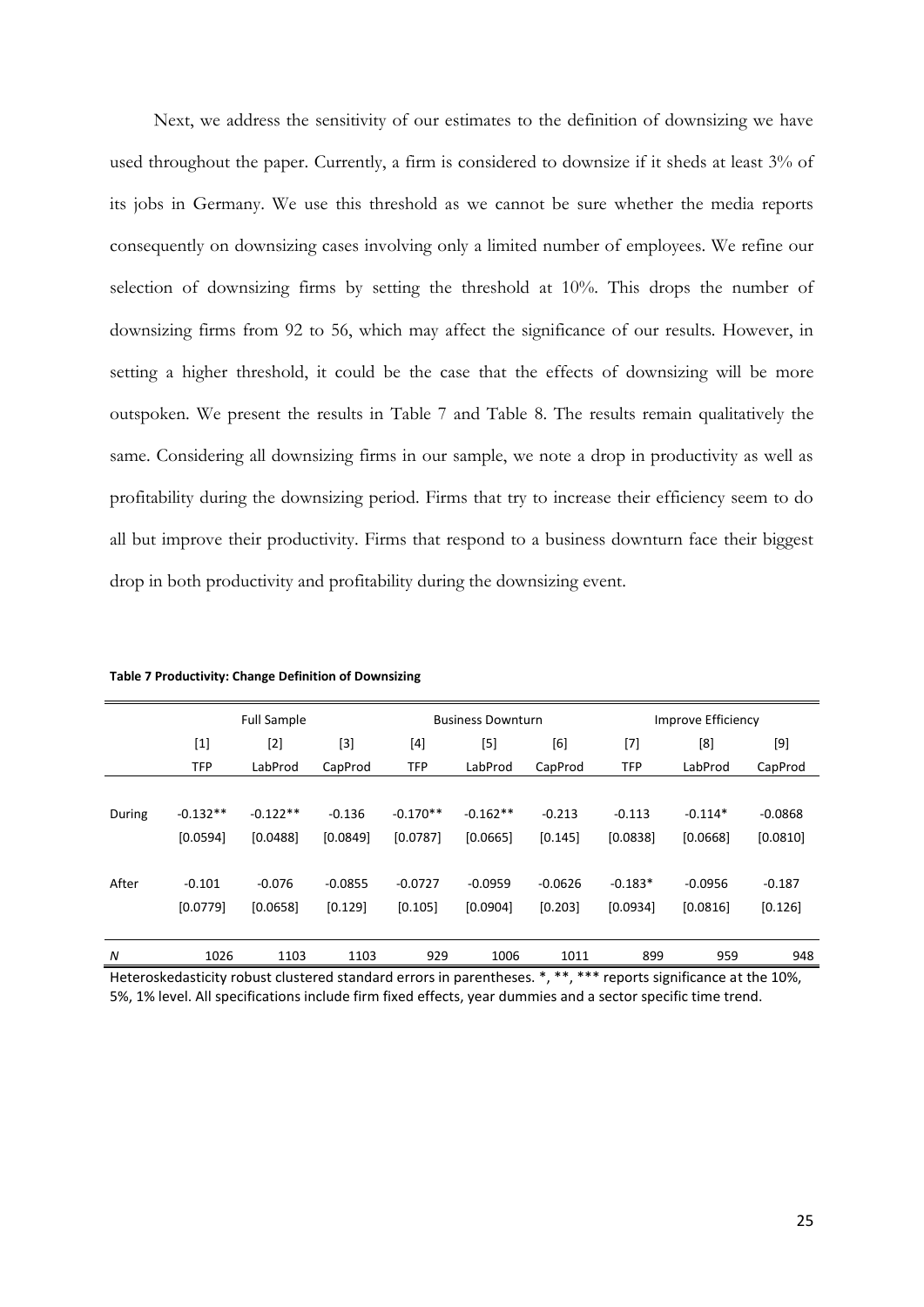<span id="page-25-0"></span>

| Table 8 Profitability: Change Definition of Downsizing |  |  |  |  |
|--------------------------------------------------------|--|--|--|--|
|--------------------------------------------------------|--|--|--|--|

|        | <b>Full Sample</b> |            |          |               | <b>Business Downturn</b> |           | Improve Efficiency |          |          |  |
|--------|--------------------|------------|----------|---------------|--------------------------|-----------|--------------------|----------|----------|--|
|        | $[1]$              | $[2]$      | [3]      | [4]           | $[5]$                    | [6]       | $^{[7]}$           | [8]      | $[9]$    |  |
|        | <b>EBITDA</b>      | ProfMarg   | Wage     | <b>EBITDA</b> | ProfMarg                 | Wage      | <b>EBITDA</b>      | ProfMarg | Wage     |  |
|        |                    |            |          |               |                          |           |                    |          |          |  |
| During | $-1.771$           | $-1.735**$ | 0.0118   | $-4.396***$   | $-3.803***$              | $-0.0173$ | 0.276              | $-0.781$ | 0.0308   |  |
|        | [1.183]            | [0.780]    | [0.0248] | [1.382]       | [1.171]                  | [0.0404]  | [1.699]            | [0.798]  | [0.0313] |  |
|        |                    |            |          |               |                          |           |                    |          |          |  |
| After  | $-2.119$           | $-0.351$   | 0.0253   | $-4.301**$    | $-1.443$                 | 0.00176   | $-0.369$           | 0.18     | 0.04     |  |
|        | [1.443]            | [0.990]    | [0.0375] | [2.067]       | [1.319]                  | [0.0582]  | [1.593]            | [1.327]  | [0.0391] |  |
|        |                    |            |          |               |                          |           |                    |          |          |  |
| N      | 1098               | 1019       | 1103     | 1003          | 925                      | 1009      | 945                | 889      | 953      |  |

Heteroskedasticity robust clustered standard errors in parentheses. \*, \*\*, \*\*\* reports significance at the 10%, 5%, 1% level. All specifications include firm fixed effects, year dummies and a sector specific time trend.

## **5.4 Serial Correlation**

In a final robustness check we target the possible inconsistency of the estimated standard errors due to positive serial correlation. As Bertrand, Duflo and Mullainathan (2004) show, failing to account for serially correlated outcomes, such as firm productivity or health outcomes, in Differences-in-Differences studies may lead to overestimated significance levels and an underestimation of standard errors. Due to the similar nature of our outcome variables and methodology with regards to the examples above, we implement a correction proposed by Bertrand, Duflo and Mullainathan (2004): collapsing the time series information into three stages, a pre-, during- and post-period, succeeds largely in eliminating the serial correlation.<sup>29</sup> However, we require an additional adjustment. Ignoring the time series information by averaging the different outcomes in each stage works only for treatments that start at the same time. This is different in our context of downsizing firms: the start and ending of the downsizing event is defined for each firm individually. Following Bertrand, Duflo and Mullainathan (2004), we first regress our different outcome variables on firm and year dummies, and additionally on industryspecific trends. The year fixed effects and time trends capture all common shocks between the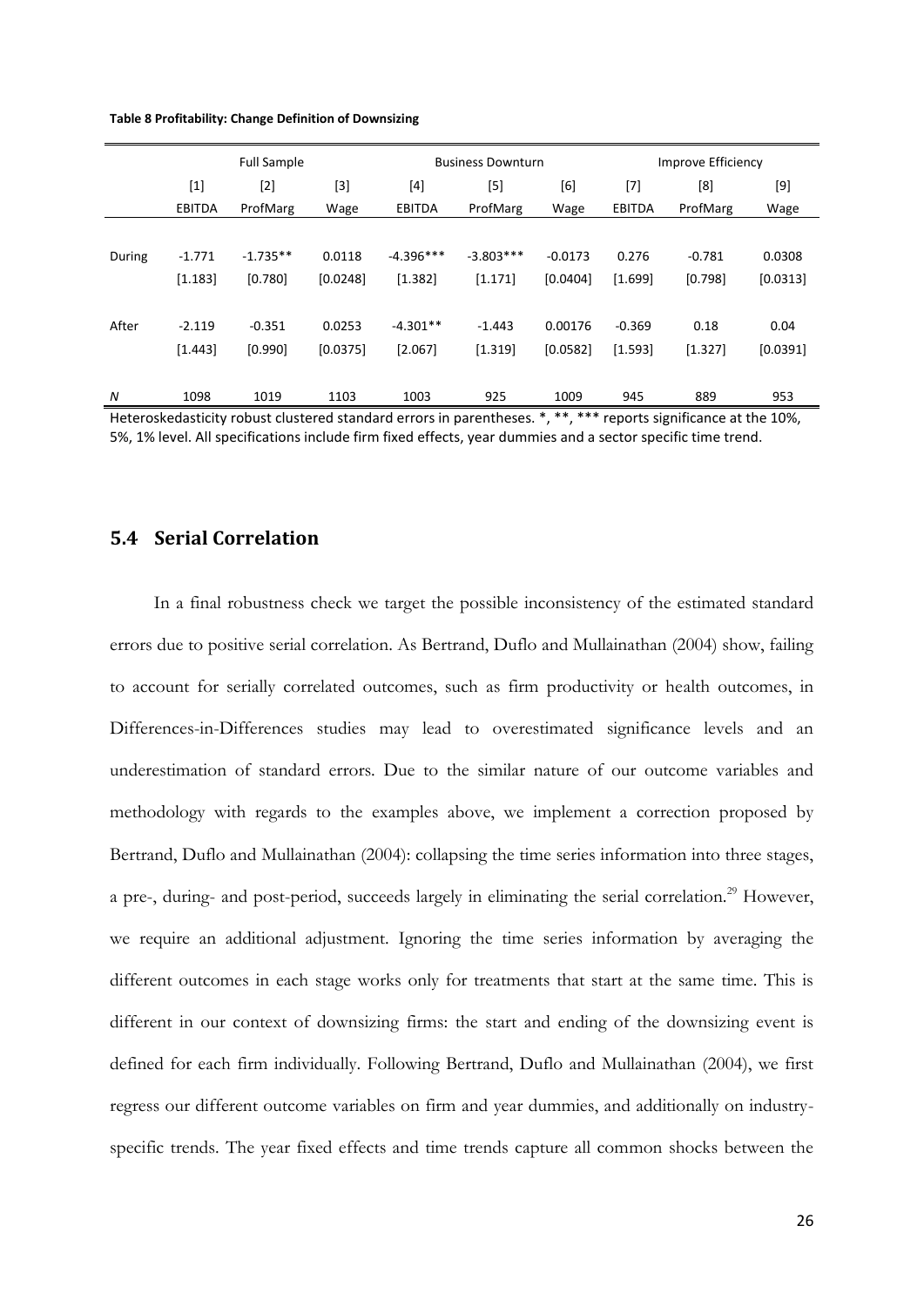downsizing firms and the control group; the firm dummies effectively capture all outcome variation across firms. Next, we group the corresponding residuals of all downsizing firms in 3 groups - before, during and after the downsizing event- and calculate by firm the average outcome in each period. Finally, we regress these averaged performance indicators on a *DURING-* and *AFTER*-dummy.<sup>30</sup> The results are presented in [Table 9](#page-26-0) and [Table 10.](#page-26-1) Our main conclusions remain unchanged.

|        |                  | <b>Full Sample</b> |           |                   | <b>Business Downturn</b> |           | Improve Efficiency |           |           |
|--------|------------------|--------------------|-----------|-------------------|--------------------------|-----------|--------------------|-----------|-----------|
|        | $\left[1\right]$ | $[2]$<br>$[3]$     |           | [5]<br>[4]<br>[6] |                          | [7]       | [8]                | $[9]$     |           |
|        | <b>TFP</b>       | LabProd            | CapProd   | <b>TFP</b>        | LabProd                  | CapProd   | <b>TFP</b>         | LabProd   | CapProd   |
|        |                  |                    |           |                   |                          |           |                    |           |           |
| During | $-0.0766**$      | $-0.0454$          | $-0.0541$ | $-0.0961*$        | $-0.0859*$               | $-0.0619$ | $-0.0647$          | $-0.0182$ | $-0.0654$ |
|        | [0.0324]         | [0.0313]           | [0.0541]  | [0.0523]          | [0.0457]                 | [0.0907]  | [0.0439]           | [0.0406]  | [0.0511]  |
|        |                  |                    |           |                   |                          |           |                    |           |           |
| After  | $-0.0395$        | $-0.0482$          | $-0.0299$ | $-0.0284$         | $-0.0836$                | $-0.0169$ | $-0.0879***$       | $-0.0353$ | $-0.0758$ |
|        | [0.0377]         | [0.0411]           | [0.0636]  | [0.0624]          | [0.0596]                 | [0.102]   | [0.0323]           | [0.0362]  | [0.0505]  |
|        |                  |                    |           |                   |                          |           |                    |           |           |
| N      | 123              | 133                | 141       | 68                | 78                       | 87        | 55                 | 55        | 54        |

<span id="page-26-0"></span>**Table 9 Productivity: Account for Autocorrelation in the Outcome Variables**

Heteroskedasticity robust standard errors in parentheses. \*, \*\*, \*\*\* reports significance at the 10%, 5%, 1% level. Estimates are obtained in two stages. First, outcome variables are regressed on firm and year dummies as well as on an industry specific time trend. The residuals are subsequently regressed on a during and after downsizing dummy.

|        | <b>Full Sample</b> |             |          | <b>Business Downturn</b> |             |           | Improve Efficiency |             |           |
|--------|--------------------|-------------|----------|--------------------------|-------------|-----------|--------------------|-------------|-----------|
|        | $[1]$              | $[2]$       | [3]      | [4]                      | [5]         | [6]       | $[7]$              | [8]         |           |
|        | <b>EBITDA</b>      | ProfMarg    | Wage     | <b>EBITDA</b>            | ProfMarg    | Wage      | <b>EBITDA</b>      | ProfMarg    | Wage      |
|        |                    |             |          |                          |             |           |                    |             |           |
| During | $-1.420**$         | $-1.815***$ | 0.00757  | $-2.538***$              | $-2.574***$ | $-0.0195$ | $-0.235$           | $-1.142***$ | $0.0362*$ |
|        | [0.587]            | [0.507]     | [0.0173] | [0.819]                  | [0.836]     | [0.0274]  | [0.792]            | [0.375]     | [0.0196]  |
|        |                    |             |          |                          |             |           |                    |             |           |
| After  | $-0.882$           | $-0.694$    | 0.0176   | $-1.49$                  | $-1.097$    | 0.00845   | $-0.461$           | $-0.561$    | 0.0168    |
|        | [0.753]            | [0.492]     | [0.0216] | [1.074]                  | [0.757]     | [0.0328]  | [0.758]            | [0.374]     | [0.0175]  |
|        |                    |             |          |                          |             |           |                    |             |           |
| N      | 140                | 128         | 138      | 86                       | 76          | 83        | 54                 | 52          | 55        |

<span id="page-26-1"></span>**Table 10 Profitability: Account for Autocorrelation in the Outcome Variables**

Heteroskedasticity robust standard errors in parentheses. \*, \*\*, \*\*\* reports significance at the 10%, 5%, 1% level. Estimates are obtained in two stages. First, outcome variables are regressed on firm and year dummies as well as on an industry specific time trend. The residuals are subsequently regressed on a during and after downsizing dummy.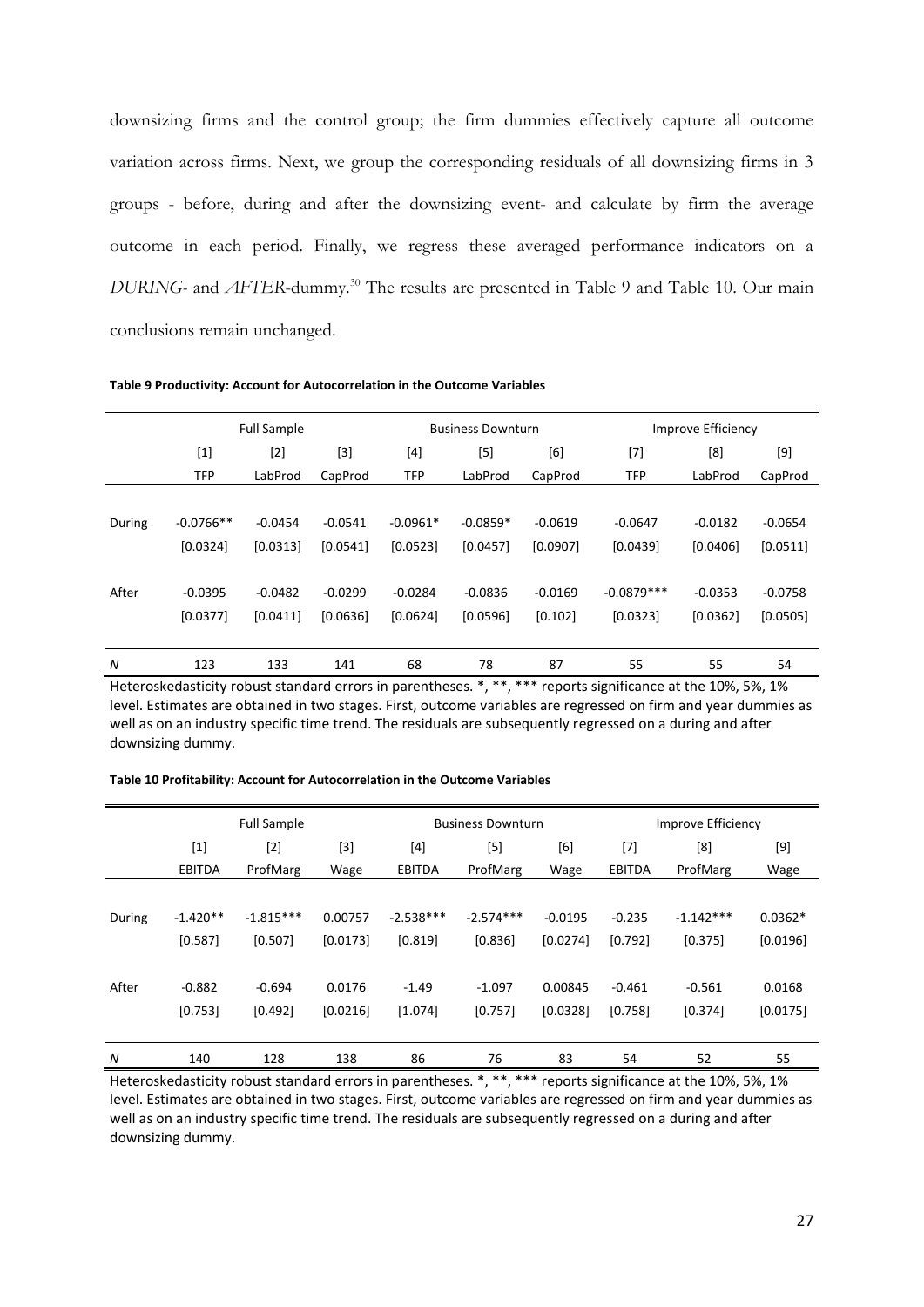## **6 Conclusion**

This paper studies the short-term performance of downsizing firms. We present a unique dataset, obtained by examining 50,000 newspaper articles reporting on the 500 largest German firms. The main advantage of our method is that it greatly reduces the possibility of a misclassification. In addition, it allows us to obtain further details on the start and duration of the downsizing event. Finally, this strategy helps us to shed more clarity on the reason behind the downsizing event. Following the classification used by the American Management Association, we are able to identify two main subsamples: firms that have downsized in response of a business downturn and firms that reduced their workforce in order to increase staff efficiency.

The operational and financial performance measures are retrieved and calculated from the Amadeus database, made available by Bureau van Dijk. We focus on various indicators of firm performance such as labor, capital and total factor productivity as well as average wage costs and the EBITDA and profit margin and we apply a Difference-in-Difference approach to identify the impact of downsizing on these indicators. Combining both subsamples, we find that productivity as well as profitability drop during downsizing and do not surpass their before-restructuring levels afterwards. Differentiating on the reason behind the downsizing decision, some differences emerge. Productivity after downsizing seems to have decreased especially for those firms that tried to increase their efficiency, while firms downsizing due to a business downturn, only witness a contemporaneous drop in productivity. This could be explained by behavioral motives as, contrary to downsizing in response to a business downturn, layoffs to improve efficiency may not be understood and supported by all employees. This could, in the short run, destroy employee morale and undermine firm productivity.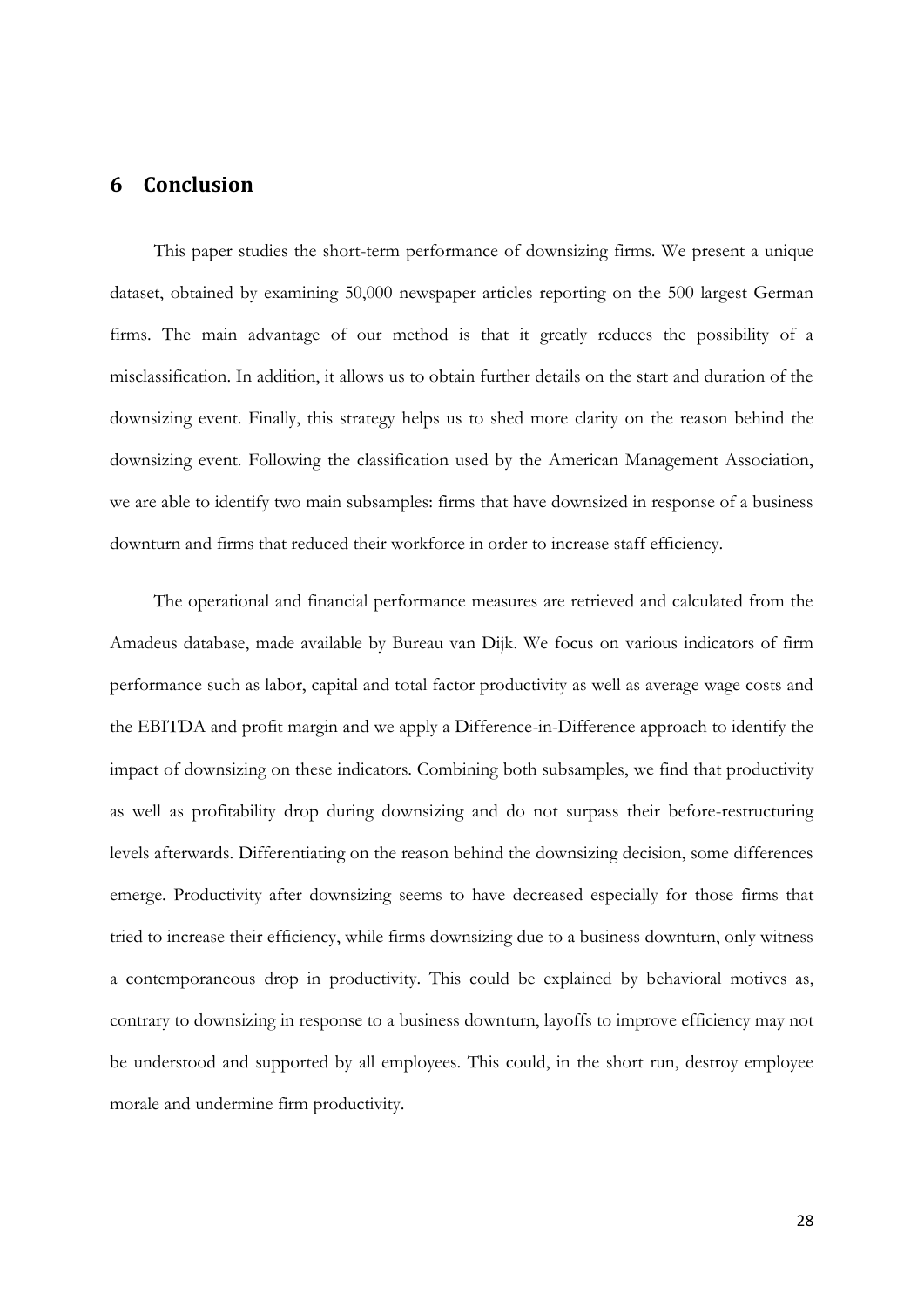Our results are robust against different ways to define the downsizing events, serial correlation and a non-parametric approach to identify the impact of downsizing on efficiency.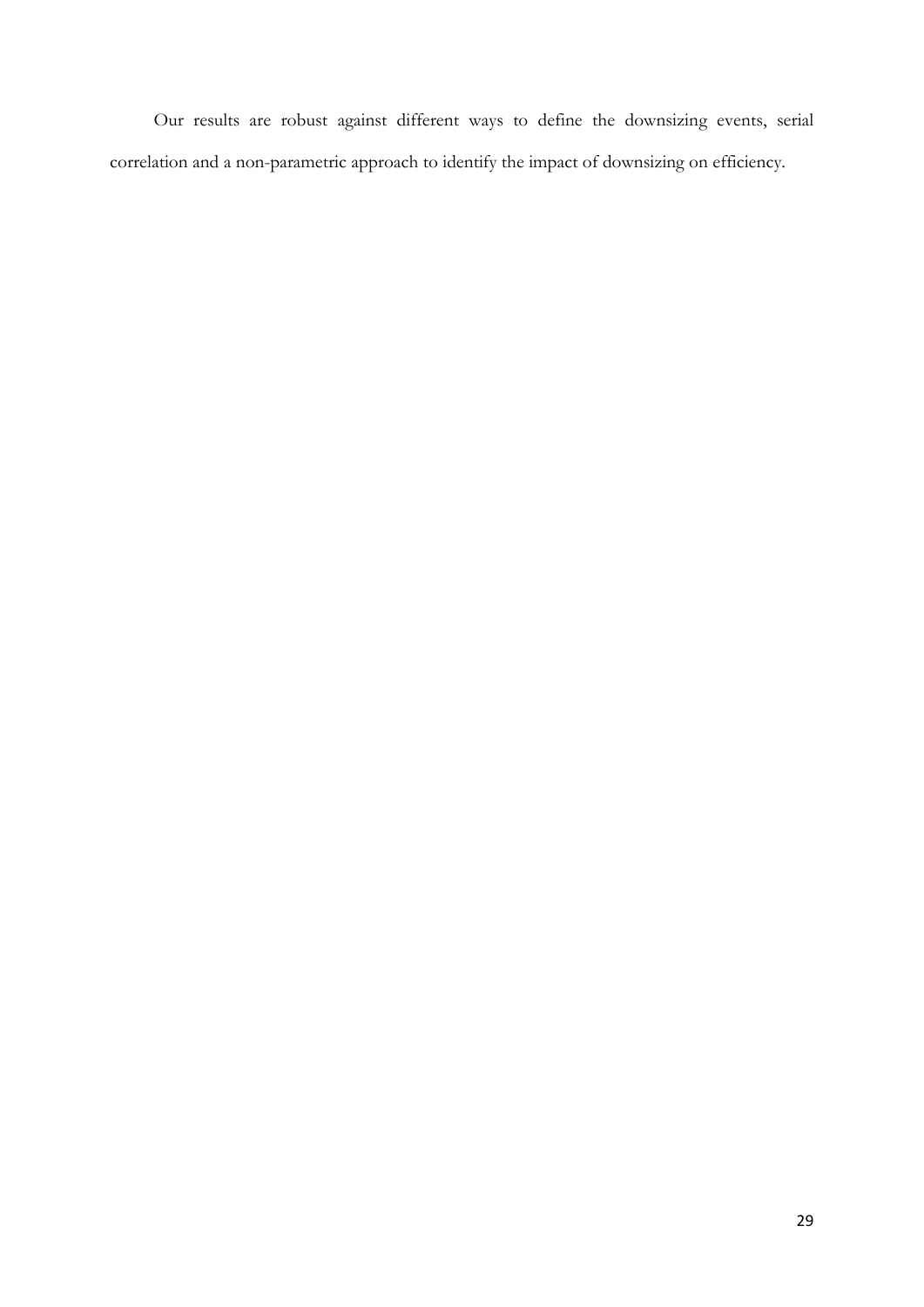## **References**

Baily, M., E. Bartelsman, and J. Haltiwanger (1996), 'Downsizing and productivity growth: myth or reality?', *Small Business Economics*, **8(4)**, 259-278.

Baily, M., E. Bartelsman, and J. Haltiwanger (1996), 'Labor productivity: structural change and cyclical dynamics', *Review of Economics and Statistics*, **83(3)**, 420-433.

Baumol, W., A. Blinder, and E. Wolff (2003), *Downsizing in America: Reality, causes, and consequences*. Russell Sage Foundation Publications.

Bertrand, M., E. Duflo, and S. Mullainathan (2004), 'How Much Should We Trust Differencesin-Differences Estimates?', *Quarterly Journal of Economics*, 249-275.

Bureau van Dijk (2011), *Amadeus. A Database of Comparable Financial Information for Public and Private Companies Across Europe*, Database, Bureau van Dijk.

Cappelli, P. (2000), 'Examining the incidence of downsizing and its effect on establishment performance,' *NBER working papers*.

Cascio, W. F., C. E. Young, and J. R. Morris (1997): 'Financial Consequences of Employment-Change Decisions in Major U.S. Corporations', *The Academy of Management Journal*, **40(5)**, 1175- 1189.

Caves, D., L. Christensen, and W. Diewert (1982), 'Multilateral comparisons of output, input, and productivity using superlative index numbers', *The Economic Journal*, **92(365)**, 73-86.

Cazals, C., J.-P. Florens, and L. Simar (2002), Nonparametric frontier estimation: a robust Approach', *Journal of Econometrics*, **106(1)**, 1-25.

Chen, P., V. Mehrotra, R. Sivakumar, and W. Yu (2001), 'Layoffs, shareholders' wealth, and corporate performance', *Journal of Empirical Finance*, **8(2)**, 171-199.

Daraio, C., and L. Simar (2005), 'Introducing Environmental Variables in Nonparametric Frontier Models: a Probabilistic Approach', *Journal of Productivity Analysis*, **24(1)**, 93-121.

Daraio, C., and L. Simar (2007), "*Advanced Robust and Nonparametric Methods in Efficiency Analysis: Methodology and Applications',* Springer, New York.

Datta, D., J. Guthrie, D. Basuil, and A. Pandey (2010), 'Causes and effects of employee downsizing: A review and synthesis', *Journal of Management,* **36(1)**, 281-348.

De Meuse, K., and M. Marks (2003), '*Resizing the Organization: Managing Layoffs, Divestitures, and Closings*, J-B SIOP Professional Practice Series. Wiley.

De Meuse, K., P. Vanderheiden, and T. Bergmann (1994), 'Announced layoffs: Their effect on corporate financial performance', *Human Resource Management*, **33(4)**, 509-530.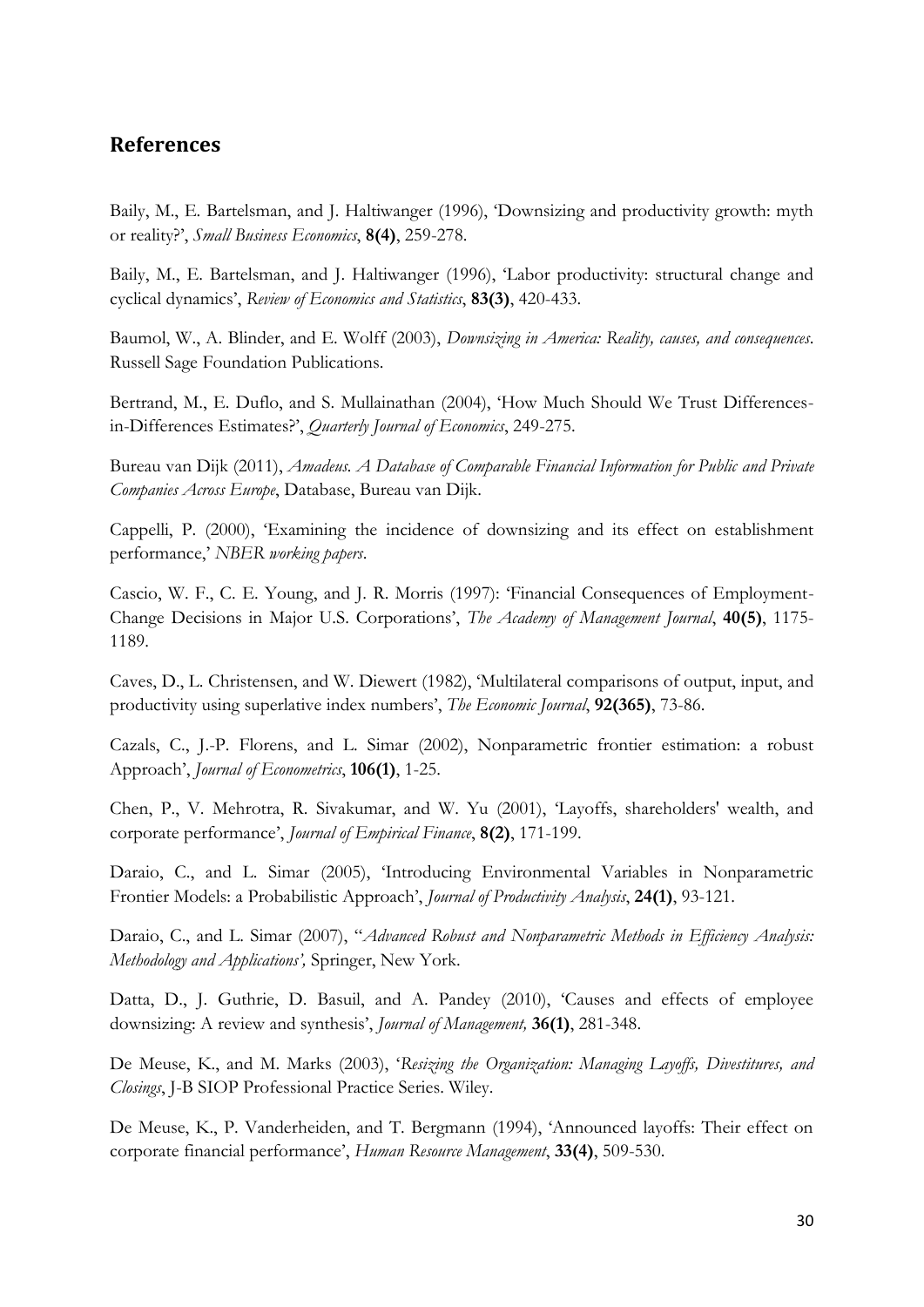De Witte, K., and M. Kortelainen (2013), 'What explains the performance of students in a heterogeneous environment? Conditional efficiency estimation with continuous and discrete environmental variables', *Applied Economics*, **45(17)**, 2401-2412.

Deprins, D., L. Simar, and H. Tulkens (1984), 'Measuring Labor Efficiency in Post-Offices', in *The Performance of Public Enterprises: Concepts and Measurement,* ed. M. Marchand, P. Pestieau and H. Tulkens, 243-267. Amsterdam: Elesevier.

Dial, J., and K. Murphy (1995), 'Incentives, downsizing, and value creation at General Dynamics', *Journal of Financial Economics*, **37(3)**, 261-314.

Disney, R., J. Haskel, and Y. Heden (2003), 'Restructuring and productivity growth in uk manufacturing', *The Economic Journal*, **113(489)**, 666-694.

Dong, X., and L. Xu (2008), "The impact of China's millennium labour restructuring program on firm performance and employee earnings', *Economics of Transition*, **16(2)**, 223-245.

Drzensky, F. and M. Heinz (2014), 'The Hidden Costs of Downsizing', Goethe University Frankfurt Working Paper.

Duflo, E. (2002), 'Empirical methods', *mimeo*, MIT.

Espahbodi, R., T. John, and G. Vasudevan (2000), 'The effects of downsizing on operating performance', *Review of Quantitative Finance and Accounting,* **15(2)**, 107-126.

Foster, L., J. Haltiwanger, and C. Krizan (2006), 'Market selection, reallocation, and restructuring in the US retail trade sector in the 1990s', *The Review of Economics and Statistics*, **88(4)**, 748-758.

Friebel, G., and M. Heinz (2011), 'Media bias against foreign owners: Downsizing', Goethe university frankfurt working paper.

Friebel, G., G. McCullough, and L. Padilla Angulo (2008), 'Patterns of Restructuring:The U.S. Class 1 Railroads from 1984 to 2004', CEPR Discussion Papers 6836.

Good, D., M. Nadiri, and R. Sickles (1996), 'Index number and factor demand approaches to the estimation of productivity', NBER Working Paper 5790.

Greenberg, E. (1990), 'The latest AMA survey on downsizing', *Compensation & Benefits Review*, **22(4)**, 66-71.

Greiner, B. (2004), 'The online recruitment system ORSEE 2.0-A guide for the organization ofexperiments in economics', University of Cologne, Working paper series in economics, 10(23).

Grosfeld, I., and G. Roland (1995), 'Defensive and Strategic Restructuring in Central European Enterprises', CEPR Discussion Papers 1135, C.E.P.R.

Guadalupe, M., O. Kuzmina, and C. Thomas (2012), 'Innovation and Foreign Ownership', *American Economic Review*, **102(7)**, 3594-3627.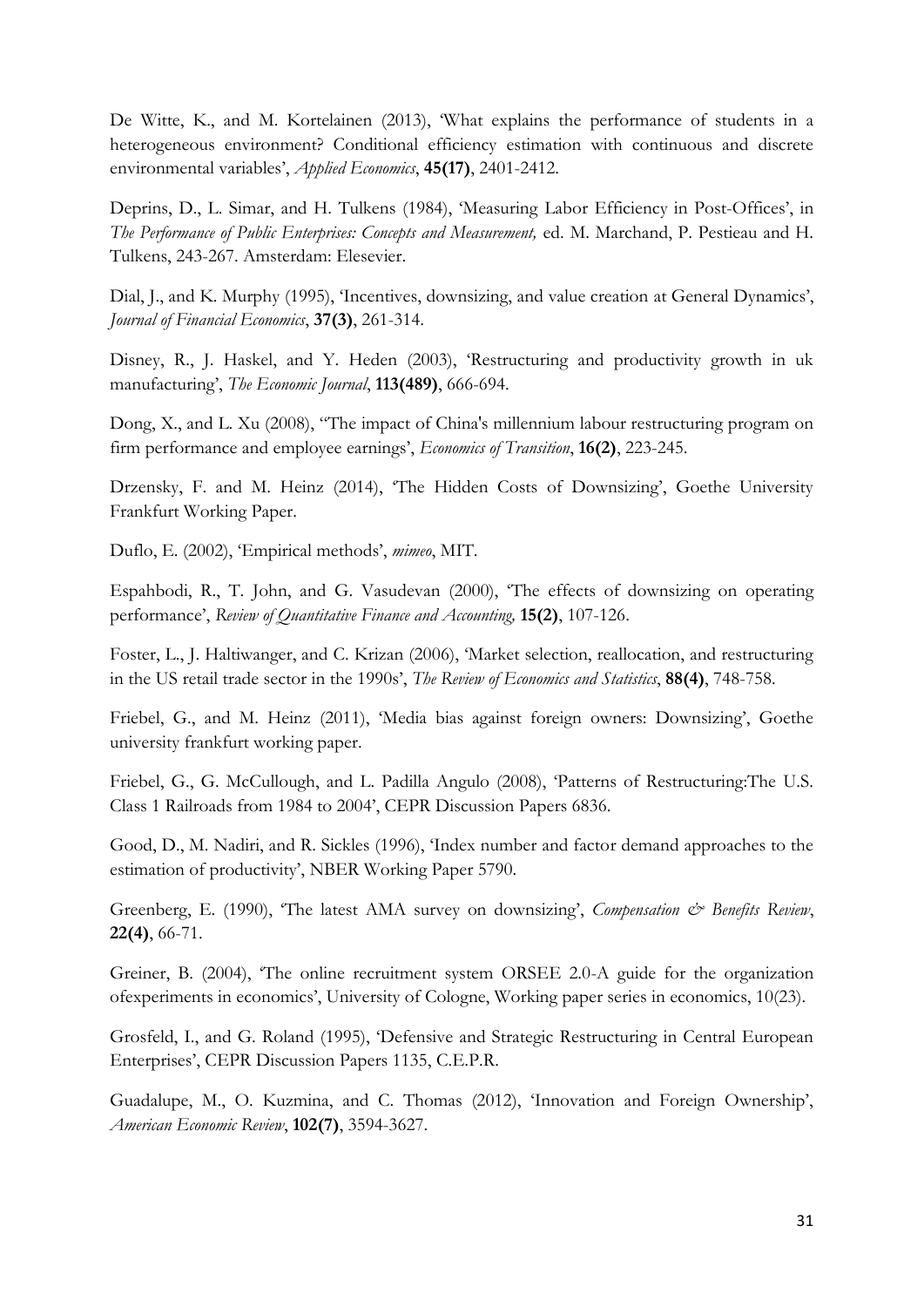Guthrie, J., and D. Datta (2010), 'Dumb and dumber: The impact of downsizing on firm performance as moderated by industry conditions', *Organization Science*, **19(1)**, 108.

Hallock, K., M. Strain, and D. Webber (2011), 'Job Loss and Effects on Firms and Workers', Discussion paper, Cornell University, ILR School.

Huttunen, K., J. Men, and K. Salvanes (2011), 'How destructive is creative destruction? Effects of job loss on job mobility, withdrawal and income', *Journal of the European Economic Association*, **9(5)**, 840-870.

Konings, J., and H. Vandenbussche (2008), 'Heterogeneous responses of firms to trade protection', *Journal of International Economics,* **76(2)**, 371-383.

LaLonde, R., and L. Jacobson (1993), 'Earnings losses of displaced workers', *American Economic Review*, **83(4)**, 685-709.

Levinsohn, J., and A. Petrin (2003): Estimating Production Functions Using Inputs to Control for Unobservables', *Review of Economic Studies*, **70(243)**, 317-341.

Olley, G. S., and A. Pakes (1996), 'The Dynamics of Productivity in the Telecommunications Equipment Industry', *Econometrica*, **64(6)**, 1263-1297.

Palmon, O., H. Sun, and A. Tang (1997), 'Layoff Announcements: Stock Market Impact and Financial Performance', *Financial Management*, **26(3)**.

Rege, M., K. Telle, and M. Votruba (2011), 'Parental Job Loss and Children's School Performance', *The Review of Economic Studies*, **78(4)**, 1462-1489.

Schmieder, J., T. Wachter, and S. Bender (2009), 'The Long-Term Impact of Job Displacement in Germany During the 1982 Recession on Earnings, Income, and Employment', Discussion

paper, Columbia University, Department of Economics.

Schmitz Jr, J. (2005), 'What determines productivity? Lessons from the dramatic recovery of the US and Canadian iron ore industries following their early 1980s crisis', *Journal of Political Economy*, **113(3)**, 582-625.

Schumpeter, J. (1942), 'Capitalism, Socialism and Democracy', *Economica*, **11(41)**.

Statistisches Bundesamt (2012): ,Bauhauptgewerbe/Ausbaugewerbe - Lange Reihen', Discussion paper, Statistisches Bundesamt, Wiesbaden.

Sullivan, D., and T. Von Wachter (2009), Job displacement and mortality: An analysis using administrative data' *The Quarterly Journal of Economics*, **124(3)**, 1265-1306.

Van Biesebroeck, J. (2007): 'Robustness of Productivity Estimates', *The Journal of Industrial Economics*, **55(3)**, 529-569.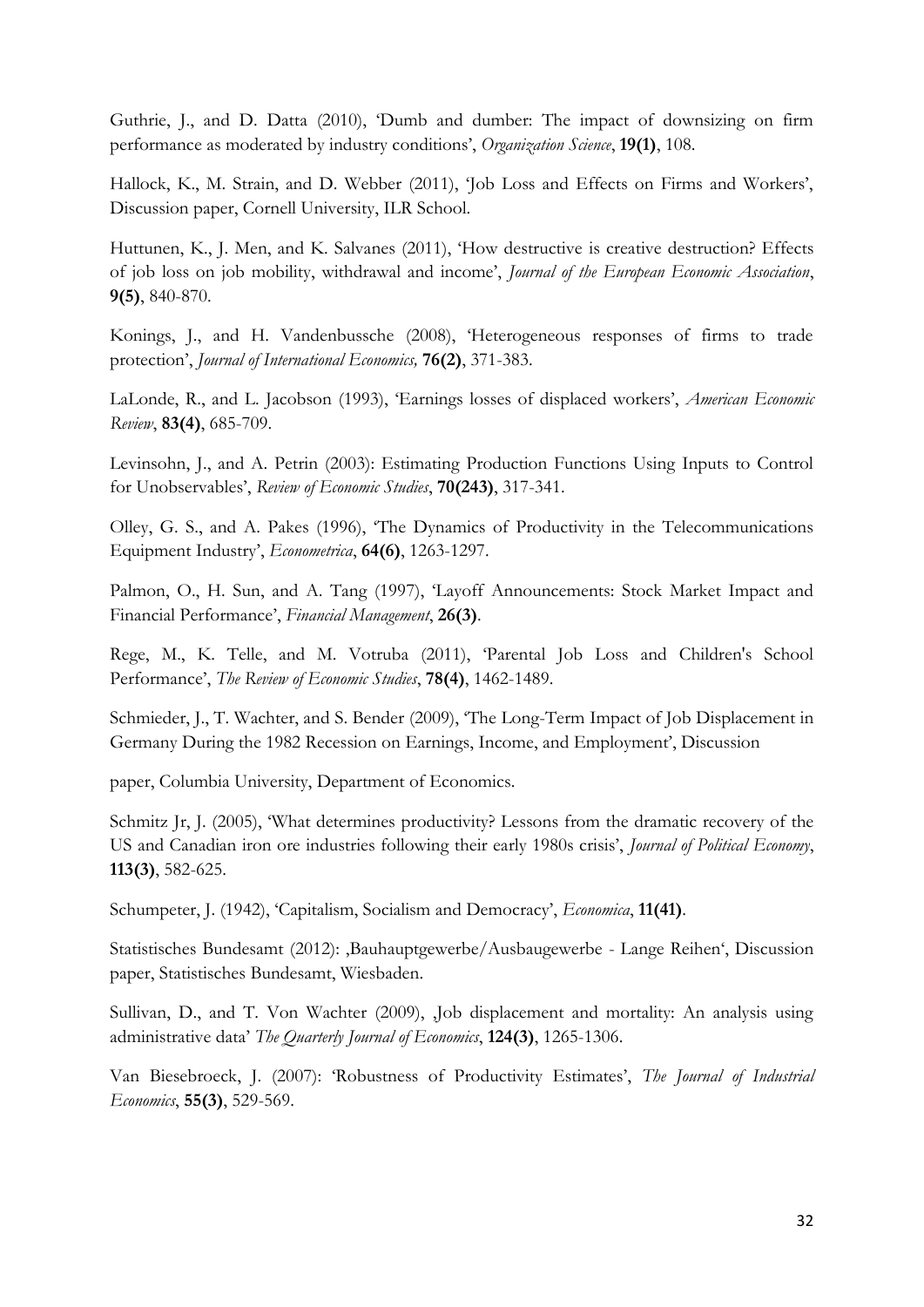## **Appendix**

## **A.1 Identifying Downsizing Firms**

Friebel and Heinz (2011) identified downsizing events by consulting the media database LexisNexis. In a first step they compiled a list of German synonyms for the word downsizing, based on careful reading of the articles. This involved both single words as composed terms. In a second step, they checked the list of synonyms by conducting two experiments with paid students from different fields of studies. A first group was asked to write down their own list of synonyms for downsizing. A second group was confronted with a list of words of which some were from the list of synonyms, some words that, depending on the context, would indicate a downsizing event and some that had nothing to do with downsizing. The students were asked to indicate to what extent these words would describe downsizing.<sup>31</sup> After defining the list of synonyms, they identified all articles from one of the leading German national newspapers, *Die Welt*, in which one or several of the synonyms appeared between December 2000 and September 2008. Next, they checked in detail all articles in which those firms were mentioned. All articles that reported on downsizing of these firms were included. This resulted in a dataset of 5,394 articles on a total of 424 companies. For most of these firms, the total number of jobs shed was mentioned in articles of *Die Welt*. To be sure that this number was correct, the authors checked the coverage in other prestigious German newspapers (e.g. *Frankfurter Allgemeine Zeitung*, *Handelsblatt*), in agency reports (e.g. *Reuters*) and with information from the company (e.g. annual reports, press communiqués).

Using the data from Friebel and Heinz (2011), we identified 108 out of 477 companies in our dataset as downsizing firms. As it is still possible that *Die Welt* did not report on some of the remaining companies, we extend our search to other German media. We identified all articles and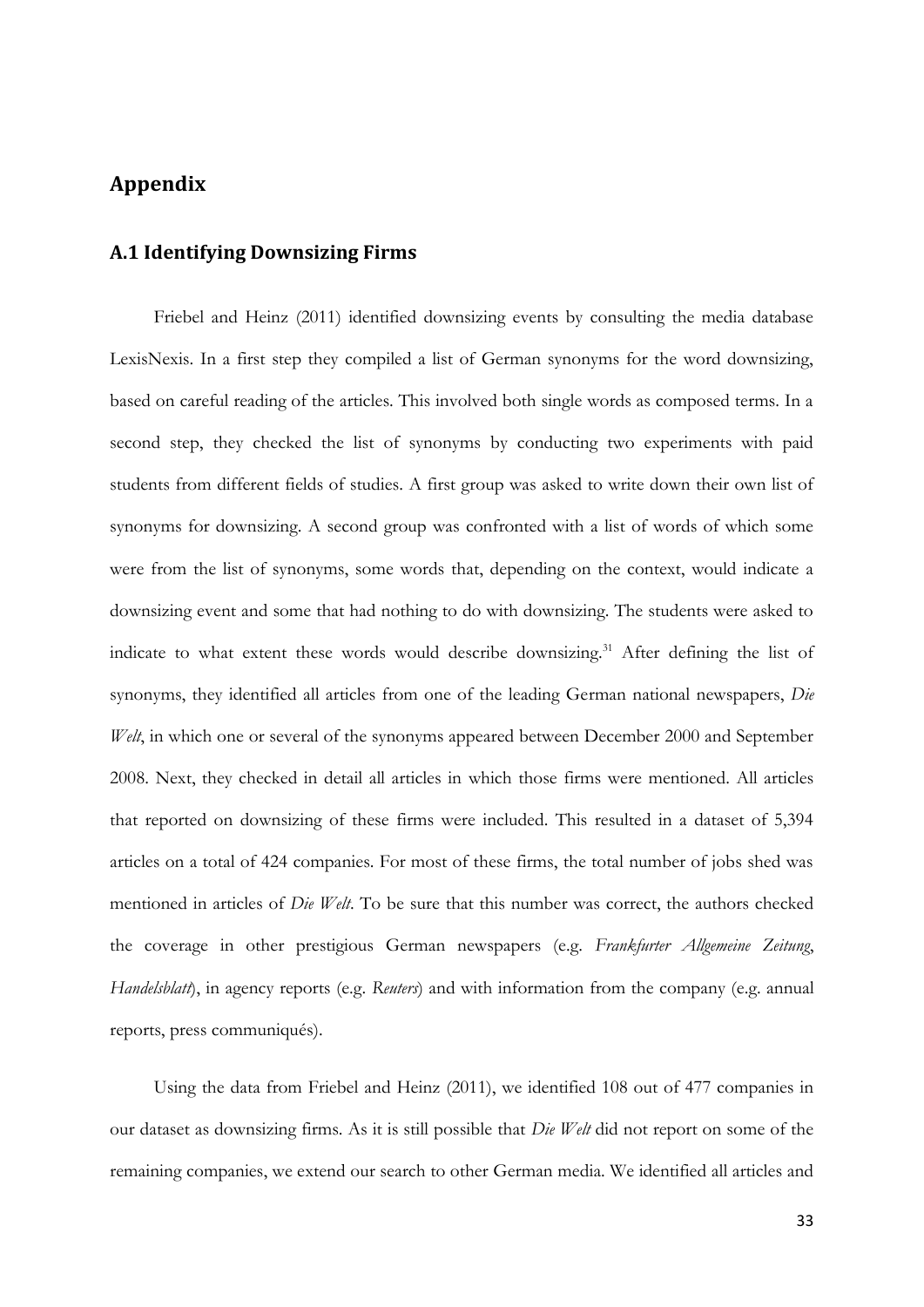reports in LexisNexis containing one of the downsizing synonyms identified by Friebel and Heinz (2011) and the name of the remaining 369 companies. For five firms with more than 1 billion euros sales per year we found further evidence of downsizing. We then read all articles in the *Handelsblatt* and the *Frankfurter Allgemeine Zeitung* in which one of these firms were mentioned between 2001 and 2007. We limited ourselves to these two newspapers as the media coverage for larger firms is quite extensive. For the firms with less than 1 billion euros sales, we read the reports in all newspapers, agency reports and magazines that are available in LexisNexis. Note that LexisNexis contains reports from 10,000 different sources. Our identification strategy enables us to state that a misclassification of downsizing is only possible if there was absolutely no coverage on a downsizing event in the German media or incorrect reports in all German media outlets. Our own search enabled us to additionally identify 52 downsizing firms, in addition to the 108 companies already identified by Friebel and Heinz (2011). 15 firms were omitted as it was unclear whether they really had shed jobs.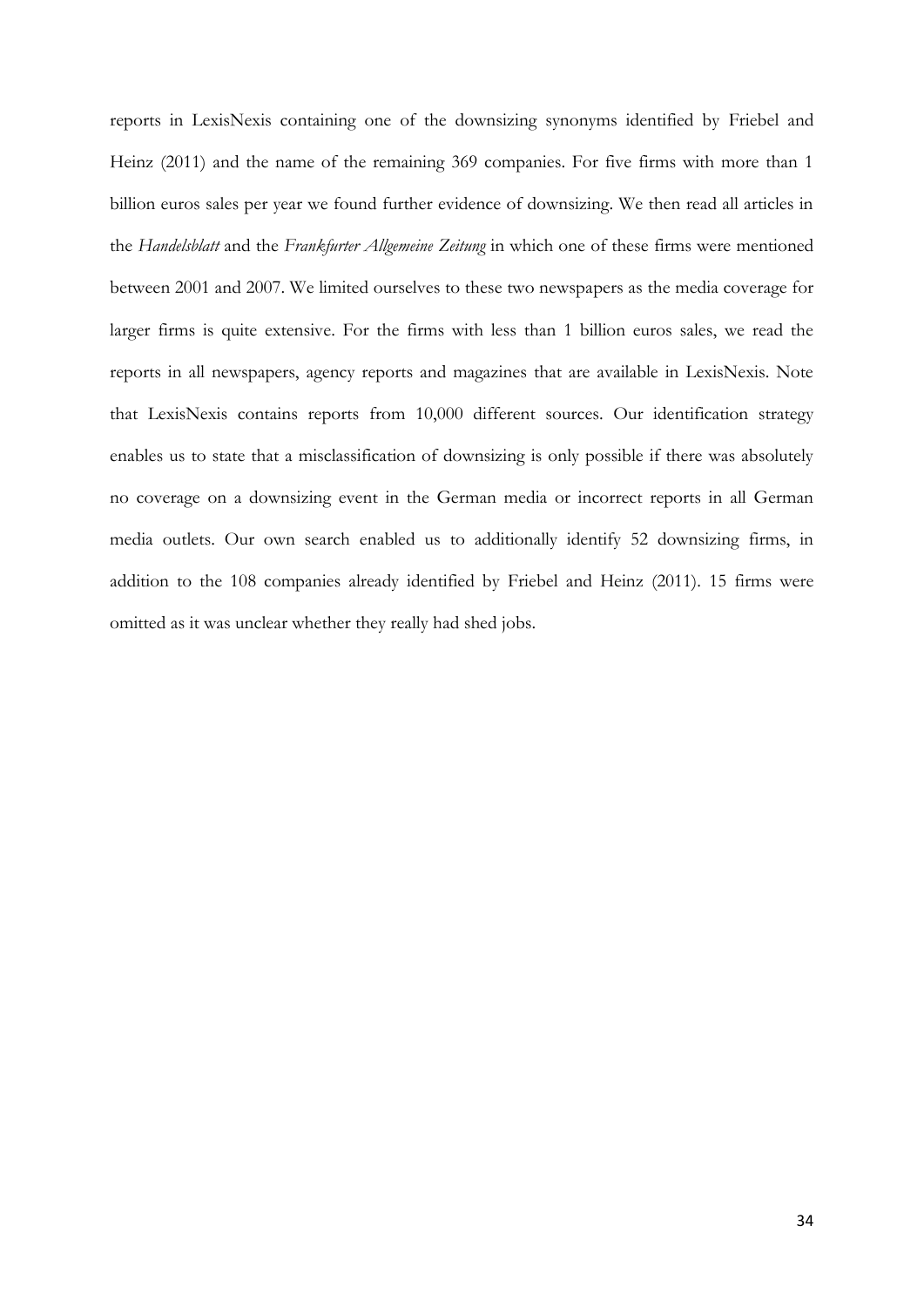## **A.2 Identifying Downsizing Reasons**

### **A.2.1 Panel A: Mentioned reasons for downsizing that are classified as business downturn**

Überkapazitäten, Abbau von Kapazitäten, Kapazitäten verringern Auslastung der Standorte, Auslastungsprobleme, nicht ausgelastete Standorte Schrumpfkur(s), gesund schrumpfen, schrumpfende Leistung Produktionskürzungen, Produktion kürzen, Reduktion der/reduzierte Produktion Schlepppende/schlechte Konjunktur, Konjunkturflaute, konjunkturelle Lage Geringer/schwacher Auftragseingang, Abnahme der/mangels Aufträge Halbierung des Auftragsvolumens, Auftragsflaute Schwierige Geschäftslage/schwaches Geschäft Absatz-/Umsatzeinbruch, Umsatzrückgang, Umsatzeinbußen Nachfrageeinbruch, Rückgang/Einbruch der Nachfrage, schwache Nachfrage Verlust von Großkundem, Auslaufen von Großauftrag Konzentration auf/ Aus für [NAME OF PRODUCT] Produktion, Straffung der Produktpalette Einstellung von [PRODUCT], Kürzung der Produktpalette Rückläufiger Markttrend, Markteinbruch, desolater/schwacher/schrumpfender Markt Abwärtstrend der Branche, Branchenkrise, Krise der/in/am [INDUSTRY], Branche leidet Branchenweiter Stellen-/Personalabbau, [INDUSTRY]flaute, [INDUSTRY]krise Sinkende Investitionen/Investitionszurückhaltung [OF THE CONSUMERS] Schlechtes Marktumfeld Wegfall von Groß aufträagen von der Deutschen Bahn Schwache Verfassung der Bauwirtschaft, sinkende Bauinvestitionen Anhaltende Reiseflaute, Flaute im Reisegeschäft, Buchungsrüückgänge Aus der Zuckermarktderegulierung resultierende Produktionseinschränkungen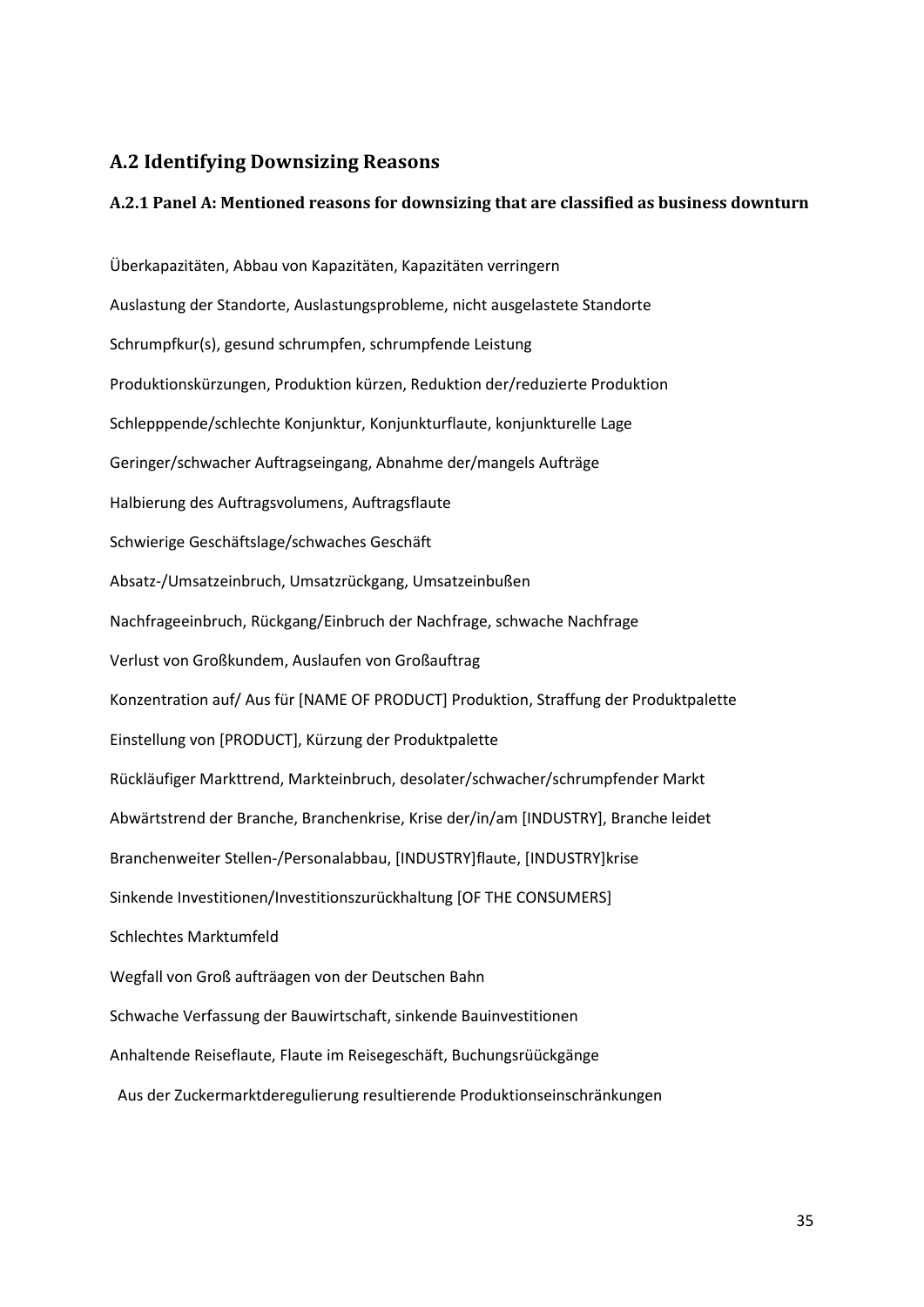## **A.2.2 Panel B: Mentioned reasons for downsizing that are classified as improved staff utilization**

Umstrukturierung, Restrukturierung, Neuausrichtung, Reorganisation Konzernumbau, Verwaltungsumbau Sparprogramm, Sparkurs, Sanierung, Kosten senken, Kostensenkung Kostennachteile, Kostensenkung, Kostensenkungsmaßnahmen Doppelstrukturen abbauen, ineffiziente Strukturen abbauen Verbesserung interner Prozesse, Strukturen straffen, schlankere Strukturen Betriebsabläufe gestrafft, schnellere Entscheidungswege, Managementebene soll wegfallen Hierarchie- und Produktionsstrukturen vereinfachen, erhöhte Umsetzungsgeschwindigkeit Ertragskraft steigern, Effizienz-/Produktionssteigerung, Wettbewerbsfähigkeit steigern Zahl der Führungsgesellschaften schrumpft, [COMPANY] will sich neu ordnen Zusammenlegung von [LOCATIONS, SUBSIDIARIES]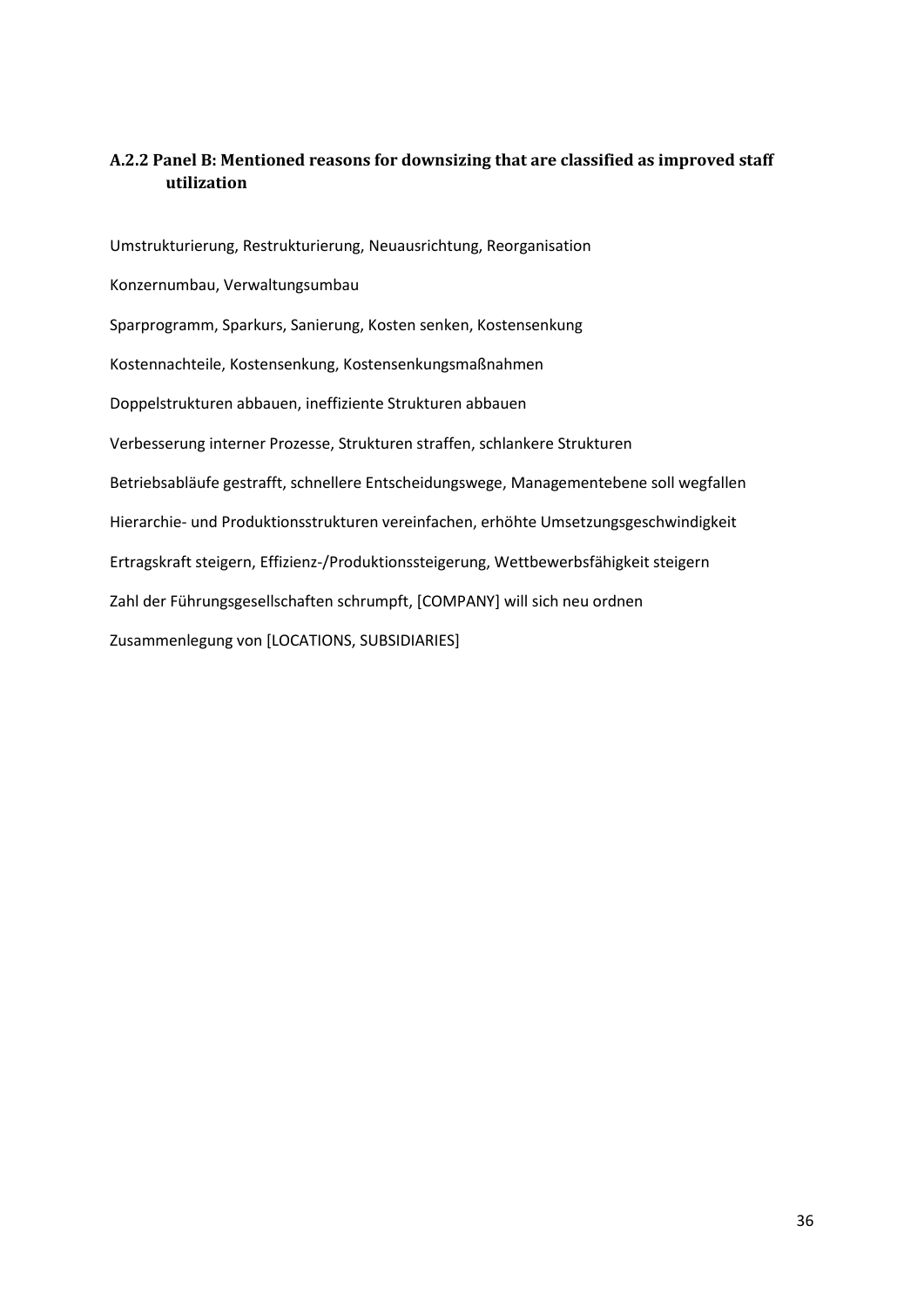## **A.3 Overview of Downsizing Reasons**

#### <span id="page-36-0"></span>**Table 11 Industry Overview of Downsizing Related to Business Downturn**

| Industry                                                                   |                | Specific reasons for downsizing                                                                                                                                                                                                                                                |
|----------------------------------------------------------------------------|----------------|--------------------------------------------------------------------------------------------------------------------------------------------------------------------------------------------------------------------------------------------------------------------------------|
|                                                                            | Obs.           |                                                                                                                                                                                                                                                                                |
| Construction of buildings<br>(and suppliers)                               | 15             | After the reunification boom in the construction industry, the number of employees<br>declined from 1.410 mio in 1995 to 0.71 mio in 2006. (Destatis, 2011)                                                                                                                    |
| Manufacture of motor<br>vehicles (cars, trucks and<br>suppliers)           | 12             | Some of the German automobile manufacturers had to reduce their capacities due to<br>decreasing market shares (e.g. Opel) or the lack of follow-up orders (e.g. Karmann, a<br>contract manufacturer). This led the suppliers to reduce their capacities as well.               |
| Retail trade                                                               | 6              | The weak consumption in Germany forced some retailers to downsize.                                                                                                                                                                                                             |
| Manufacture of<br>seminconductors                                          | 6              | The demand for semiconductors is highly cyclical; after a boom in the late 1990s the<br>demand collapsed in the early 2000s. Moreover, important German customers (Siemens<br>mobile/BenQ) went bankrupt.                                                                      |
| Manufacture of<br>machines                                                 | 5              | After 9/11, the American market for machines declined. German export-oriented<br>manufacturers of machines reduced their capacities.                                                                                                                                           |
| Manufacture of<br>computer                                                 | 4              | Weak demand in Germany and new competitors from Asia forced (especially smaller)<br>manufacturers of computers to reduce their production capacities.                                                                                                                          |
| Airline industry, tourism                                                  | 4              | After 9/11, airlines and tourism providers in Germany reduced their capacities.                                                                                                                                                                                                |
| Manufacture of printing<br>machines                                        | 3              | After the breakthrough of the internet, newspaper sales declined worldwide. In the<br>following the demand for printing machines declined as well.                                                                                                                             |
| Manufacture of tobacco<br>products (and machines<br>for tobacco producers) | 3              | Reduced tobacco consumption in Germany (and in Europe) forces tobacco producers to<br>reduce their production capacities.                                                                                                                                                      |
| Manufacturing of<br>telecommunication                                      | 3              | In the late 1990s, telecommunication equipment firms installed new mobile and internet<br>networks in Europe; excess capacities in the market for the production of                                                                                                            |
| equipment                                                                  |                | telecommunication equipment followed. In 2001/02 the market collapsed.                                                                                                                                                                                                         |
| Manufacture of<br>chemicals                                                | 3              | New competitors from Asia expanded their production capacities of some basic chemical<br>products, forcing some German competitors to reduce their capacities.                                                                                                                 |
| Newspaper publisher                                                        | $\overline{2}$ | After the breakthrough of the Internet, newspaper sales in Germany declined. In addition,<br>advertising expenditures collapsed.                                                                                                                                               |
| Manufacture of white<br>goods                                              | $\overline{2}$ | The weak German market for white goods and new competitors from Asia encouraged<br>two household appliances manufactors to reduce their capacities                                                                                                                             |
| Manufacture of office<br>machines                                          | $\overline{2}$ | According to the statement of one of the two downsizing firms, the market for office<br>machines in Germany declines by 15% after 9/11.                                                                                                                                        |
| IT service provider                                                        | $\overline{2}$ | After the burst of the internet bubble, two IT service providers started to downsize.                                                                                                                                                                                          |
| Manufacture of wind<br>turbines                                            | $\overline{2}$ | After a new law heavily subsidizes the installation of wind turbines in Germany, the newly<br>installed wind energy increased from 793 MW in 1998 to 3247 MW in 2002. Until 2004,<br>the installed wind energy dropped to 2037 MW in 2004. (Bundesverband Windenergie<br>e.V.) |
| Manufacture of steel                                                       | $\overline{2}$ | In 2001-2002, the steel industry got into a short crisis; two steel manufacturers in<br>Germany reduced their capacities.                                                                                                                                                      |
| Manufacture of<br>beverages                                                | $\overline{2}$ | Per capita beer consumption in Germany decreased from 118.3 liter in 2001 to 109.5 liter<br>in 2008. (Destatis)                                                                                                                                                                |
| Others                                                                     | 14             |                                                                                                                                                                                                                                                                                |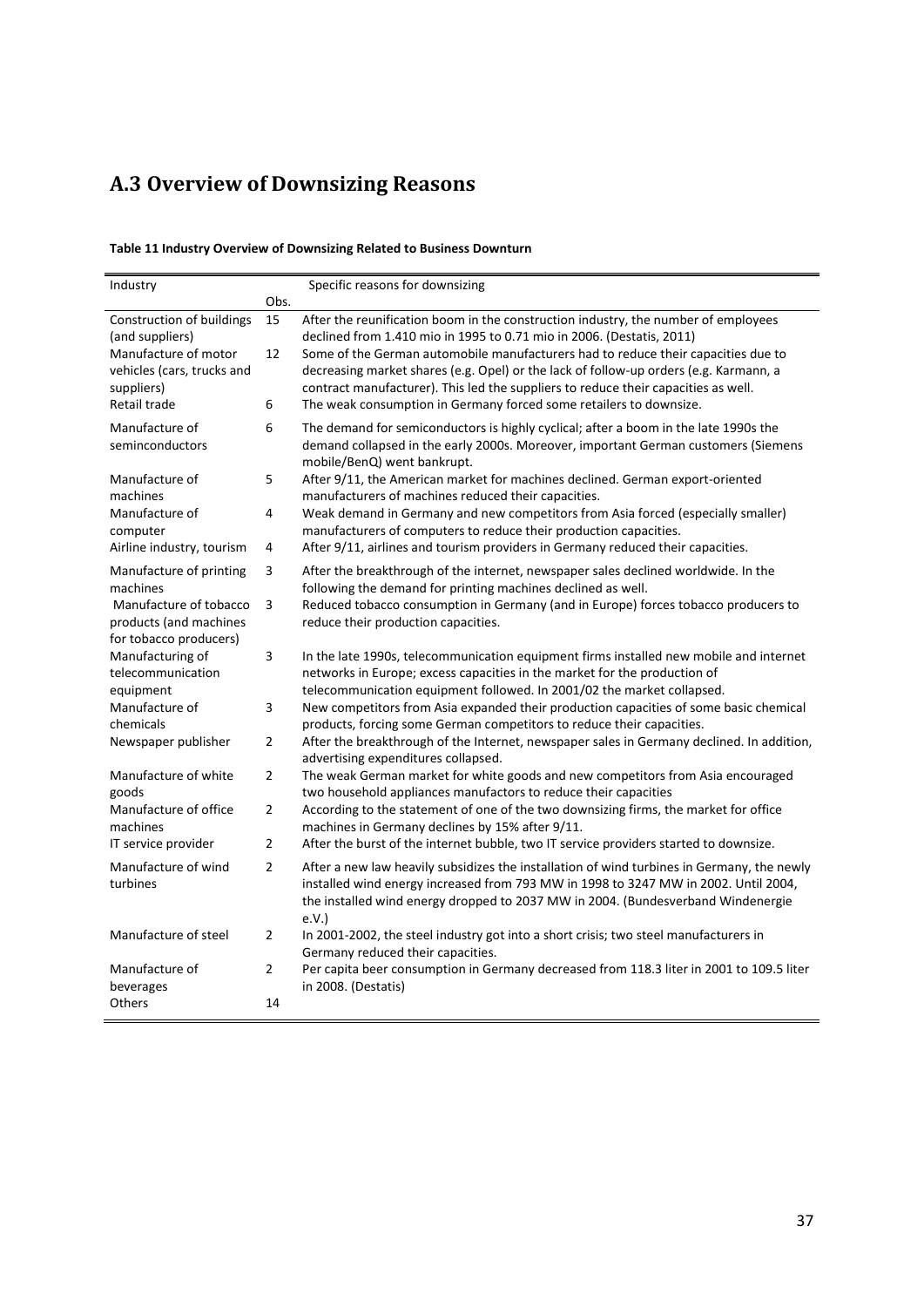| <b>Observations</b> | Main type of internal reorganization (rough classification)                  |
|---------------------|------------------------------------------------------------------------------|
| 19                  | Internal hierarchies are dismantled or administrative processes are improved |
| 19                  | Merger of subsidiaries or reorganizing of the organizational structure       |
| -13                 | Reorganization of the production process                                     |
| 4                   | Other reasons; multiple reasons                                              |

#### <span id="page-37-0"></span>**Table 12 Overview of Downsizing Related to Improved Staff Utilization**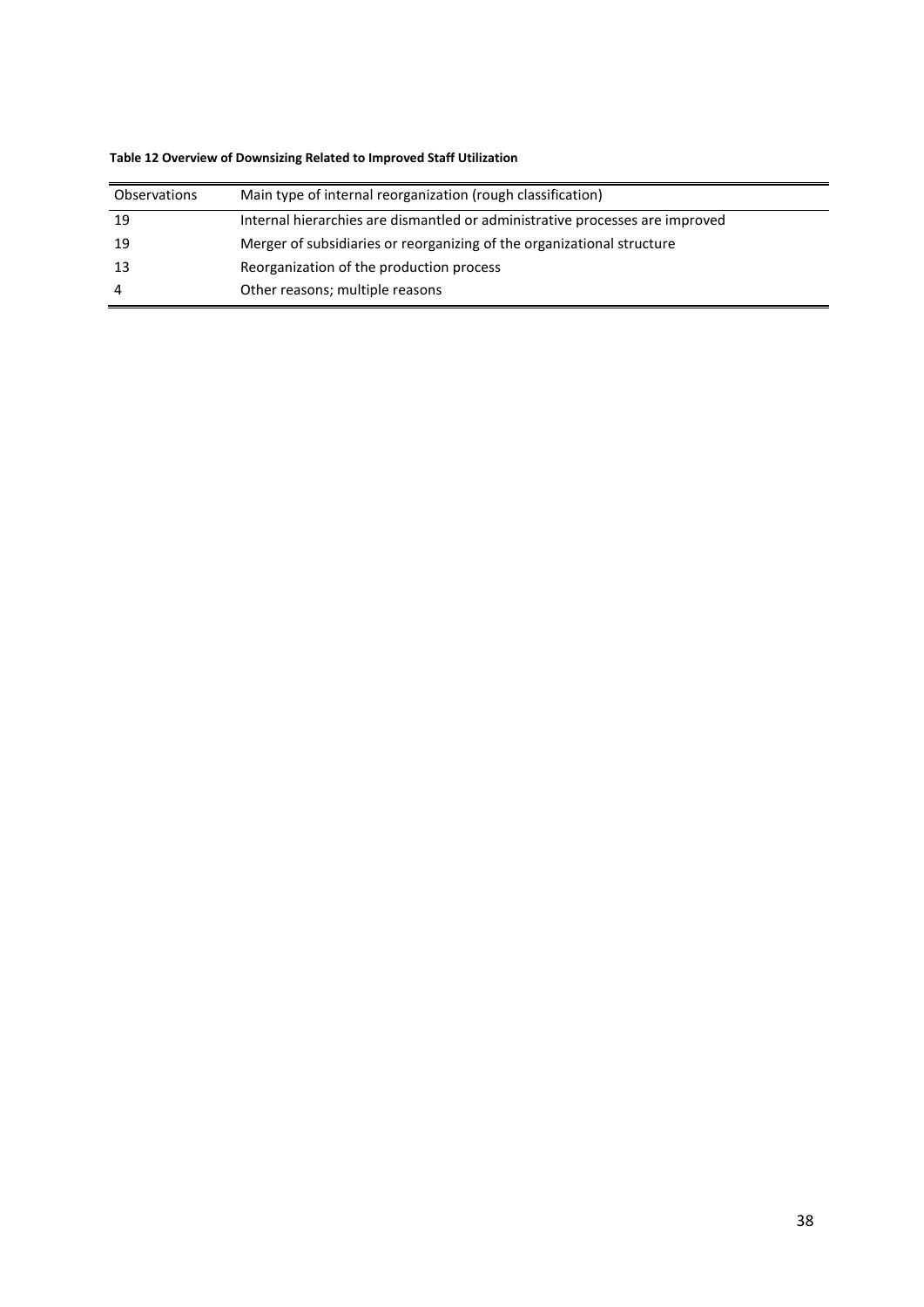## **Footnotes**

 $\overline{a}$ 

<sup>1</sup> According to Friebel and Heinz (2011), roughly two articles per day report on downsizing in Germany in *Die Welt,* one of the leading national newspapers.

<sup>2</sup> This database is published by Bureau Van Dijk.

<sup>3</sup> A third, but smaller field, looks at case studies that investigate the effects of downsizing, like e.g. Dial and Murphy (1995) for General Dynamics.

<sup>4</sup> Baily, Bartelsman and Haltiwanger (1996) recognize the identification problem as well: "Identifying who did and did not downsize and whether they were successful cannot be done with any precision on the basis of the characteristics of the plants that are reported in the census data."

<sup>5</sup> Related to this, there are also studies that investigate how single sectors or industries have managed to increase their productivity. For example, Disney, Haskel and Heden (2003) analyze the productivity growth in establishments in the UK manufacturing sector between 1980 and 1992. Their main finding is that productivity growth comes mainly from more productive plants that enter the market, displacing less productive, exiting plants. Similar results for the US retail trade sector in the 1990s were found by Foster, Haltiwanger and Krizan (2006). Schmitz (2005) links the increase in productivity of US and Canadian iron ore producers in the early 1980s to changes in work practices.

<sup>6</sup> Private companies are legally not required to file any form of accounts. For publicly traded companies this is not the case (Bureau Van Dijk, 2011)

 $<sup>7</sup>$  The Ruhrkohle (RAG) is a highly subsidized holding company that owns most of the German coal mines in the</sup> Ruhr area, founded in 1969 with the aim of closing the mines step by step. Besides the aforementioned firms we had to exclude one company (Brau und Brunnen), which was reported two times due to a data error. No irregularities were found for the other firms.

8 LexisNexis offers a large selection of German periodicals, such as journals or specialized magazines.

 $9$  Note that we had to omit 15 firms as it was not clear whether they had really downsized.

 $10$  Firm exits are observed both in downsizing as in non-downsizing firms.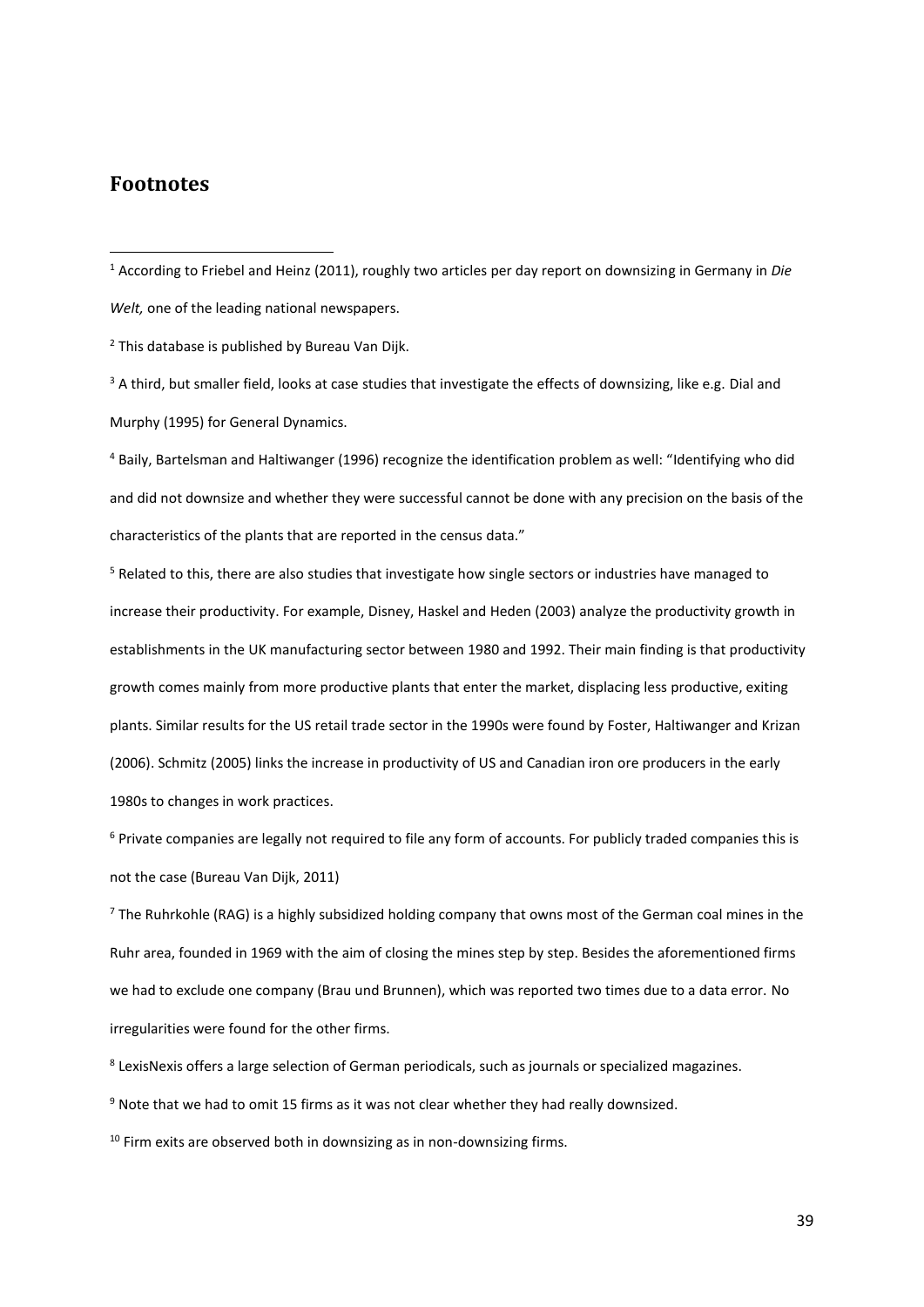<sup>11</sup> Some firms were mentioned in the articles after shedding only a very small number of jobs. As we cannot be sure whether the media will consistently report on these cases, we set the threshold value for a downsizing event at 3%. The majority of studies define this threshold for a downsizing event at either 5% or at 3% (Guthrie and Datta, 2010).

 $\overline{a}$ 

 $12$  We also detected some firms with negative employment growth, based on Amadeus company accounts, that have downsized after having acquired another firm. We keep these observations in our sample. We see no change in our main qualitative results when this selection is excluded.

 $13$  Firms justify this type of downsizing with expressions as overcapacities (i.e. "Überkapazitäten), economic slowdown (Konjunkturflaute), decline in turnover (Umsatzeinbruch), loss of major customers (Verlust von Großkunden) or industry crisis (Branchenkrise).

 $14$  Firms document this decision with expressions as group reorganization (Konzernumbau), increase in efficiency (Effizienzsteigerungen) or administrative simplification (Verwaltungsaufwand senken).

<sup>15</sup> Similar classifications have been used by Grosfeld and Roland (1995) and Friebel, McCullough and Padilla Angulo (2008). Often, these categories are labeled in the economic literature as defensive versus offensive downsizing (Cappelli, 2000). The former is in response to poor economic results and is predominantly associated with a shortfall in demand; the latter is implemented to increase firm performance and is often the consequence of a well-prepared management strategy.

<sup>16</sup> According to a survey of the American Management Association from 1990, 55% of firms in the U.S. that downsized reported a business downturn as their reason for downsizing and 24% wanted to improve their staff utilization (Greenberg, 1990). Interestingly, these proportions are similar to ours.

<sup>17</sup> Participants were recruited using the online recruiting system ORSEE<sup>®</sup> (Greiner 2004) and had no further information on the research project.

<sup>18</sup> The companies are Alcatel SEL, Armstrong DL, Balda, Deutsche Börse, Dyckerhoff, E-Plus International, E.on, Heidelberger Druckmaschinen, Nordex and MVV. These articles were also used in our analysis the downsizing reasons of the selected companies.

 $19$  The main advantage of this method compared to parametric methods is that it allows for heterogeneous production technologies for the different firms. Recall that the firms in our sample are taken from a wide range of industries. If we would want to use parametric methods and estimate production functions to infer firm level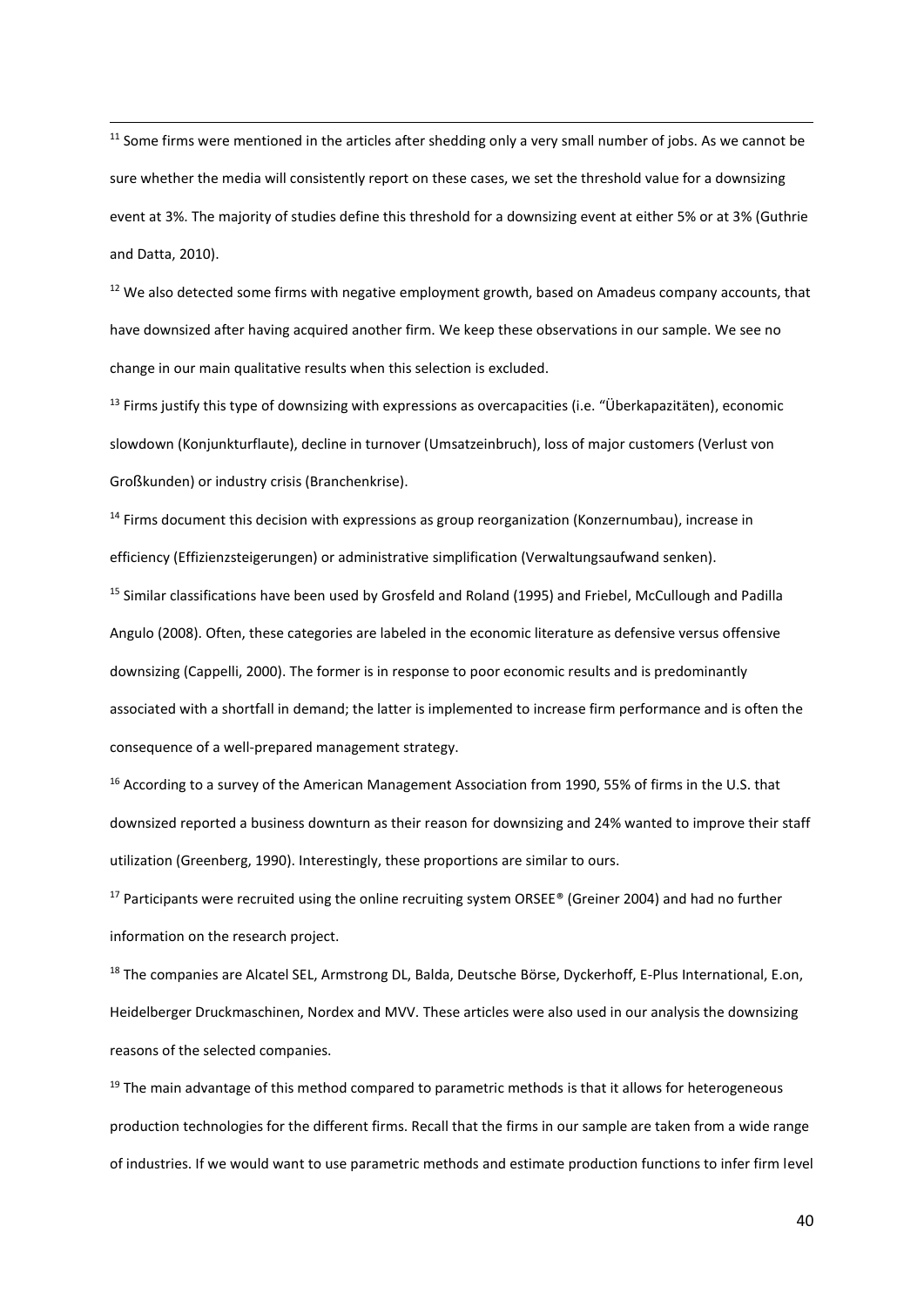productivity, the most widely applied methodology are the semi-parametric estimators (for example Olley and Pakes, 1996 and Levinsohn and Petrin, 2003). To implement these methods, we would need to include a substantial number of firms in our estimation sample to estimate industry specific Cobb-Douglas production functions. Although this is feasible, we would have to take the assumption that the large (downsizing) firms in our dataset use the same production technology as the small(ler) firms in the industry.

<sup>20</sup> Following the definition in Amadeus, very large firms have at least 100 million euros operating revenue, 200 million euros total assets, 1,000 employees or are listed firms. As a robustness check, we expanded this selection by introducing large German firms as well. These firms have at least 10 million euros operating revenue, 20 million euros total assets or 150 employees. This yielded the same main qualitative results: correlation between both measures is about .99.

 $21$  We assume constant returns to scale and define the expenditure share for capital as 1 minus the expenditure share of labor.

<sup>22</sup> The deflators for the output and capital variables are obtained from the EU-KLEMS database and are defined for most NACE 2-digit industries. We use the value added deflators and the gross fixed capital formation price indices. Deflators are calculated for 32 industries. Detailed information is available at

#### <http://www.euklems.net/index.html>

 $\overline{a}$ 

 $^{23}$  A similar strategy to remove selection bias is performed in Guadalupe, Kuzmina and Thomas (2012), on the case of innovation decisions and foreign ownership.

<sup>24</sup> For example, when only information on one phase of the downsizing process is available. This lowers the number of downsizing firms in our sample, but does not change our main results.

<sup>25</sup> To be correct, this is only an approximation, the precise drop in TFP is equal to  $e^{-0.120} - 1 = -11.3\%$  and likewise for the other coefficients.

<sup>26</sup> The *p*-value of the coefficient for capital productivity is equal to 0.107 although the point estimate is the largest in absolute value.

<sup>27</sup> We find some evidence for persistence in the business downturn. Applying the same framework but with turnover as dependent variable, turnover of ``business downturn'' firms is lower during and 1 year after downsizing.